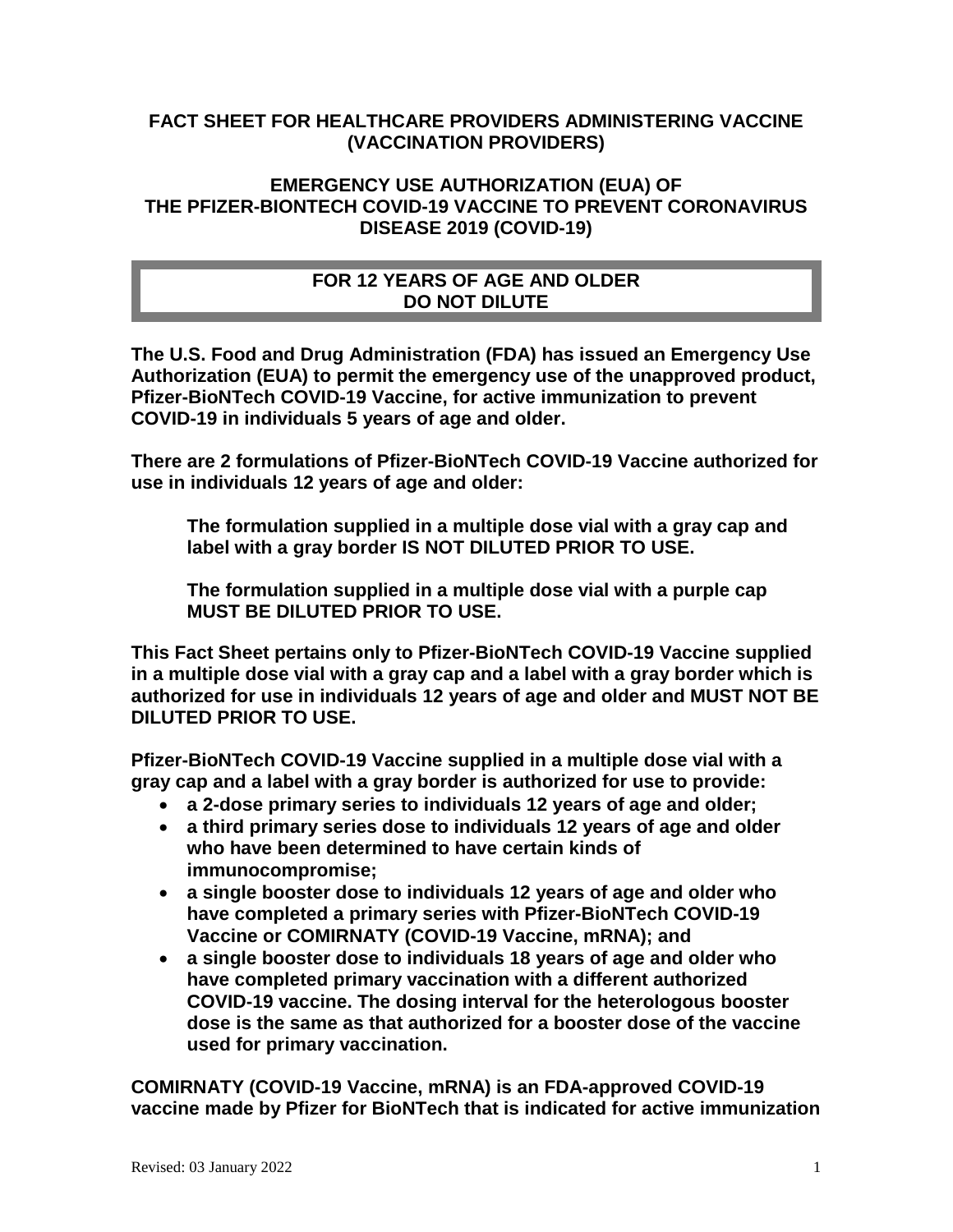**to prevent COVID-19 in individuals 16 years of age and older. It is approved for use as a 2-dose primary series for the prevention of COVID-19 in individuals 16 years of age and older. It is also authorized for emergency use to provide:** 

- **a 2-dose primary series to individuals 12 through 15 years of age;**
- **a third primary series dose to individuals 12 years of age and older who have been determined to have certain kinds of immunocompromise;**
- **a single booster dose to individuals 12 years of age and older who have completed a primary series with Pfizer-BioNTech COVID-19 Vaccine or COMIRNATY (COVID-19 Vaccine, mRNA); and**
- **a single booster dose to individuals 18 years of age and older who have completed primary vaccination with a different authorized COVID-19 vaccine. The dosing interval for the heterologous booster dose is the same as that authorized for a booster dose of the vaccine used for primary vaccination.**

**The FDA-approved COMIRNATY (COVID-19 Vaccine, mRNA) and the EUA-authorized Pfizer-BioNTech COVID-19 Vaccine for individuals 12 years of age and older when prepared according to their respective instructions for use can be used interchangeably.[1](#page-1-0)**

**COMIRNATY (COVID-19 Vaccine, mRNA) and the Pfizer-BioNTech COVID-19 Vaccine intended for individuals 12 years of age and older should not be used for individuals 5 through 11 years of age because of the potential for vaccine administration errors, including dosing errors.[2](#page-1-1)**

#### **SUMMARY OF INSTRUCTIONS FOR COVID-19 VACCINATION PROVIDERS**

Vaccination providers enrolled in the federal COVID-19 Vaccination Program must report all vaccine administration errors, all serious adverse events, cases of Multisystem Inflammatory Syndrome (MIS) in adults and children, and cases of COVID-19 that result in hospitalization or death following administration of Pfizer-BioNTech COVID-19 Vaccine. See "MANDATORY REQUIREMENTS FOR PFIZER-BIONTECH COVID-19 VACCINE ADMINISTRATION UNDER EMERGENCY USE AUTHORIZATION" for reporting requirements.

<span id="page-1-0"></span> $1$  When prepared according to their respective instructions for use, the FDA-approved COMIRNATY (COVID-19 Vaccine, mRNA) and the EUA-authorized Pfizer-BioNTech COVID-19 Vaccine for individuals 12 years of age and older can be used interchangeably without presenting any safety or effectiveness concerns.

<span id="page-1-1"></span> $2$  Notwithstanding the age limitations for use of the different formulations and presentations described above, individuals who will turn from 11 years to 12 years of age between their first and second dose in the primary regimen may receive, for either dose, either: (1) the Pfizer-BioNTech COVID-19 Vaccine authorized for use in individuals 5 through 11 years of age (each 0.2 mL dose containing 10 mcg modRNA) (supplied in multidose vials with orange caps); or (2) COMIRNATY (COVID-19 Vaccine, mRNA) or the Pfizer-BioNTech COVID-19 Vaccine authorized for use in individuals 12 years of age and older (each 0.3 mL dose containing 30 mcg modRNA) (supplied in multidose vials with gray caps and multidose vials with purple caps).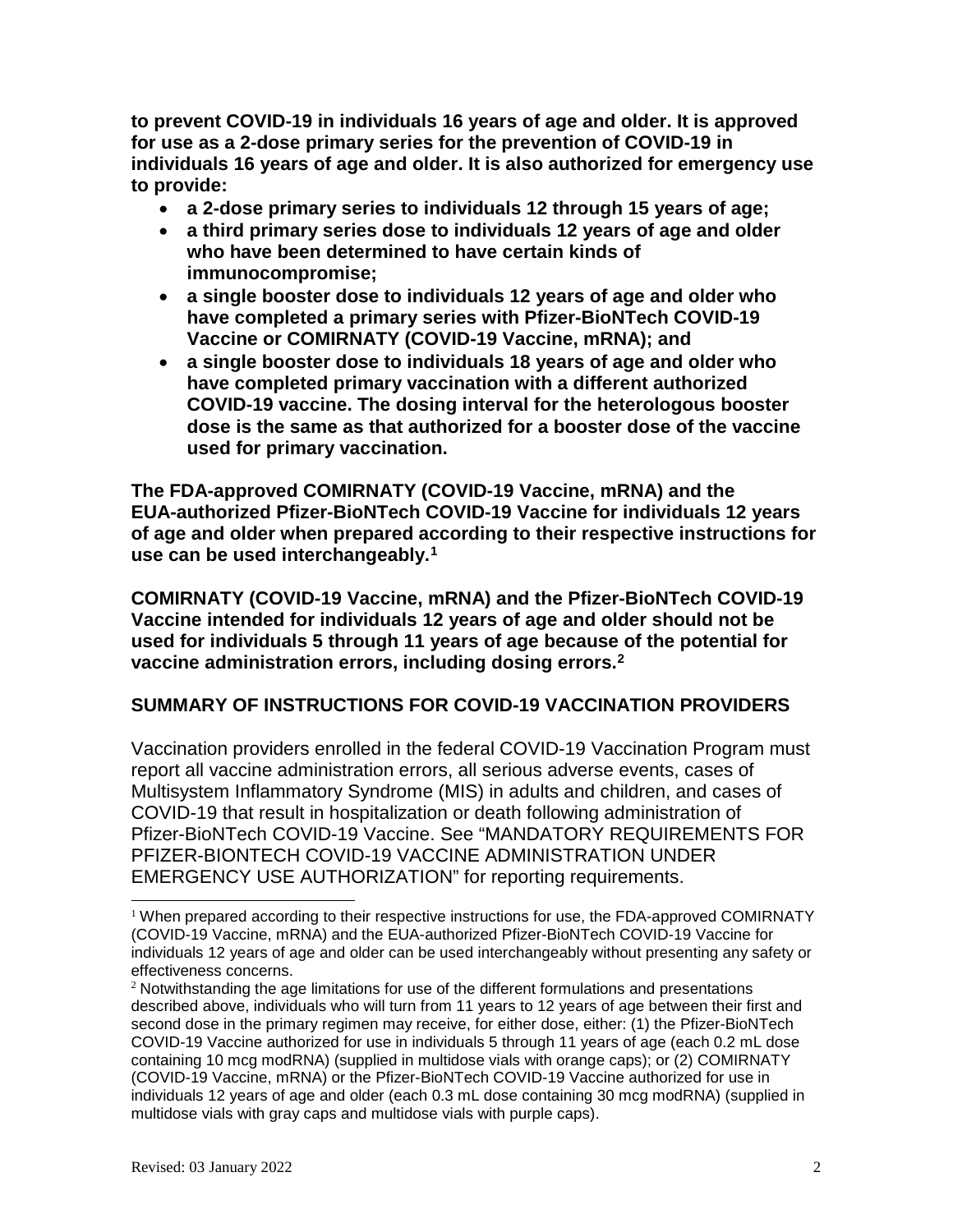The Pfizer-BioNTech COVID-19 Vaccine is a suspension for intramuscular injection.

#### Primary Series:

The Pfizer-BioNTech COVID-19 Vaccine is administered as a primary series of 2 doses (0.3 mL each) 3 weeks apart in individuals 12 years of age or older.

A third primary series dose of the Pfizer-BioNTech COVID-19 Vaccine (0.3 mL) at least 28 days following the second dose is authorized for administration to individuals at least 12 years of age who have undergone solid organ transplantation, or who are diagnosed with conditions that are considered to have an equivalent level of immunocompromise.

#### Booster Dose:

A single Pfizer-BioNTech COVID-19 Vaccine booster dose (0.3 mL) may be administered at least 5 months after completing a primary series of the Pfizer-BioNTech COVID-19 Vaccine or COMIRNATY (COVID-19 Vaccine, mRNA) to individuals 12 years of age and older.

A single booster dose of the Pfizer-BioNTech COVID-19 Vaccine may be administered to individuals 18 years of age and older as a heterologous booster dose following completion of primary vaccination with another authorized COVID-19 vaccine. The dosing interval for the heterologous booster dose is the same as that authorized for a booster dose of the vaccine used for primary vaccination.

See this Fact Sheet for instructions for preparation and administration. This Fact Sheet may have been updated. For the most recent Fact Sheet, please see [www.cvdvaccine.com.](http://www.cvdvaccine.com/)

For information on clinical trials that are testing the use of the Pfizer-BioNTech COVID-19 Vaccine for active immunization against COVID-19, please see [www.clinicaltrials.gov.](https://clinicaltrials.gov/)

#### **DESCRIPTION OF COVID-19**

Coronavirus disease 2019 (COVID-19) is an infectious disease caused by the novel coronavirus, SARS-CoV-2, that appeared in late 2019. It is predominantly a respiratory illness that can affect other organs. People with COVID-19 have reported a wide range of symptoms, ranging from mild symptoms to severe illness. Symptoms may appear 2 to 14 days after exposure to the virus. Symptoms may include: fever or chills; cough; shortness of breath; fatigue; muscle or body aches; headache; new loss of taste or smell; sore throat; congestion or runny nose; nausea or vomiting; diarrhea.

#### **DOSAGE AND ADMINISTRATION**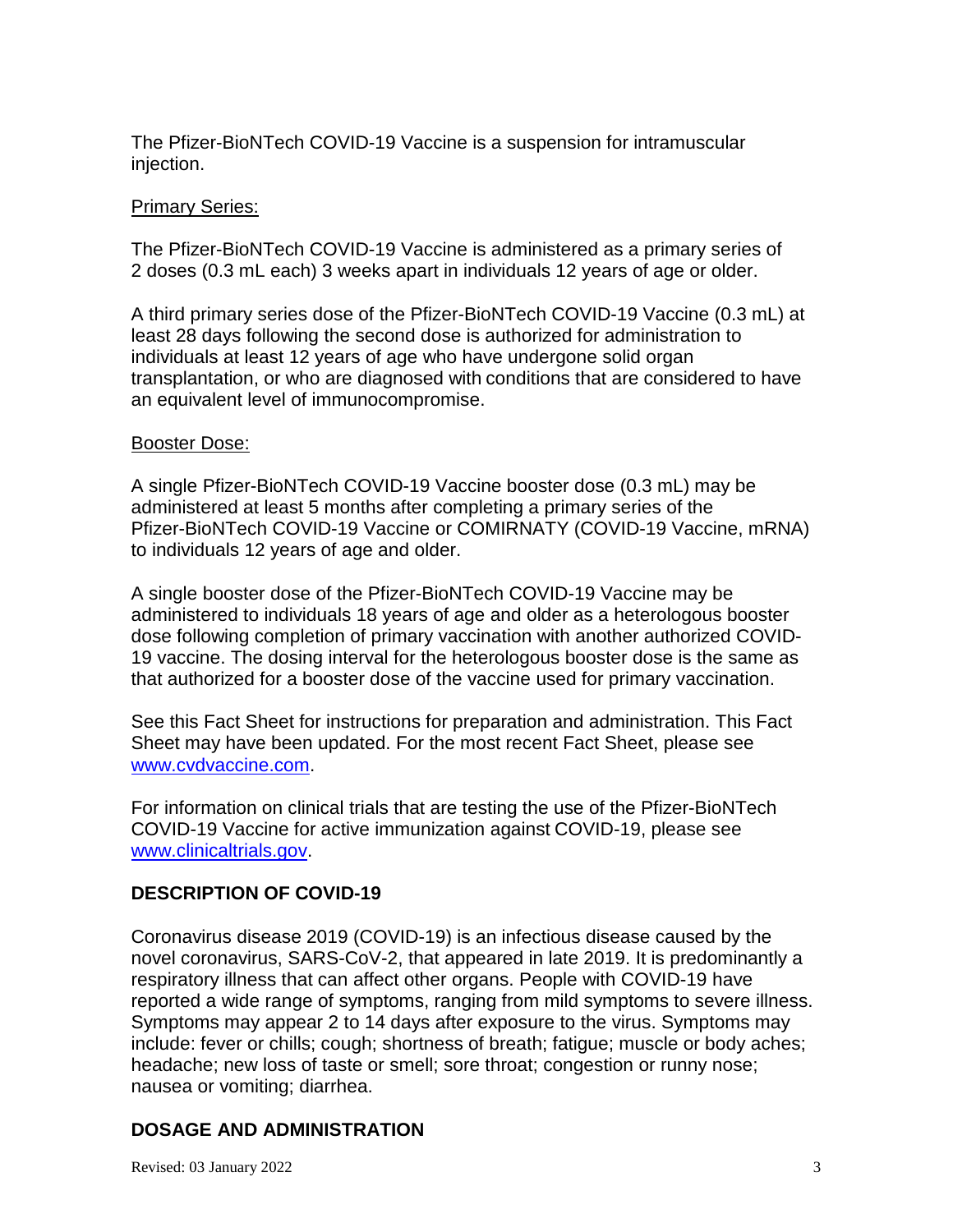The storage, preparation, and administration information in this Fact Sheet apply to the Pfizer-BioNTech COVID-19 Vaccine for individuals 12 years of age and older, which is supplied in a multiple dose vial with a gray cap and a label with a gray border and **MUST NOT** be diluted prior to use.

## **Pfizer-BioNTech COVID-19 Vaccine, Multiple Dose Vial with Gray Cap and a Label with a Gray Border**

| Age Range             | <b>Dilution</b><br><b>Information</b> | <b>Doses Per Vial</b> | <b>Dose Volume</b> |
|-----------------------|---------------------------------------|-----------------------|--------------------|
| 12 years and<br>older | Do not dilute prior to<br>use         |                       | $0.3$ mL           |

## **Storage and Handling**

During storage, minimize exposure to room light, and avoid exposure to direct sunlight and ultraviolet light.

Do not refreeze thawed vials.

#### Vial Storage Prior to Use

Cartons of Pfizer-BioNTech COVID-19 Vaccine multiple dose vials with gray caps and labels with gray borders may arrive frozen at ultra-cold conditions in thermal containers with dry ice.

Once received, frozen vials may be immediately transferred to the refrigerator [2ºC to 8ºC (35ºF to 46ºF)], thawed and stored for up to 10 weeks. The 10-week refrigerated expiry date should be recorded on the carton at the time of transfer. A carton of 10 vials may take up to 6 hours to thaw at this temperature.

Alternatively, frozen vials may be stored in an ultra-low temperature freezer at -90ºC to -60ºC (-130ºF to -76ºF). Do not store vials at -25°C to -15°C (-13°F to 5°F). Once vials are thawed they should not be refrozen.

Cartons of Pfizer-BioNTech COVID-19 Vaccine multiple dose vials with gray caps and labels with gray borders may also arrive at 2°C to 8°C. If received at 2°C to 8°C, they should be stored at 2°C to 8°C. Check that the carton has been updated to reflect the 10-week refrigerated expiry date.

Regardless of storage condition, vaccines should not be used after 9 months from the date of manufacture printed on the vial and cartons. Expiry dates based on 9 months from the date of the manufacture are shown below.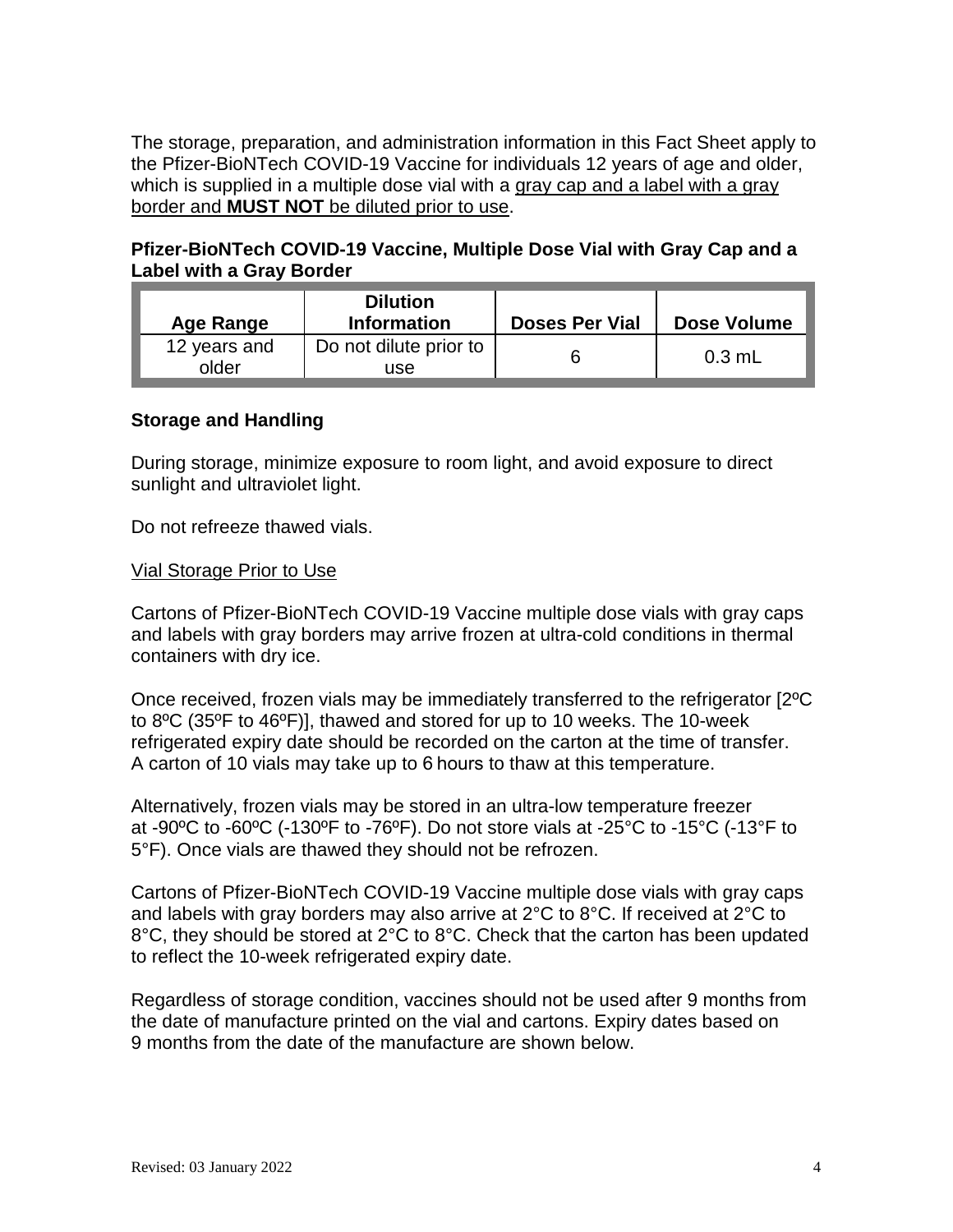#### **Printed Manufacturing Date 9-Month Expiry Date**

06/2021 28-Feb-2022 07/2021 31-Mar-2022 08/2021 30-Apr-2022 09/2021 31-May-2022 10/2021 30-Jun-2022 11/2021 31-Jul-2022 12/2021 31-Aug-2022 01/2022 30-Sep-2022 02/2022 31-Oct-2022

#### Vial Storage During Use

If not previously thawed at 2ºC to 8ºC (35ºF to 46ºF), allow vials to thaw at room temperature [up to 25ºC (77ºF)] for 30 minutes.

Pfizer-BioNTech COVID-19 Vaccine multiple dose vials with gray caps and labels with gray borders may be stored at room temperature [8°C to 25°C (46°F to 77°F)] for a total of 12 hours prior to the first puncture. After first puncture, the vial should be held between 2ºC to 25°C (35°F to 77°F). Vials should be discarded 12 hours after first puncture.

## **DO NOT DILUTE PRIOR TO USE**.

Vial labels and cartons may state that a vial should be discarded 6 hours after the first puncture. The information in this Fact Sheet supersedes the number of hours printed on vial labels and cartons.

#### Transportation of Vials

If local redistribution is needed, vials may be transported at -90°C to -60°C (-130°F to -76°F) or at 2°C to 8°C (35°F to 46°F).

#### **Dosing and Schedule**

#### Primary Series

The Pfizer-BioNTech COVID-19 Vaccine is administered intramuscularly as a primary series of 2 doses (0.3 mL each) 3 weeks apart to individuals 12 years of age and older.

A third primary series dose of the Pfizer-BioNTech COVID-19 Vaccine (0.3 mL) at least 28 days following the second dose is authorized for administration to individuals at least 12 years of age who have undergone solid organ transplantation, or who are diagnosed with conditions that are considered to have an equivalent level of immunocompromise.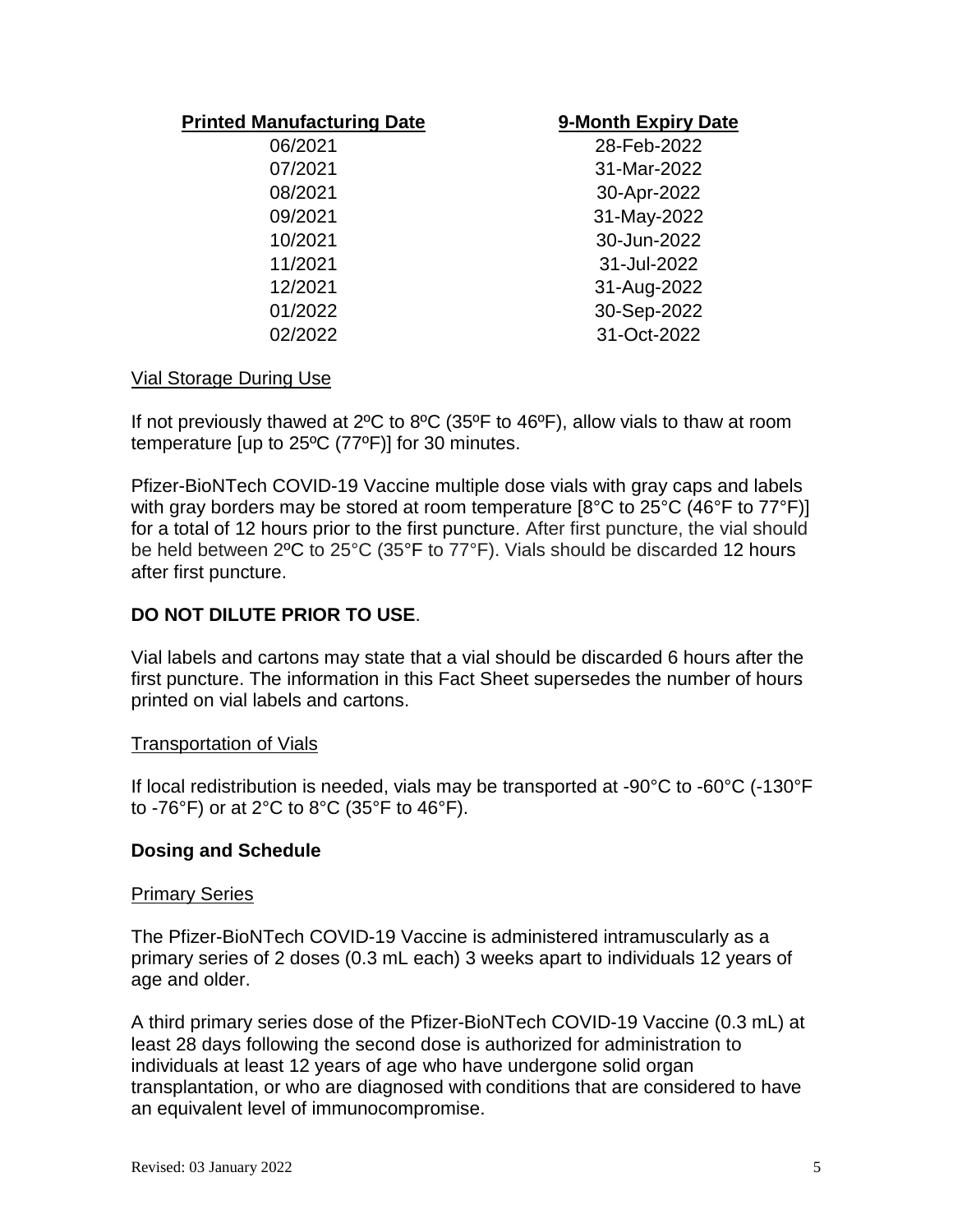#### Booster Dose:

A single Pfizer-BioNTech COVID-19 Vaccine booster dose (0.3 mL) may be administered at least 5 months after completing a primary series of the Pfizer-BioNTech COVID-19 Vaccine or COMIRNATY (COVID-19 Vaccine, mRNA) to individuals 12 years of age and older.

A single booster dose of the Pfizer-BioNTech COVID-19 Vaccine may be administered to individuals 18 years of age and older as a heterologous booster dose following completion of primary vaccination with another authorized COVID-19 vaccine. The dosing interval for the heterologous booster dose is the same as that authorized for a booster dose of the vaccine used for primary vaccination.

The FDA-approved COMIRNATY (COVID-19 Vaccine, mRNA) and the EUA-authorized Pfizer-BioNTech COVID-19 Vaccine for individuals 12 years of age and older when prepared according to their respective instructions for use, can be used interchangeably.

COMIRNATY (COVID-19 Vaccine, mRNA) and the Pfizer-BioNTech COVID-19 Vaccine intended for individuals 12 years of age and older should not be used for individuals 5 through 11 years of age because of the potential for vaccine administration errors, including dosing errors.

#### Dose Preparation

#### **DO NOT DILUTE**

- The Pfizer-BioNTech COVID-19 Vaccine multiple dose vial with a gray cap and a label with a gray border contains a volume of 2.25 mL, and is supplied as a frozen suspension that does not contain preservative. Each vial must be thawed prior to administration. **DO NOT DILUTE** prior to use.
- Vials may be thawed in the refrigerator [2°C to 8°C (35°F to 46°F)] or at room temperature [up to 25ºC (77ºF)].
- Refer to thawing instructions in the panels below.
- One vial contains 6 doses of 0.3 mL.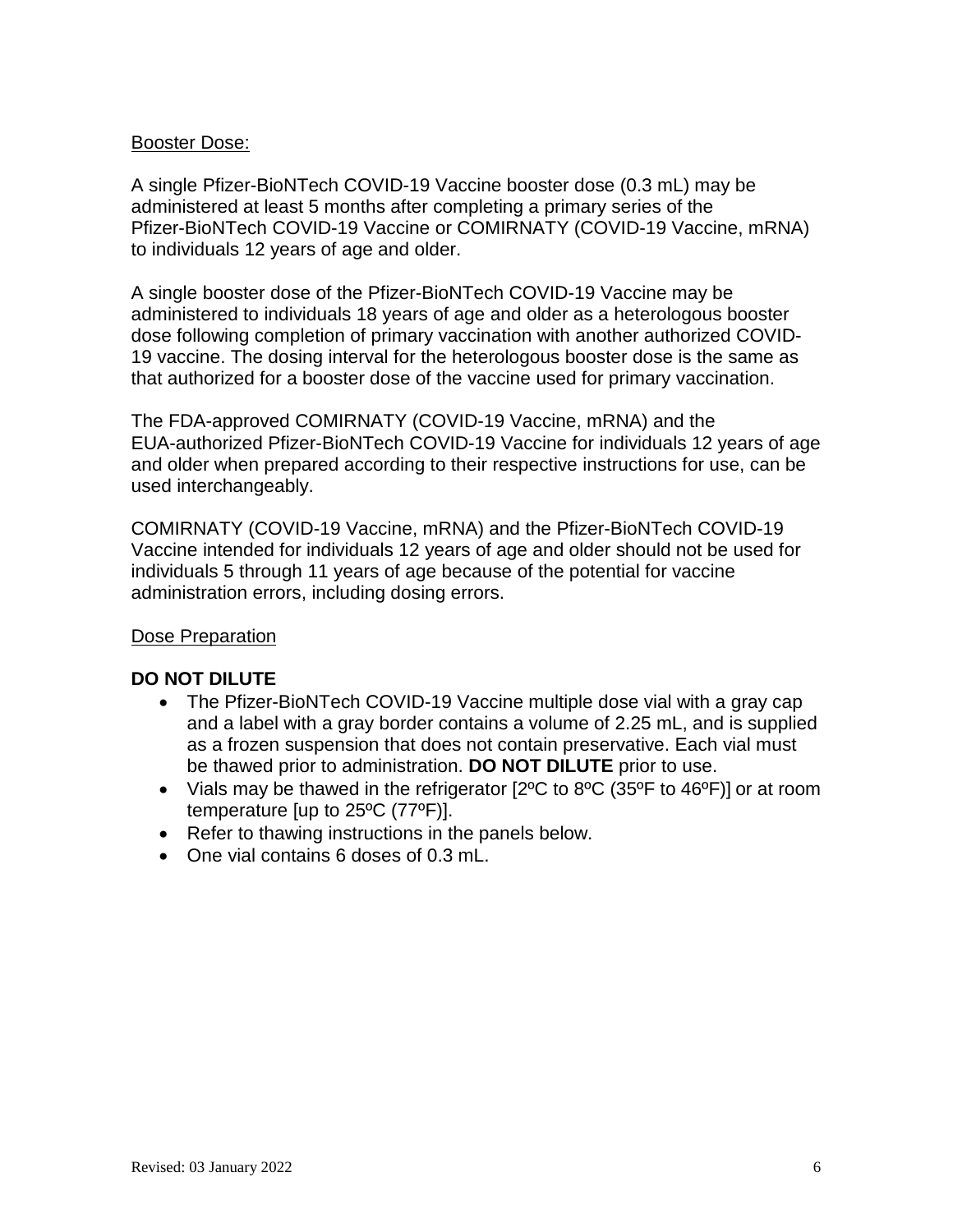#### **Preparation Instructions**

#### **Pfizer-BioNTech COVID-19 Vaccine Vial with Gray Cap and Label with Gray Border – VIAL VERIFICATION**

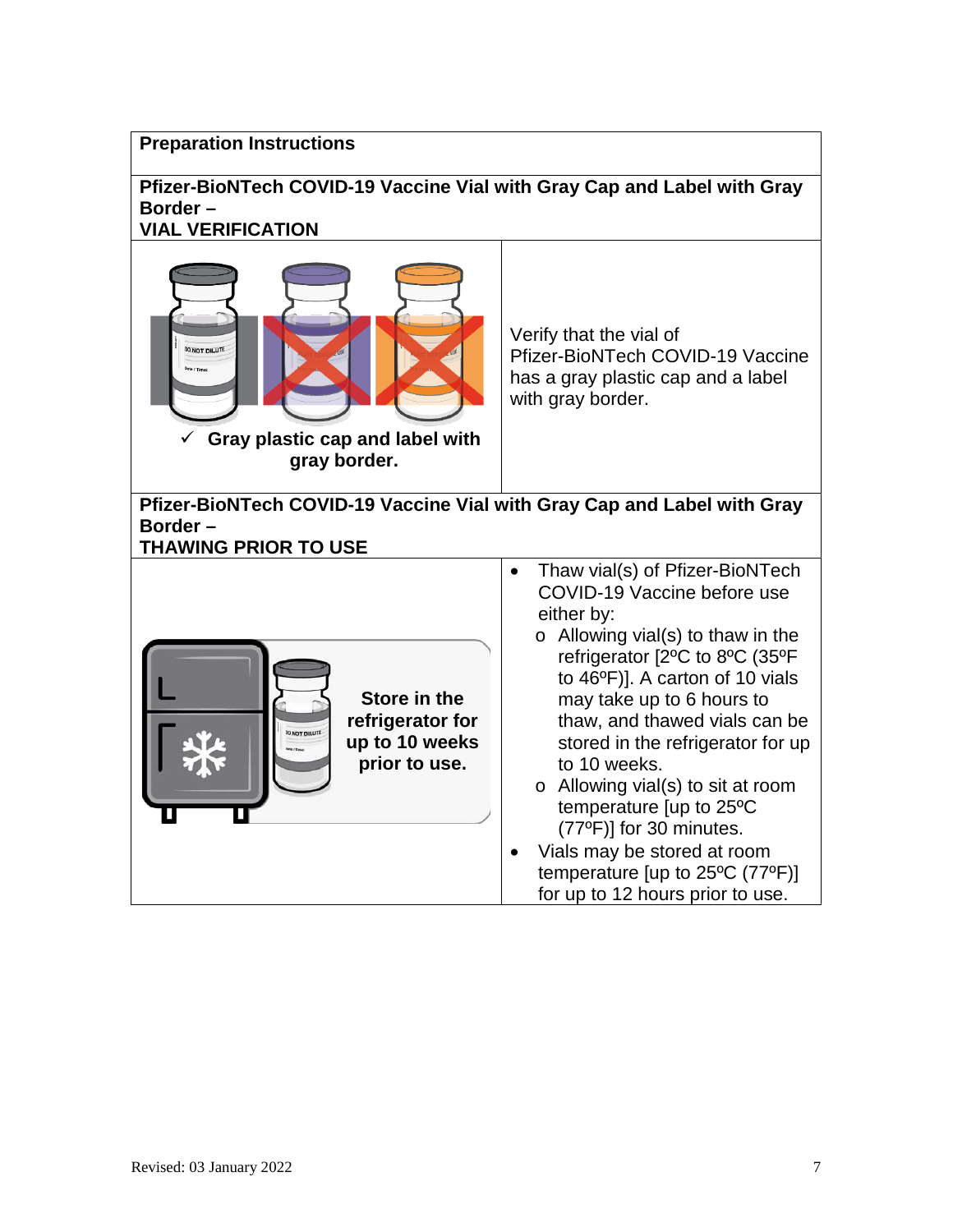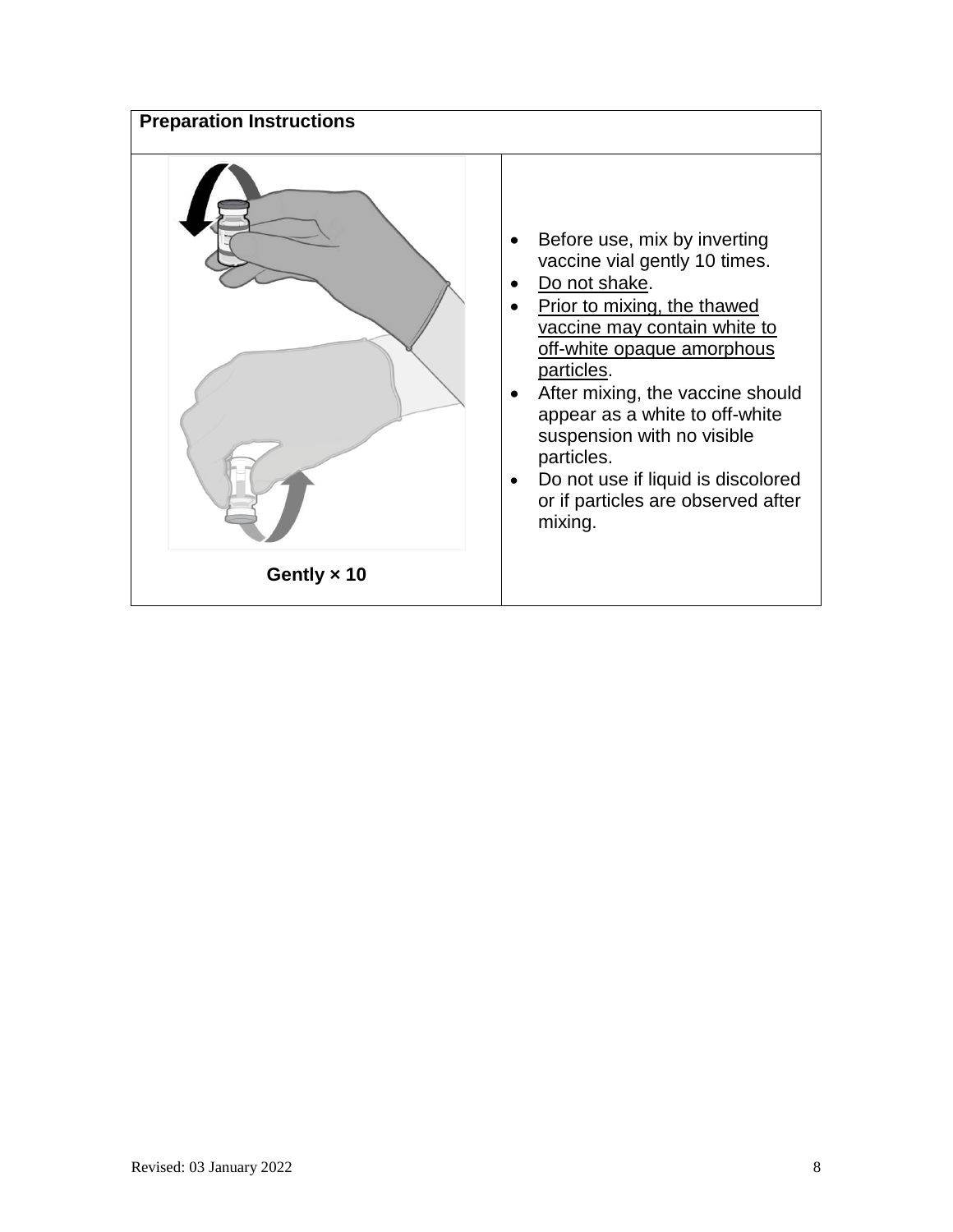### **Preparation Instructions**

# **Pfizer-BioNTech COVID-19 Vaccine Vial with Gray Cap and Label with Gray Border –**

# **PREPARATION OF INDIVIDUAL 0.3 mL DOSES**

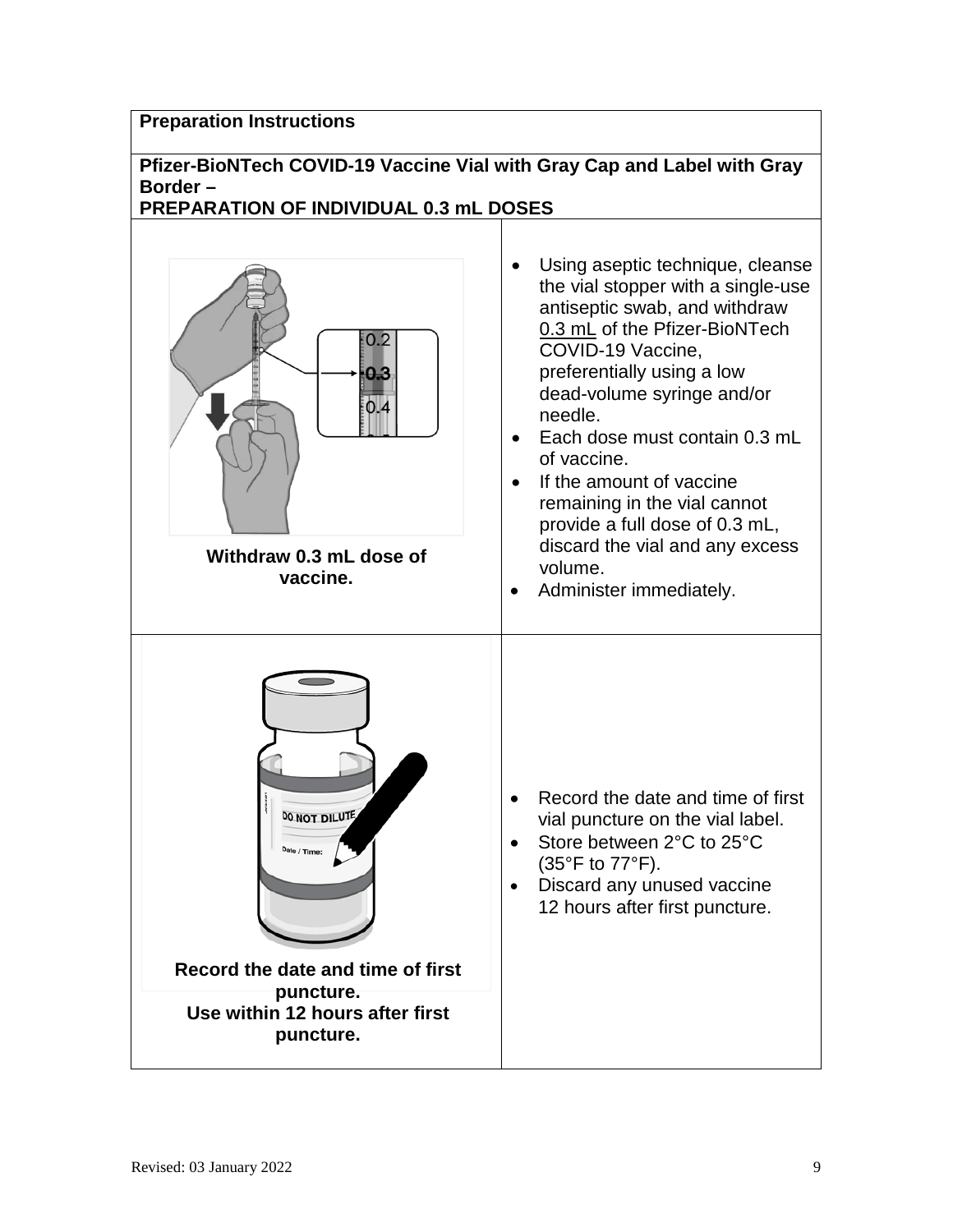## **Administration**

Visually inspect each dose in the dosing syringe prior to administration. The vaccine will be a white to off-white suspension. During the visual inspection,

- verify the final dosing volume of 0.3 mL.
- confirm there are no particulates and that no discoloration is observed.
- do not administer if vaccine is discolored or contains particulate matter.

Administer the Pfizer-BioNTech COVID-19 Vaccine intramuscularly.

Vials of Pfizer-BioNTech COVID-19 Vaccine with gray caps and labels with gray borders contain 6 doses of 0.3 mL of vaccine. Low dead-volume syringes and/or needles can be used to extract 6 doses from a single vial. If standard syringes and needles are used, there may not be sufficient volume to extract 6 doses from a single vial. Irrespective of the type of syringe and needle:

- Each dose must contain 0.3 mL of vaccine.
- If the amount of vaccine remaining in the vial cannot provide a full dose of 0.3 mL, discard the vial and content.
- Do not pool excess vaccine from multiple vials.

#### **Contraindications**

Do not administer Pfizer-BioNTech COVID-19 Vaccine to individuals with known history of a severe allergic reaction (e.g., anaphylaxis) to any component of the Pfizer-BioNTech COVID-19 Vaccine *(see Full EUA Prescribing Information)*.

#### **Warnings**

#### Management of Acute Allergic Reactions

Appropriate medical treatment used to manage immediate allergic reactions must be immediately available in the event an acute anaphylactic reaction occurs following administration of Pfizer-BioNTech COVID-19 Vaccine.

Monitor Pfizer-BioNTech COVID-19 Vaccine recipients for the occurrence of immediate adverse reactions according to the Centers for Disease Control and Prevention (CDC) guidelines [\(https://www.cdc.gov/vaccines/covid-19/clinical](https://www.cdc.gov/vaccines/covid-19/clinical-considerations/managing-anaphylaxis.html)[considerations/managing-anaphylaxis.html\)](https://www.cdc.gov/vaccines/covid-19/clinical-considerations/managing-anaphylaxis.html).

#### Myocarditis and Pericarditis

Postmarketing data demonstrate increased risks of myocarditis and pericarditis, particularly within 7 days following the second dose. The observed risk is higher among males under 40 years of age than among females and older males. The observed risk is highest in males 12 through 17 years of age. Although some cases required intensive care support, available data from short-term follow-up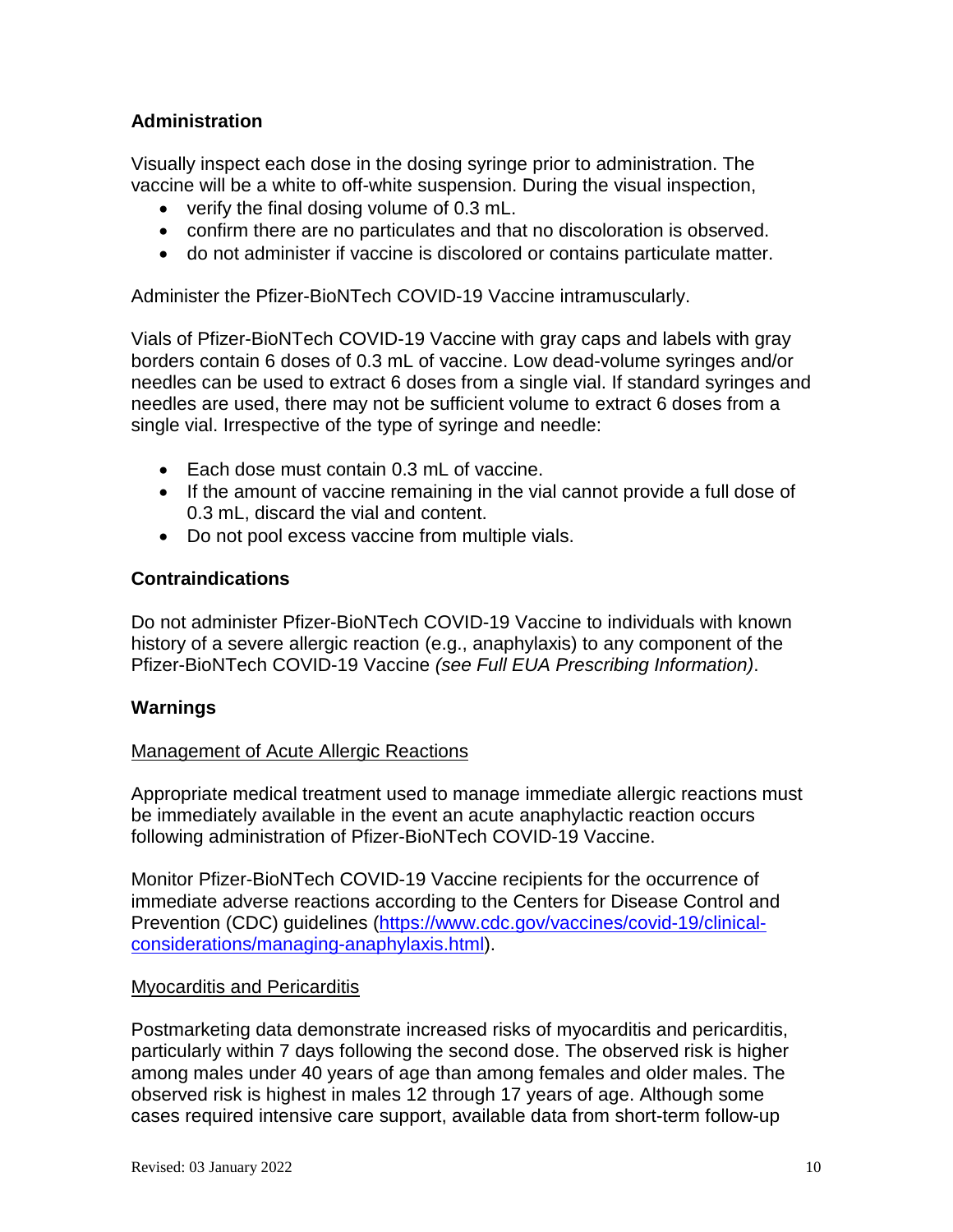suggest that most individuals have had resolution of symptoms with conservative management. Information is not yet available about potential long-term sequelae. The CDC has published considerations related to myocarditis and pericarditis after vaccination, including for vaccination of individuals with a history of myocarditis or pericarditis [\(https://www.cdc.gov/vaccines/covid-19/clinical](https://www.cdc.gov/vaccines/covid-19/clinical-considerations/myocarditis.html)[considerations/myocarditis.html\)](https://www.cdc.gov/vaccines/covid-19/clinical-considerations/myocarditis.html).

#### Syncope

Syncope (fainting) may occur in association with administration of injectable vaccines, in particular in adolescents. Procedures should be in place to avoid injury from fainting.

#### Altered Immunocompetence

Immunocompromised persons, including individuals receiving immunosuppressant therapy, may have a diminished immune response to the Pfizer-BioNTech COVID-19 Vaccine.

#### Limitation of Effectiveness

Pfizer-BioNTech COVID-19 Vaccine may not protect all vaccine recipients.

## **Adverse Reactions**

#### *Adverse Reactions in Clinical Trials*

Adverse reactions following administration of the Pfizer-BioNTech COVID-19 Vaccine that have been reported in clinical trials include injection site pain, fatigue, headache, muscle pain, chills, joint pain, fever, injection site swelling, injection site redness, nausea, malaise, lymphadenopathy, decreased appetite, rash, and pain in extremity *(see Full EUA Prescribing Information)*.

#### *Adverse Reactions in Post Authorization Experience*

Severe allergic reactions, including anaphylaxis, and other hypersensitivity reactions (e.g., rash, pruritus, urticaria, angioedema), diarrhea, vomiting, pain in extremity (arm), and syncope have been reported following administration of the Pfizer-BioNTech COVID-19 Vaccine.

Myocarditis and pericarditis have been reported following administration of the Pfizer-BioNTech COVID-19 Vaccine.

Additional adverse reactions, some of which may be serious, may become apparent with more widespread use of the Pfizer-BioNTech COVID-19 Vaccine.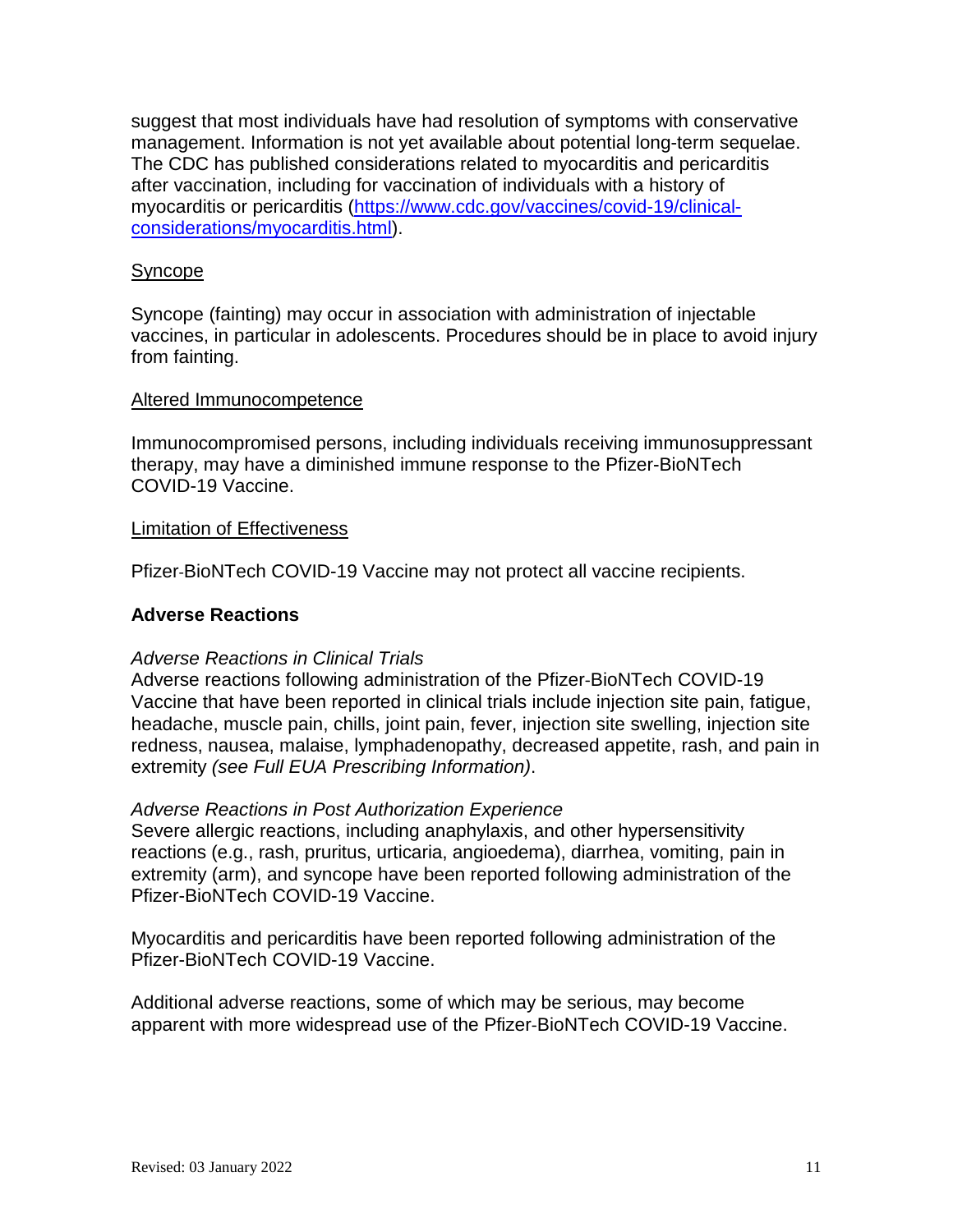## **Use with Other Vaccines**

There is no information on the co-administration of the Pfizer-BioNTech COVID-19 Vaccine with other vaccines.

## **INFORMATION TO PROVIDE TO VACCINE RECIPIENTS/CAREGIVERS**

As the vaccination provider, you must communicate to the recipient or their caregiver, information consistent with the "Vaccine Information Fact Sheet for Recipients and Caregivers" (and provide a copy or direct the individual to the website [www.cvdvaccine.com](http://www.cvdvaccine.com/) to obtain the Vaccine Information Fact Sheet) prior to the individual receiving each dose of the Pfizer-BioNTech COVID-19 Vaccine, including:

- FDA has authorized the emergency use of the Pfizer-BioNTech COVID-19 Vaccine, which is not an FDA-approved vaccine.
- The recipient or their caregiver has the option to accept or refuse Pfizer-BioNTech COVID-19 Vaccine.
- The significant known and potential risks and benefits of the Pfizer-BioNTech COVID-19 Vaccine, and the extent to which such risks and benefits are unknown.
- Information about available alternative vaccines and the risks and benefits of those alternatives.

For information on clinical trials that are testing the use of the Pfizer-BioNTech COVID-19 Vaccine to prevent COVID-19, please see [www.clinicaltrials.gov.](http://www.clinicaltrials.gov/)

Provide a vaccination card to the recipient or their caregiver with the date when the recipient needs to return for the second dose of Pfizer-BioNTech COVID-19 Vaccine.

Provide the v-safe information sheet to vaccine recipients/caregivers and encourage vaccine recipients to participate in v-safe. V-safe is a new voluntary smartphone-based tool that uses text messaging and web surveys to check in with people who have been vaccinated to identify potential side effects after COVID-19 vaccination. V-safe asks questions that help CDC monitor the safety of COVID-19 vaccines. V-safe also provides second-dose reminders if needed and live telephone follow-up by CDC if participants report a significant health impact following COVID-19 vaccination. For more information, visit: [www.cdc.gov/vsafe.](http://www.cdc.gov/vsafe)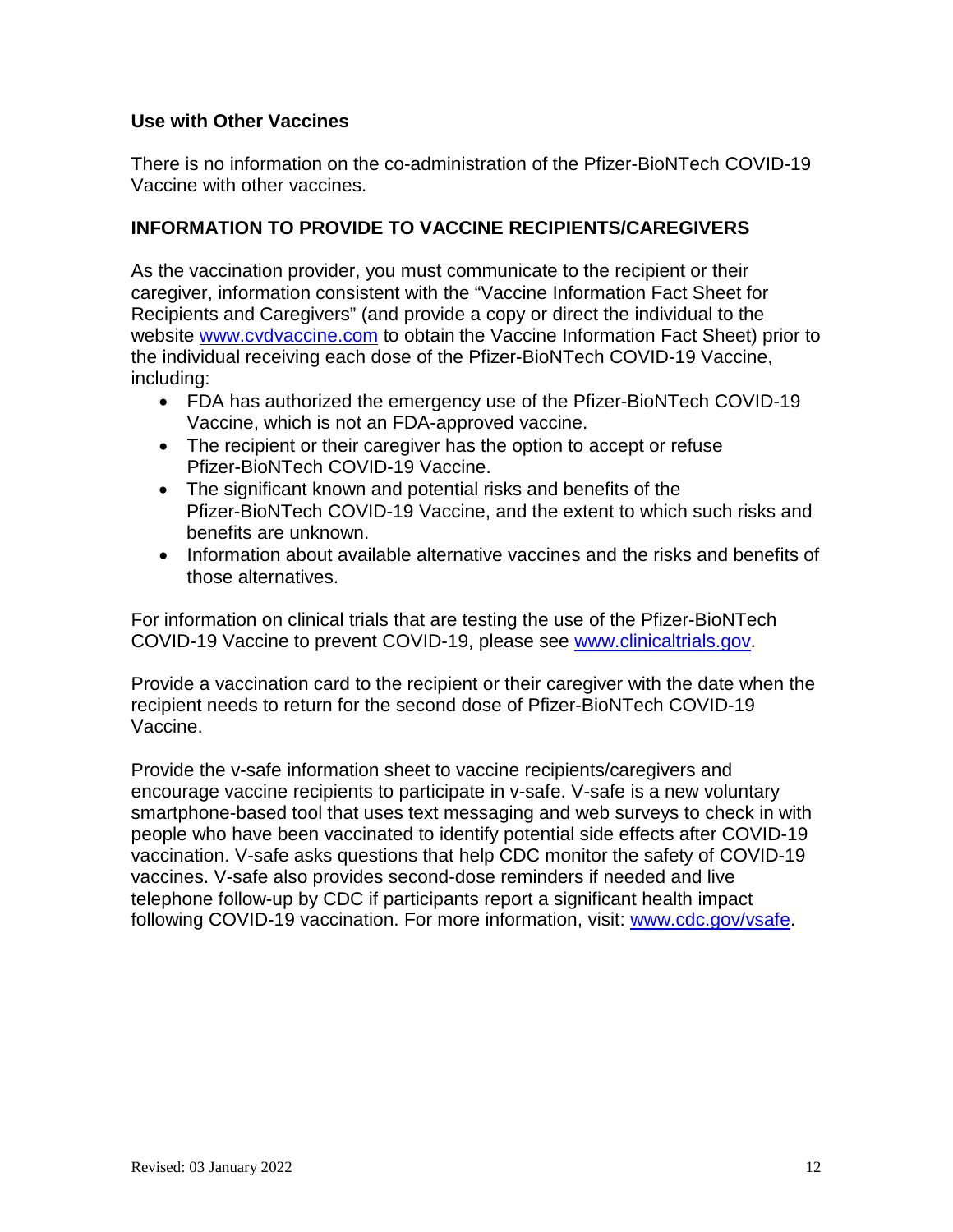## **MANDATORY REQUIREMENTS FOR PFIZER-BIONTECH COVID-19 VACCINE ADMINISTRATION UNDER EMERGENCY USE AUTHORIZATION[3](#page-12-0)**

In order to mitigate the risks of using this unapproved product under EUA and to optimize the potential benefit of Pfizer-BioNTech COVID-19 Vaccine, the following items are required. Use of unapproved Pfizer-BioNTech COVID-19 Vaccine for active immunization to prevent COVID-19 under this EUA is limited to the following (all requirements **must** be met):

- 1. Pfizer-BioNTech COVID-19 Vaccine is authorized for use in individuals 5 years of age and older.
- 2. The vaccination provider must communicate to the individual receiving the Pfizer-BioNTech COVID-19 Vaccine or their caregiver, information consistent with the "Vaccine Information Fact Sheet for Recipients and Caregivers" prior to the individual receiving Pfizer-BioNTech COVID-19 Vaccine.
- 3. The vaccination provider must include vaccination information in the state/local jurisdiction's Immunization Information System (IIS) or other designated system.
- 4. The vaccination provider is responsible for mandatory reporting of the following to the Vaccine Adverse Event Reporting System (VAERS):
	- vaccine administration errors whether or not associated with an adverse event,
	- serious adverse events<sup>\*</sup> (irrespective of attribution to vaccination),
	- cases of Multisystem Inflammatory Syndrome (MIS) in adults and children, and
	- cases of COVID-19 that result in hospitalization or death.

Complete and submit reports to VAERS online at [https://vaers.hhs.gov/reportevent.html.](https://vaers.hhs.gov/reportevent.html) For further assistance with reporting to VAERS call 1-800-822-7967. The reports should include the words "Pfizer-BioNTech COVID-19 Vaccine EUA" in the description section of the report.

5. The vaccination provider is responsible for responding to FDA requests for information about vaccine administration errors, adverse events, cases of MIS in adults and children, and cases of COVID-19 that result in hospitalization or death following administration of Pfizer-BioNTech COVID-19 Vaccine to recipients.

<span id="page-12-0"></span> <sup>3</sup> Vaccination providers administering COMIRNATY (COVID-19 Vaccine, mRNA) must adhere to the same reporting requirements.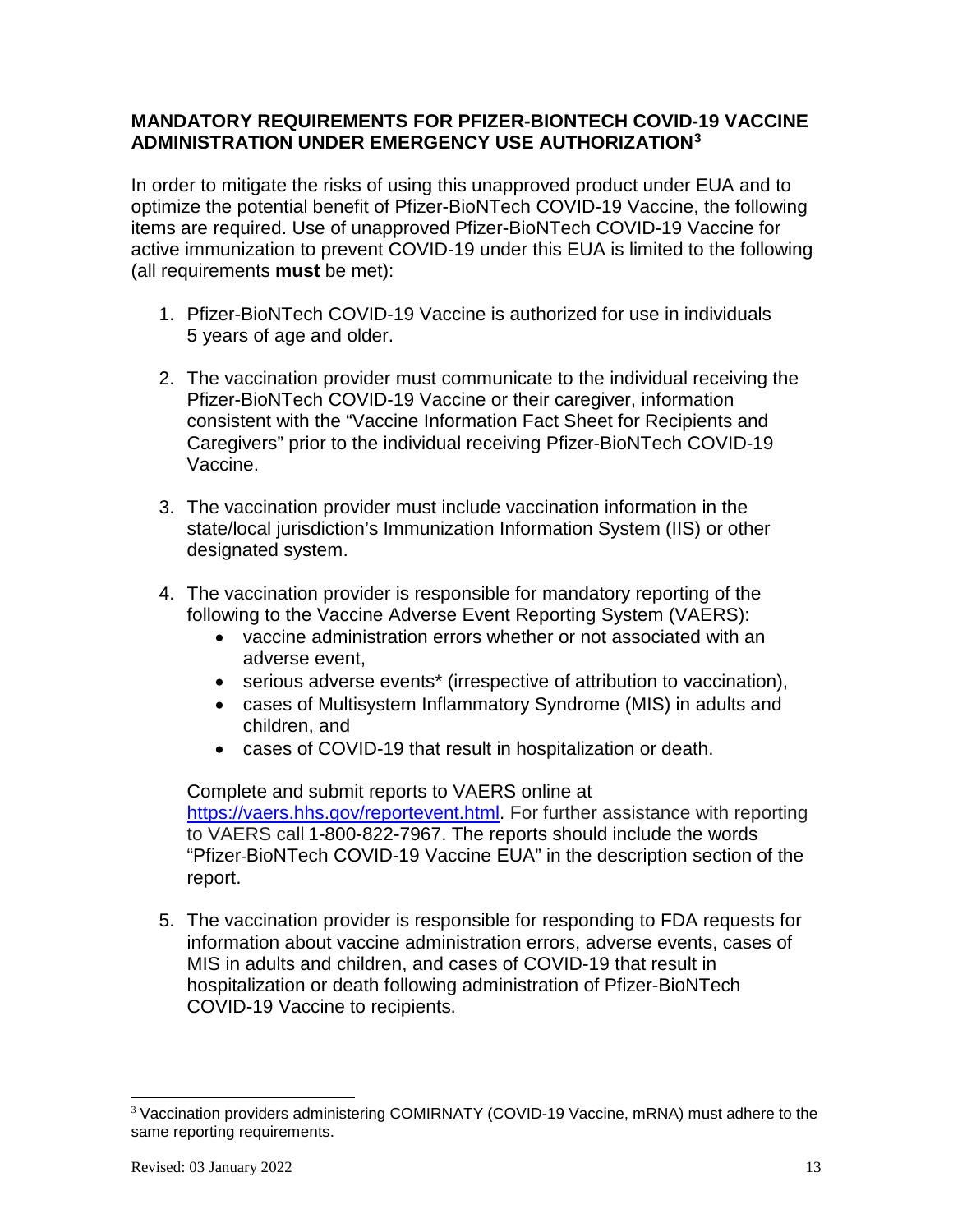- \* Serious adverse events are defined as:
	- Death;
	- A life-threatening adverse event;
	- Inpatient hospitalization or prolongation of existing hospitalization;
	- A persistent or significant incapacity or substantial disruption of the ability to conduct normal life functions;
	- A congenital anomaly/birth defect;
	- An important medical event that based on appropriate medical judgement may jeopardize the individual and may require medical or surgical intervention to prevent 1 of the outcomes listed above.

## **OTHER ADVERSE EVENT REPORTING TO VAERS AND PFIZER INC.**

Vaccination providers may report to VAERS other adverse events that are not required to be reported using the contact information above.

To the extent feasible, report adverse events to Pfizer Inc. using the contact information below or by providing a copy of the VAERS form to Pfizer Inc.

| Website                       | <b>Fax number</b> | Telephone number |  |
|-------------------------------|-------------------|------------------|--|
| www.pfizersafetyreporting.com | 1-866-635-8337    | 1-800-438-1985   |  |

#### **ADDITIONAL INFORMATION**

For general questions, visit the website or call the telephone number provided below.

To access the most recent Pfizer-BioNTech COVID-19 Vaccine Fact Sheets, please scan the QR code provided below.

| <b>Global website</b> | <b>Telephone number</b>              |
|-----------------------|--------------------------------------|
| www.cvdvaccine.com    | 1-877-829-2619<br>$(1-877-VAX-CO19)$ |

## **AVAILABLE ALTERNATIVES**

COMIRNATY (COVID-19 Vaccine, mRNA) is an FDA-approved vaccine to prevent COVID-19 caused by SARS-CoV-2. There may be clinical trials or availability under EUA of other COVID-19 vaccines.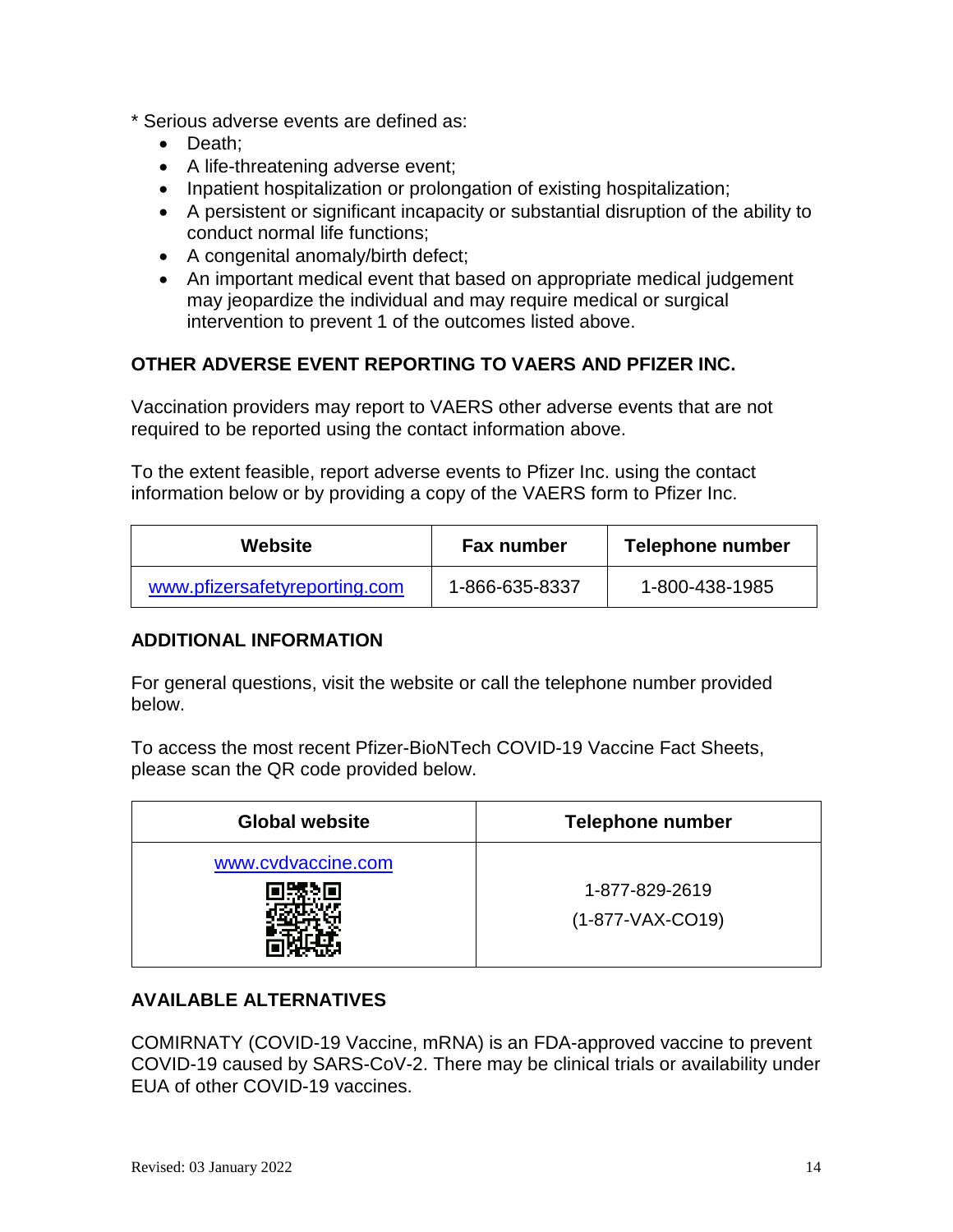COMIRNATY (COVID-19 Vaccine, mRNA) and the Pfizer-BioNTech COVID-19 Vaccine intended for individuals 12 years of age and older should not be used for individuals 5 through 11 years of age because of the potential for administration errors, including dosing errors.

## **FEDERAL COVID-19 VACCINATION PROGRAM**

This vaccine is being made available for emergency use exclusively through the CDC COVID-19 Vaccination Program (the Vaccination Program). Healthcare providers must enroll as providers in the Vaccination Program and comply with the provider requirements. Vaccination providers may not charge any fee for the vaccine and may not charge the vaccine recipient any out-of-pocket charge for administration. However, vaccination providers may seek appropriate reimbursement from a program or plan that covers COVID-19 vaccine administration fees for the vaccine recipient (private insurance, Medicare, Medicaid, Health Resources & Services Administration [HRSA] COVID-19 Uninsured Program for non-insured recipients). For information regarding provider requirements and enrollment in the CDC COVID-19 Vaccination Program, see [https://www.cdc.gov/vaccines/covid-19/provider-enrollment.html.](https://www.cdc.gov/vaccines/covid-19/provider-enrollment.html)

Individuals becoming aware of any potential violations of the CDC COVID-19 Vaccination Program requirements are encouraged to report them to the Office of the Inspector General, U.S. Department of Health and Human Services, at 1-800-HHS-TIPS or [https://TIPS.HHS.GOV.](https://tips.hhs.gov/)

## **AUTHORITY FOR ISSUANCE OF THE EUA**

The Secretary of Health and Human Services (HHS) has declared a public health emergency that justifies the emergency use of drugs and biological products during the COVID-19 pandemic. In response, FDA has issued an EUA for the unapproved product, Pfizer-BioNTech COVID-19 Vaccine, and for certain uses of FDA-approved COMIRNATY (COVID-19 Vaccine, mRNA) for active immunization against COVID-19.

FDA issued this EUA, based on Pfizer-BioNTech's request and submitted data.

For the authorized uses, although limited scientific information is available, based on the totality of the scientific evidence available to date, it is reasonable to believe that the Pfizer-BioNTech COVID-19 Vaccine and COMIRNATY (COVID-19 Vaccine, mRNA) may be effective for the prevention of COVID-19 in individuals as specified in the *Full EUA Prescribing Information*.

This EUA for the Pfizer-BioNTech COVID-19 Vaccine and COMIRNATY (COVID-19 Vaccine, mRNA) will end when the Secretary of HHS determines that the circumstances justifying the EUA no longer exist or when there is a change in the approval status of the product such that an EUA is no longer needed.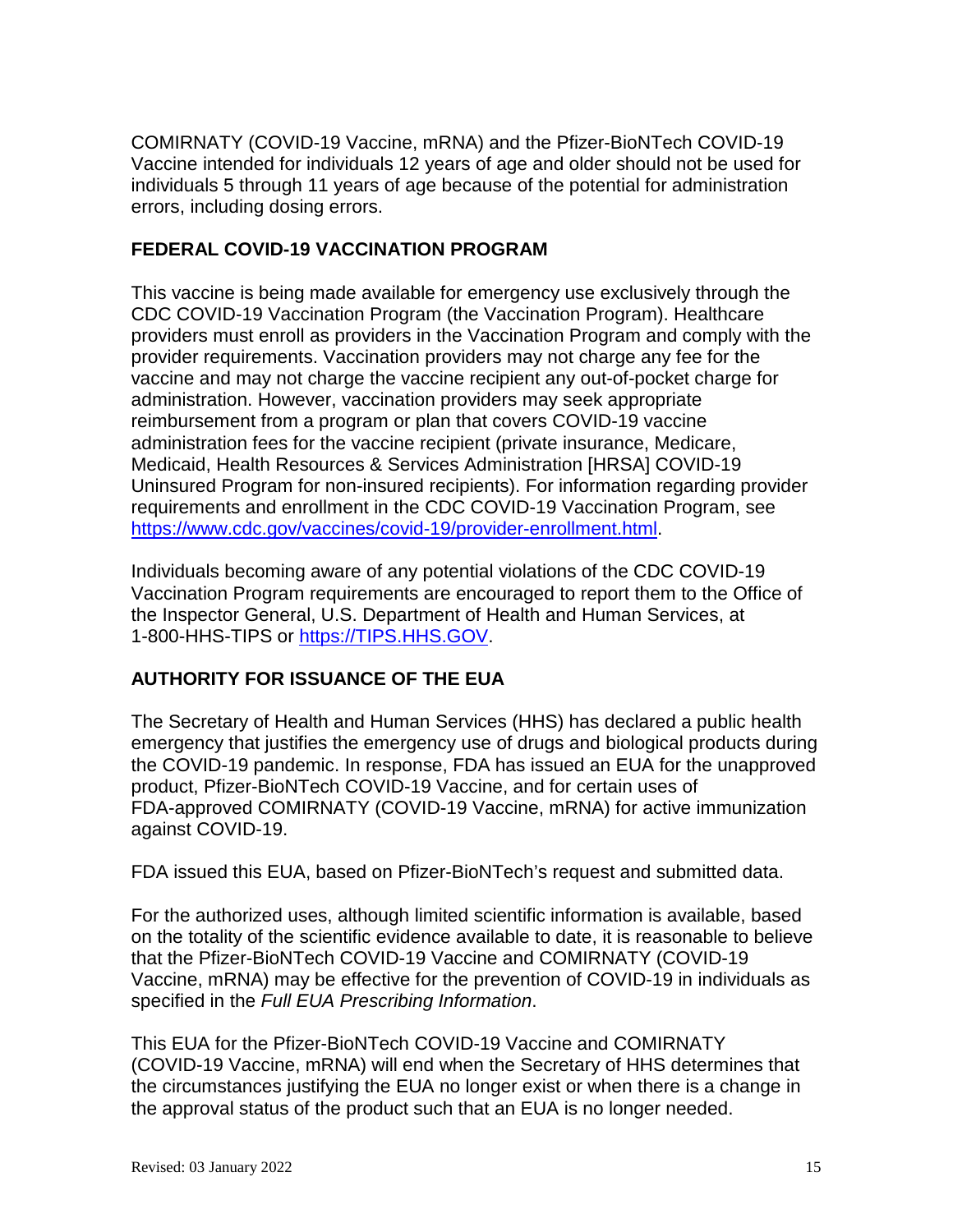For additional information about Emergency Use Authorization visit FDA at: [https://www.fda.gov/emergency-preparedness-and-response/mcm-legal-regulatory](https://www.fda.gov/emergency-preparedness-and-response/mcm-legal-regulatory-and-policy-framework/emergency-use-authorization)[and-policy-framework/emergency-use-authorization.](https://www.fda.gov/emergency-preparedness-and-response/mcm-legal-regulatory-and-policy-framework/emergency-use-authorization)

## **The Countermeasures Injury Compensation Program**

The Countermeasures Injury Compensation Program (CICP) is a federal program that has been created to help pay for related costs of medical care and other specific expenses to compensate people injured after use of certain medical countermeasures. Medical countermeasures are specific vaccines, medications, devices, or other items used to prevent, diagnose, or treat the public during a public health emergency or a security threat. For more information about CICP regarding the Pfizer-BioNTech COVID-19 Vaccine used to prevent COVID-19, visit [www.hrsa.gov/cicp,](http://www.hrsa.gov/cicp) email [cicp@hrsa.gov,](mailto:cicp@hrsa.gov) or call: 1-855-266-2427.



Manufactured by Pfizer Inc., New York, NY 10017

BIONT=CH

Manufactured for BioNTech Manufacturing GmbH An der Goldgrube 12 55131 Mainz, Germany

LAB-1484-4.1

Revised: 03 January 2022

END SHORT VERSION FACT SHEET Long Version (Full EUA Prescribing Information) Begins On Next Page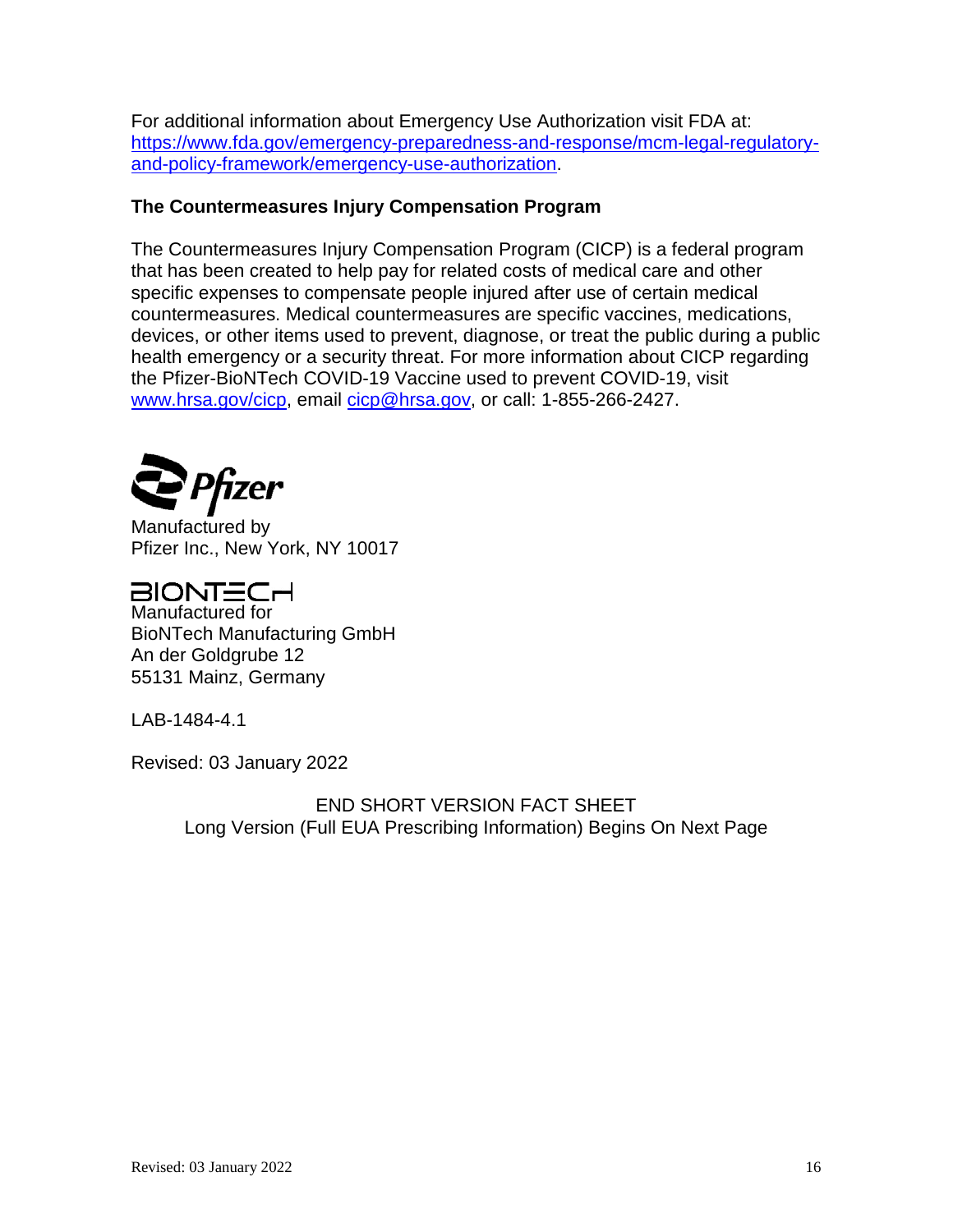#### **FULL EMERGENCY USE AUTHORIZATION (EUA) PRESCRIBING INFORMATION**

#### **PFIZER-BIONTECH COVID-19 VACCINE**

#### **FULL EMERGENCY USE AUTHORIZATION PRESCRIBING INFORMATION: CONTENTS\***

#### **1 AUTHORIZED USE**

- **2 DOSAGE AND ADMINISTRATION**
	- 2.1 Preparation for Administration
	- 2.2 Administration Information<br>2.3 Vaccination Schedule
	- Vaccination Schedule
- **3 DOSAGE FORMS AND STRENGTHS**

# **4 CONTRAINDICATIONS**

- **WARNINGS AND PRECAUTIONS**<br>5.1 Management of Acute Allergic
	- 5.1 Management of Acute Allergic Reactions
	- 5.2 Myocarditis and Pericarditis<br>5.3 Syncope
	- **Syncope**
	-
	- 5.4 Altered Immunocompetence<br>5.5 Limitation of Effectiveness Limitation of Effectiveness
	-
- **6 OVERALL SAFETY SUMMARY**<br>**6 1** Clinical Trials Experience 6.1 Clinical Trials Experience
	- 6.2 Post Authorization Experience
- **8 REQUIREMENTS AND INSTRUCTIONS FOR REPORTING ADVERSE EVENTS AND VACCINE ADMINISTRATION ERRORS**

#### **10 DRUG INTERACTIONS**

- **11 USE IN SPECIFIC POPULATIONS**
	- 11.1 Pregnancy
- 11.2 Lactation
- 11.3 Pediatric Use
- 11.4 Geriatric Use
- 11.5 Use in Immunocompromised
- **13 DESCRIPTION**
- **14 CLINICAL PHARMACOLOGY**
- 14.1 Mechanism of Action
- **18 CLINICAL TRIAL RESULTS AND SUPPORTING DATA FOR EUA**
	- 18.1 Efficacy of Primary Series in Participants 16 Years of Age and Older
	- 18.2 Efficacy of Primary Series in Adolescents 12 Through 15 Years of Age
	- 18.3 Immunogenicity of Primary Series in Adolescents 12 Through 15 Years of Age
	- 18.4 Immunogenicity of a Booster Dose Following a Pfizer-BioNTech COVID-19 Vaccine Primary Series in Participants 18 Through 55 Years of Age
	- 18.5 Immunogenicity in Solid Organ Transplant Recipients
	- 18.6 Immunogenicity of a Booster Dose Following Primary Vaccination with Another Authorized COVID-19 Vaccine
- **19 HOW SUPPLIED/STORAGE AND HANDLING**

#### **20 PATIENT COUNSELING INFORMATION**

**21 CONTACT INFORMATION**

\* Sections or subsections omitted from the full emergency use authorization prescribing information are not listed.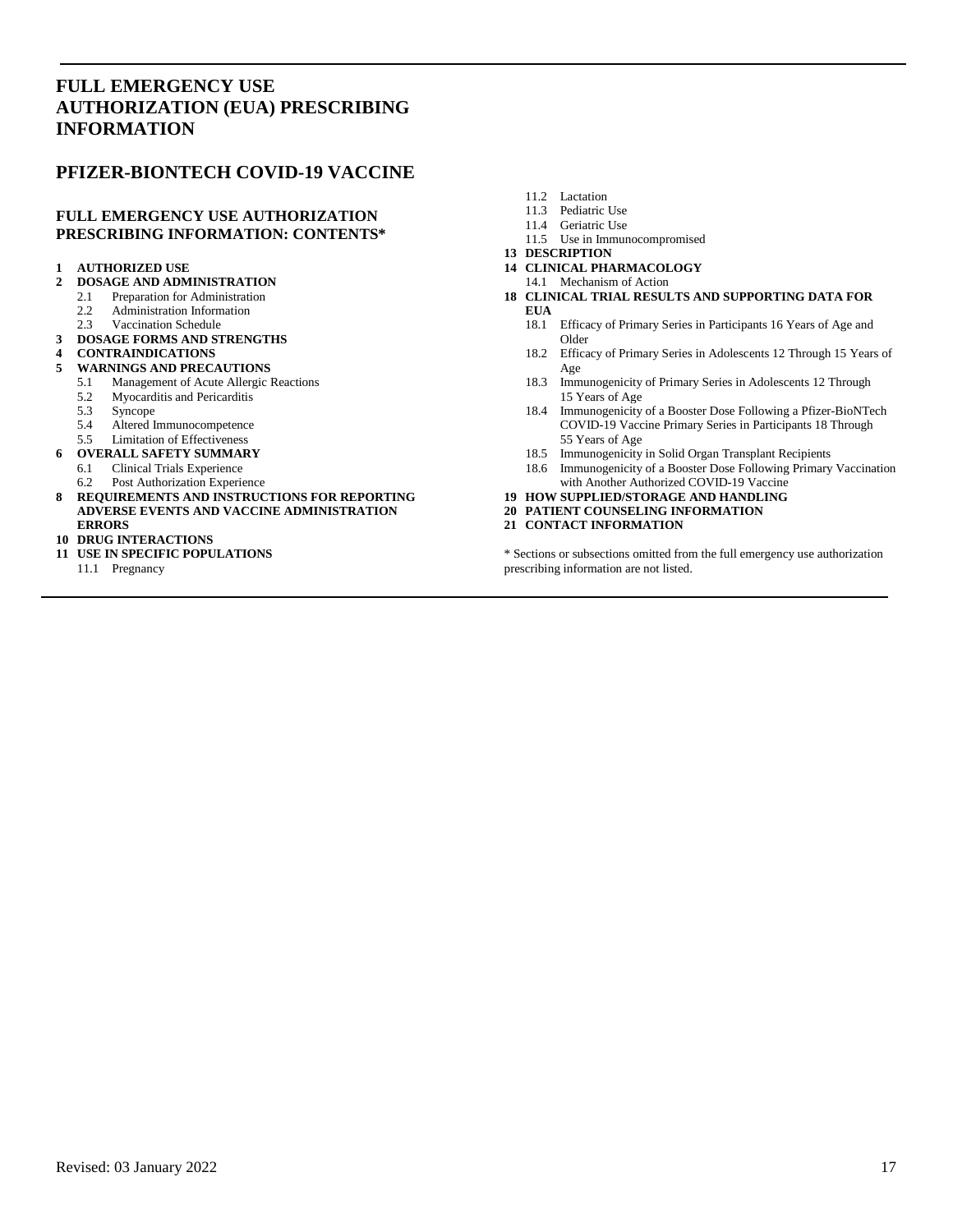## **FULL EMERGENCY USE AUTHORIZATION (EUA) PRESCRIBING INFORMATION**

## **1 AUTHORIZED USE**

Pfizer-BioNTech COVID-19 Vaccine is authorized for use under an Emergency Use Authorization (EUA) for active immunization to prevent coronavirus disease 2019 (COVID-19) caused by severe acute respiratory syndrome coronavirus 2 (SARS-CoV-2) in individuals 5 years of age and older.

This EUA Prescribing Information pertains only to Pfizer-BioNTech COVID-19 Vaccine supplied in a multiple dose vial with a gray cap and label with a gray border, which is authorized for use in individuals 12 years of age and older.

## **2 DOSAGE AND ADMINISTRATION**

For intramuscular injection only.

The storage, preparation, and administration information in this Prescribing Information apply to the Pfizer-BioNTech COVID-19 Vaccine for individuals 12 years of age and older, which is supplied in a multiple dose vial with a gray cap and label with a gray border and **MUST NOT** be diluted prior to use.

#### **Pfizer-BioNTech COVID-19 Vaccine, Multiple Dose Vial with Gray Cap and a Label with a Gray Border**

| <b>Age Range</b>   | <b>Dilution Information</b>                | <b>Doses Per Vial</b> | <b>Dose Volume</b> |
|--------------------|--------------------------------------------|-----------------------|--------------------|
| 12 years and older | $\vert$ Do not dilute prior to use $\vert$ |                       | $0.3$ mL           |

#### **2.1 Preparation for Administration**

#### **DO NOT DILUTE**

- The Pfizer-BioNTech COVID-19 Vaccine multiple dose vial with a gray cap and a label with a gray border contains a volume of 2.25 mL, and is supplied as a frozen suspension that does not contain preservative. Each vial must be thawed prior to administration. **DO NOT DILUTE** prior to use.
- Vials may be thawed in the refrigerator [2°C to 8°C (35°F to 46°F)] or at room temperature [up to 25°C (77ºF)] *[see How Supplied/Storage and Handling (19)]*.
- Refer to thawing instructions in the panels below.
- One vial contains 6 doses of 0.3 mL.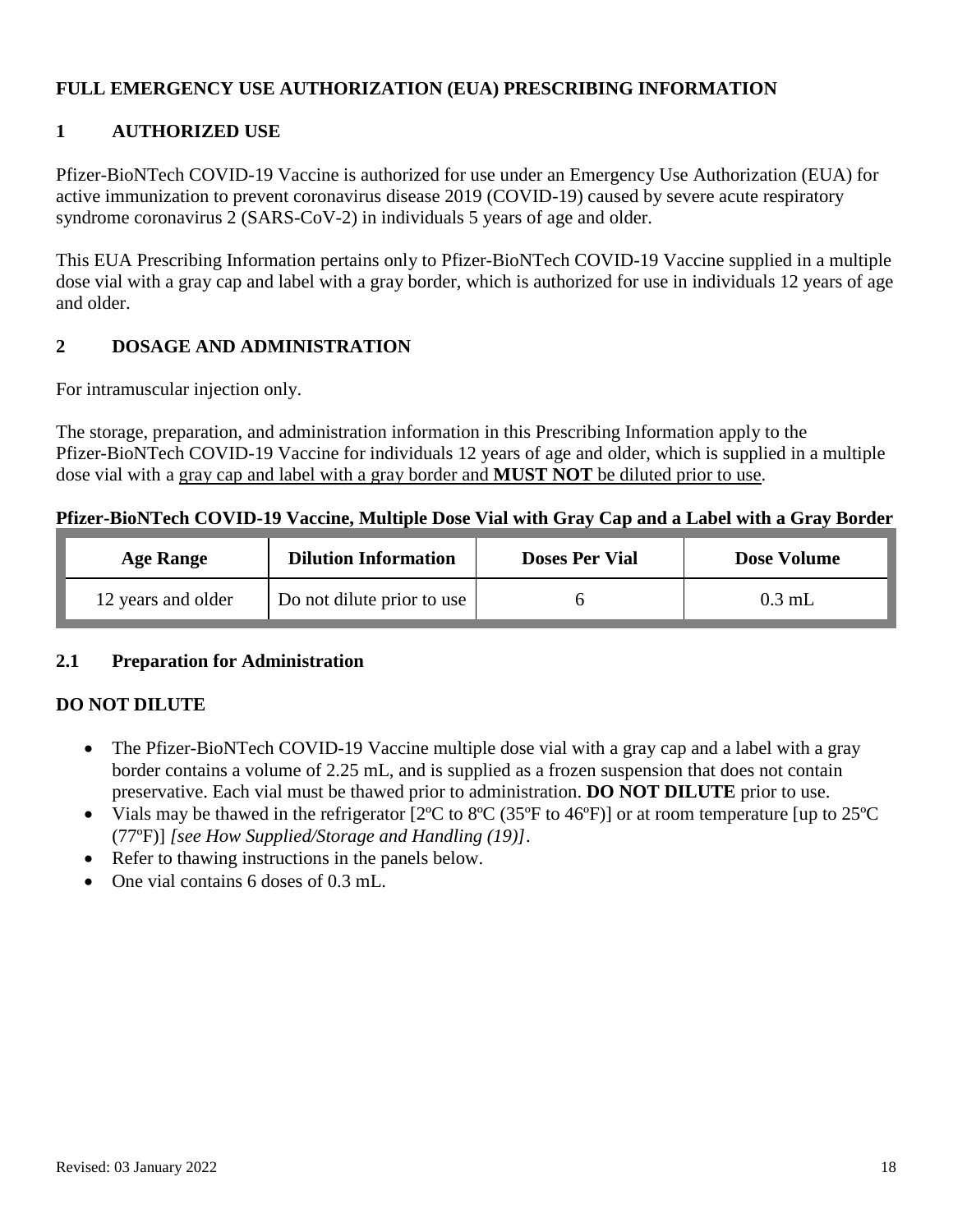#### **Preparation Instructions**

## **Pfizer-BioNTech COVID-19 Vaccine Vial with Gray Cap and Label with Gray Border – VIAL VERIFICATION**

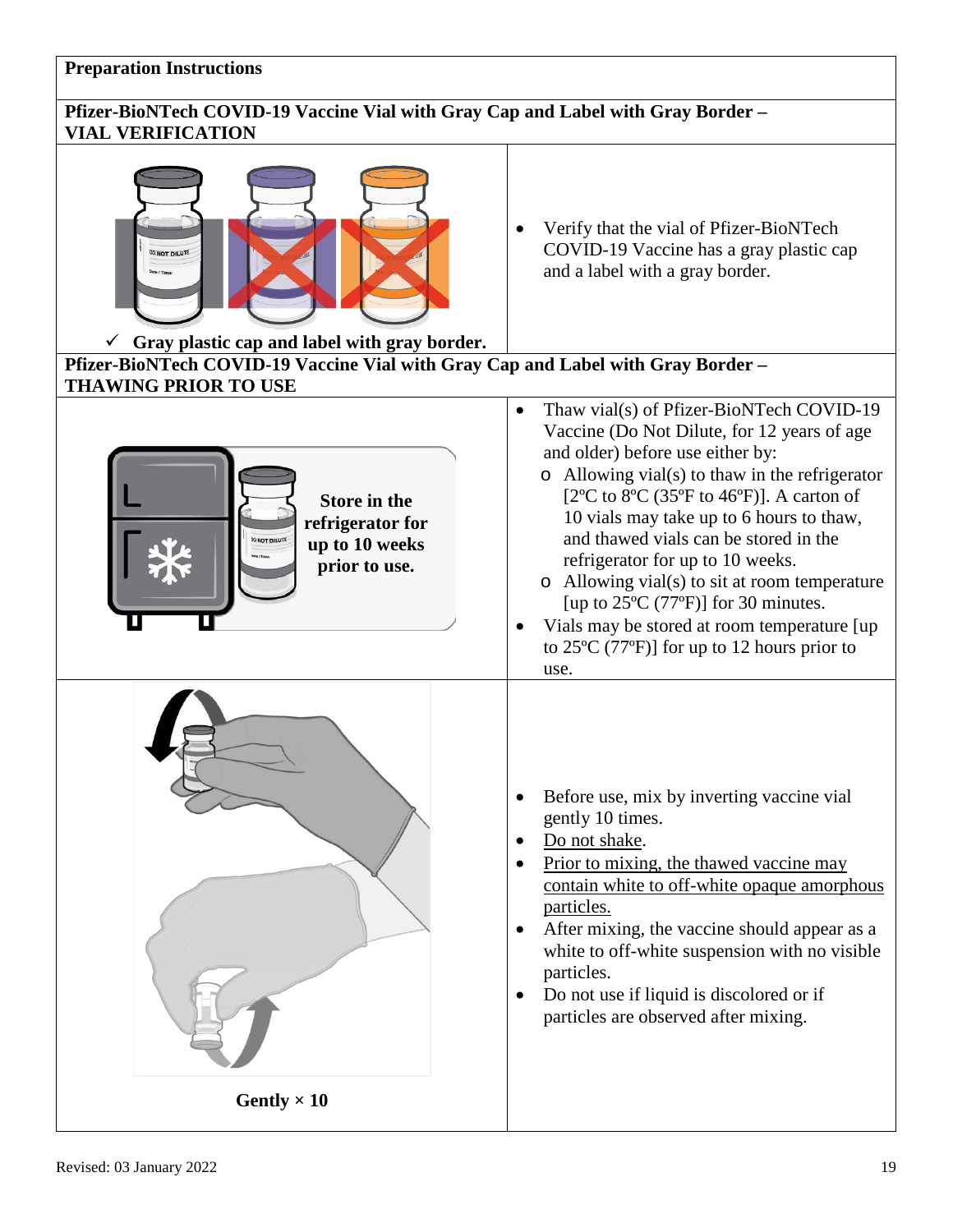#### **Preparation Instructions**

#### **Pfizer-BioNTech COVID-19 Vaccine Vial with Gray Cap and Label with Gray Border – PREPARATION OF INDIVIDUAL 0.3 mL DOSES**



#### **2.2 Administration Information**

Visually inspect each dose in the dosing syringe prior to administration. The vaccine will be a white to off-white suspension. During the visual inspection,

- verify the final dosing volume of 0.3 mL.
- confirm there are no particulates and that no discoloration is observed.
- do not administer if vaccine is discolored or contains particulate matter.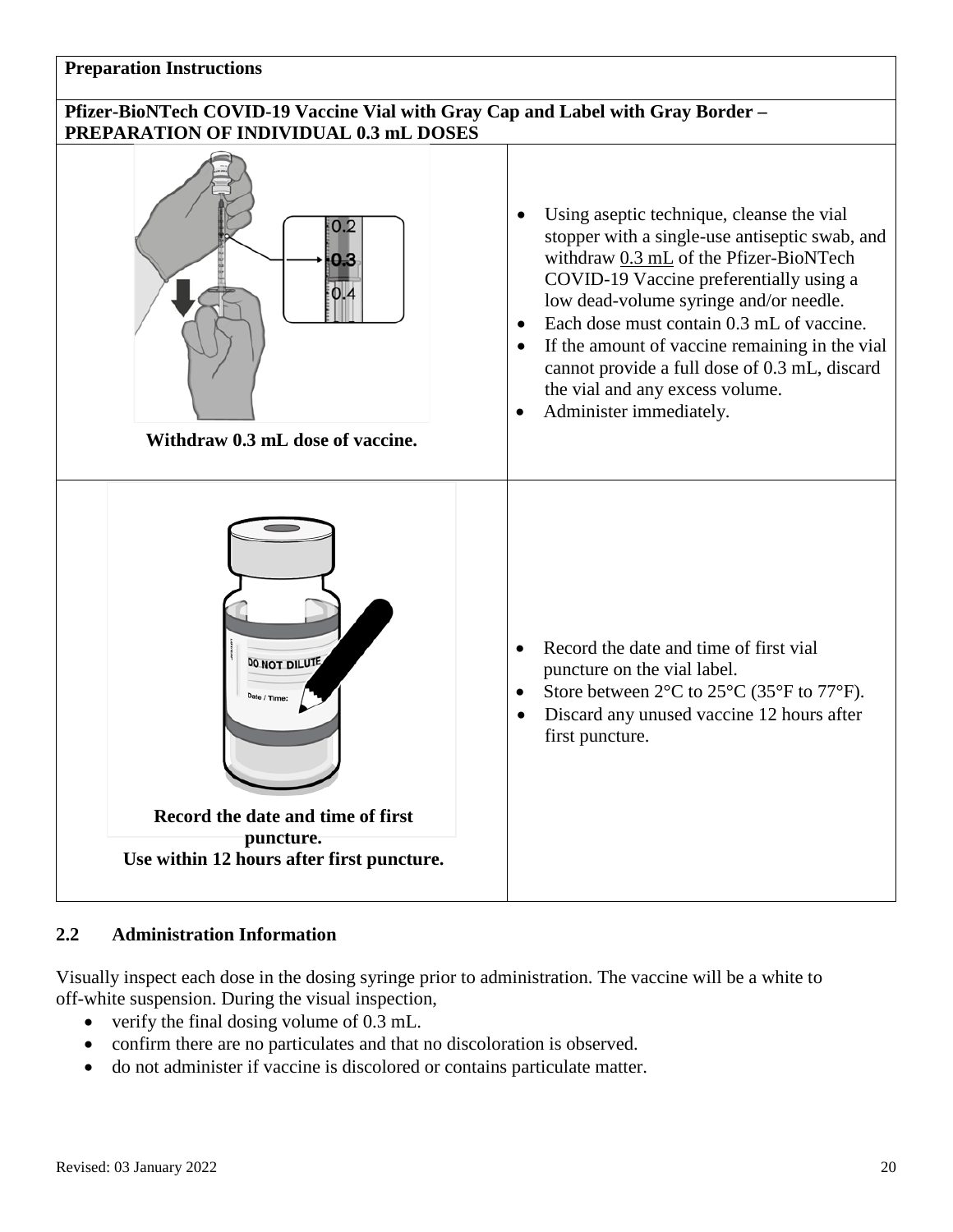Administer the Pfizer-BioNTech COVID-19 Vaccine intramuscularly.

Vials of Pfizer-BioNTech COVID-19 Vaccine with gray caps and labels with gray borders contain 6 doses of 0.3 mL of vaccine. Low dead-volume syringes and/or needles can be used to extract 6 doses from a single vial. If standard syringes and needles are used, there may not be sufficient volume to extract 6 doses from a single vial. Irrespective of the type of syringe and needle:

- Each dose must contain 0.3 mL of vaccine.
- If the amount of vaccine remaining in the vial cannot provide a full dose of 0.3 mL, discard the vial and any excess volume.
- Do not pool excess vaccine from multiple vials.

## **2.3 Vaccination Schedule**

#### Primary Series

The Pfizer-BioNTech COVID-19 Vaccine is administered intramuscularly as a primary series of 2 doses (0.3 mL each) 3 weeks apart in individuals 12 years of age and older.

A third primary series dose of the Pfizer-BioNTech COVID-19 Vaccine (0.3 mL) at least 28 days following the second dose is authorized for administration to individuals at least 12 years of age who have undergone solid organ transplantation, or who are diagnosed with conditions that are considered to have an equivalent level of immunocompromise.

## Booster Dose

A single Pfizer-BioNTech COVID-19 Vaccine booster dose (0.3 mL) may be administered at least 5 months after completing a primary series of the Pfizer-BioNTech COVID-19 Vaccine or COMIRNATY (COVID-19 Vaccine, mRNA) to individuals 12 years of age and older.

A single booster dose of the Pfizer-BioNTech COVID-19 Vaccine may be administered to individuals 18 years of age and older as a heterologous booster dose following completion of primary vaccination with another authorized COVID-19 vaccine. The dosing interval for the heterologous booster dose is the same as that authorized for a booster dose of the vaccine used for primary vaccination.

The FDA-approved COMIRNATY (COVID-19 Vaccine, mRNA) and the EUA-authorized Pfizer-BioNTech COVID-19 Vaccine for individuals 12 years of age and older when prepared according to their respective instructions for use, can be used interchangeably.

COMIRNATY (COVID-19 Vaccine, mRNA) and the Pfizer-BioNTech COVID-19 Vaccine intended for individuals 12 years of age and older should not be used for individuals 5 through 11 years of age because of the potential for vaccine administration errors, including dosing errors.

## **3 DOSAGE FORMS AND STRENGTHS**

Pfizer-BioNTech COVID-19 Vaccine is a suspension for injection.

Each dose of the Pfizer-BioNTech COVID-19 Vaccine supplied in vials with gray caps and labels with gray borders is 0.3 mL for individuals 12 years of age and older *[see Dosage and Administration (2.1)]*.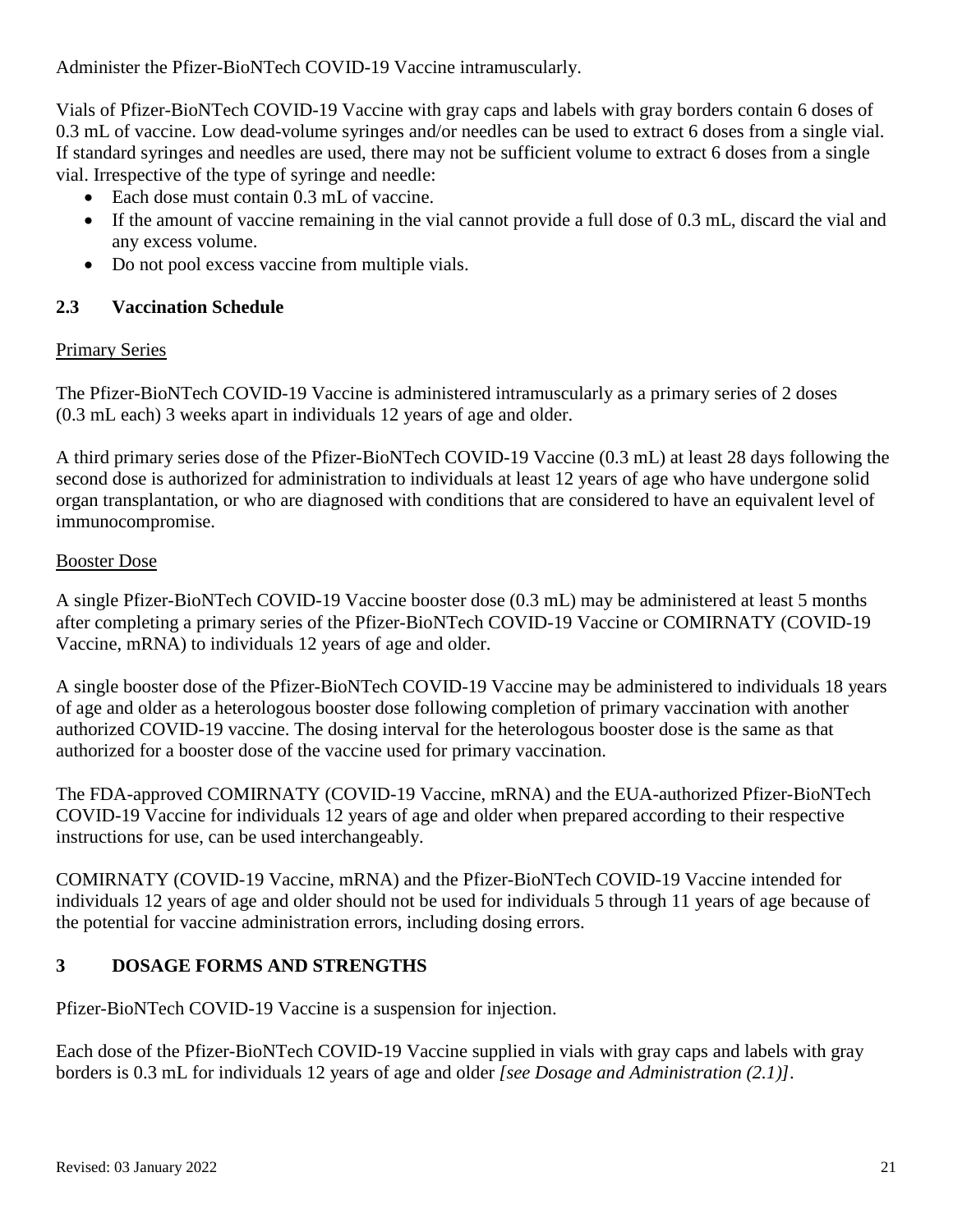## **4 CONTRAINDICATIONS**

Do not administer Pfizer-BioNTech COVID-19 Vaccine to individuals with known history of a severe allergic reaction (e.g., anaphylaxis) to any component of the Pfizer-BioNTech COVID-19 Vaccine *[see Description (13)]*.

## **5 WARNINGS AND PRECAUTIONS**

## **5.1 Management of Acute Allergic Reactions**

Appropriate medical treatment used to manage immediate allergic reactions must be immediately available in the event an acute anaphylactic reaction occurs following administration of Pfizer-BioNTech COVID-19 Vaccine.

Monitor Pfizer-BioNTech COVID-19 Vaccine recipients for the occurrence of immediate adverse reactions according to the Centers for Disease Control and Prevention (CDC) guidelines (https://www.cdc.gov/vaccines/covid-19/clinical-considerations/managing-anaphylaxis.html).

## **5.2 Myocarditis and Pericarditis**

Postmarketing data demonstrate increased risks of myocarditis and pericarditis, particularly within 7 days following the second dose. The observed risk is higher among males under 40 years of age than among females and older males. The observed risk is highest in males 12 through 17 years of age. Although some cases required intensive care support, available data from short-term follow-up suggest that most individuals have had resolution of symptoms with conservative management. Information is not yet available about potential long-term sequelae. The CDC has published considerations related to myocarditis and pericarditis after vaccination, including for vaccination of individuals with a history of myocarditis or pericarditis [\(https://www.cdc.gov/vaccines/covid-19/clinical-considerations/myocarditis.html\)](https://www.cdc.gov/vaccines/covid-19/clinical-considerations/myocarditis.html).

#### **5.3 Syncope**

Syncope (fainting) may occur in association with administration of injectable vaccines, in particular in adolescents. Procedures should be in place to avoid injury from fainting.

#### **5.4 Altered Immunocompetence**

Immunocompromised persons, including individuals receiving immunosuppressant therapy, may have a diminished immune response to the Pfizer-BioNTech COVID-19 Vaccine.

#### **5.5 Limitation of Effectiveness**

The Pfizer-BioNTech COVID-19 Vaccine may not protect all vaccine recipients.

## **6 OVERALL SAFETY SUMMARY**

**It is MANDATORY for vaccination providers to report to the Vaccine Adverse Event Reporting System (VAERS) all vaccine administration errors, all serious adverse events, cases of Multisystem Inflammatory Syndrome (MIS) in adults and children, and hospitalized or fatal cases of COVID-19**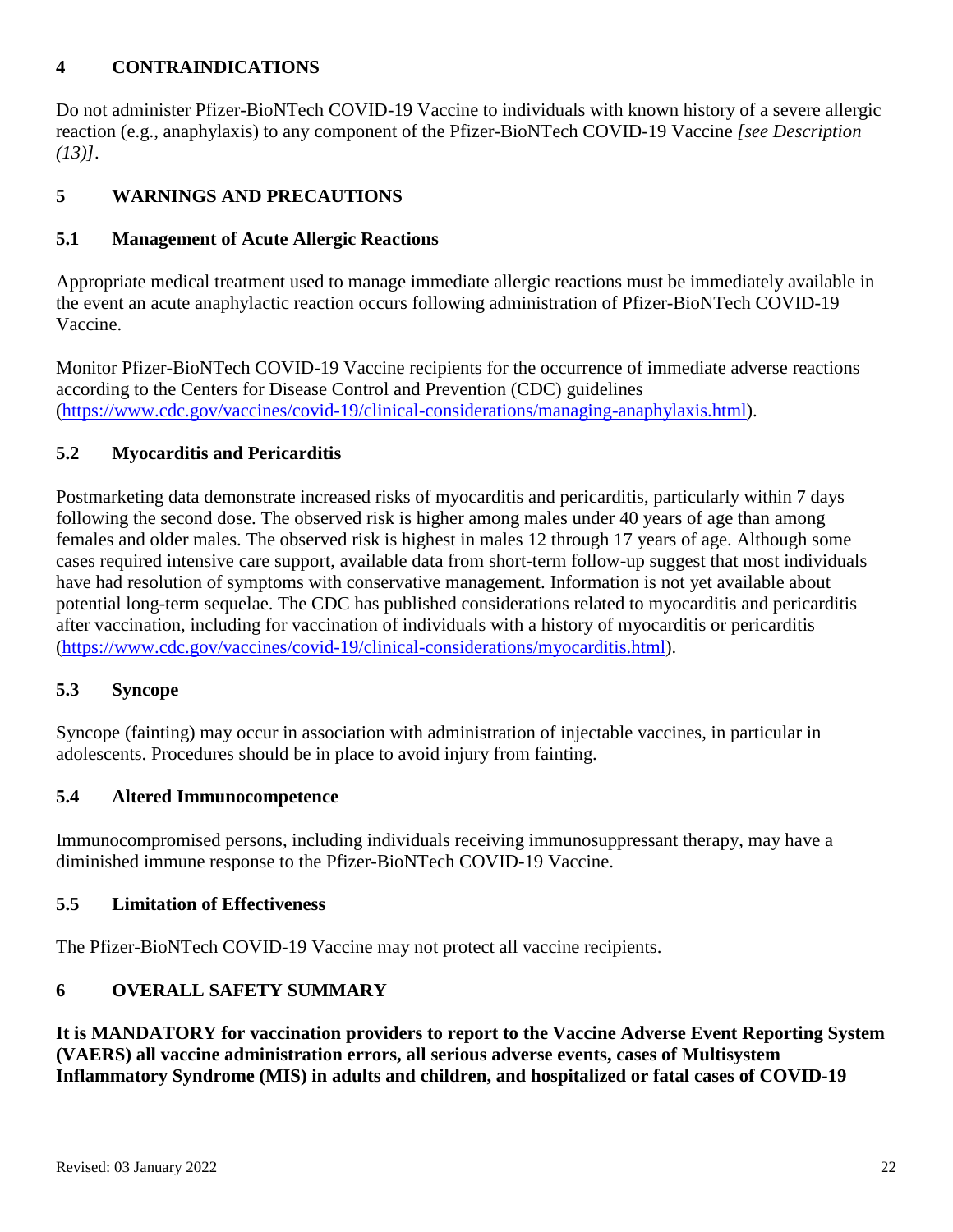### **following vaccination with the Pfizer-BioNTech COVID-19 Vaccine. [4](#page-22-0) To the extent feasible, provide a copy of the VAERS form to Pfizer Inc. Please see the REQUIREMENTS AND INSTRUCTIONS FOR REPORTING ADVERSE EVENTS AND VACCINE ADMINISTRATION ERRORS section for details on reporting to VAERS and Pfizer Inc.**

## Primary Series

In clinical studies of participants 16 years of age and older who received Pfizer-BioNTech COVID-19 Vaccine containing 30 mcg of a nucleoside-modified messenger RNA encoding the viral spike (S) glycoprotein of SARS-CoV-2 (30 mcg modRNA), adverse reactions following administration of the primary series included pain at the injection site (84.1%), fatigue (62.9%), headache (55.1%), muscle pain (38.3%), chills (31.9%), joint pain (23.6%), fever (14.2%), injection site swelling (10.5%), injection site redness (9.5%), nausea (1.1%), malaise (0.5%), and lymphadenopathy (0.3%).

In a clinical study in adolescents 12 through 15 years of age who received Pfizer-BioNTech COVID-19 Vaccine (30 mcg modRNA), adverse reactions following administration of the primary series included pain at the injection site (90.5%), fatigue (77.5%), headache (75.5%), chills (49.2%), muscle pain (42.2%), fever (24.3%), joint pain (20.2%), injection site swelling (9.2%), injection site redness (8.6%), lymphadenopathy (0.8%), and nausea (0.4%).

#### Booster Dose

In a clinical study of participants 18 through 55 years of age, adverse reactions following administration of a booster dose were pain at the injection site (83.0%), fatigue (63.7%), headache (48.4%), muscle pain (39.1%), chills (29.1%), joint pain (25.3%), lymphadenopathy (5.2%), nausea (0.7%), decreased appetite (0.3%), rash (0.3%), and pain in extremity (0.3%).

#### Post Authorization Experience

Severe allergic reactions, including anaphylaxis, have been reported following administration of the Pfizer-BioNTech COVID-19 Vaccine.

Myocarditis and pericarditis have been reported following administration of the Pfizer-BioNTech COVID-19 Vaccine.

#### **6.1 Clinical Trials Experience**

Because clinical trials are conducted under widely varying conditions, adverse reaction rates observed in the clinical trials of a drug cannot be directly compared to rates in the clinical trials of another drug and may not reflect the rates observed in practice.

#### Primary Series

The safety of the primary series Pfizer-BioNTech COVID-19 Vaccine was evaluated in participants 12 years of age and older in 2 clinical studies conducted in the United States, Europe, Turkey, South Africa, and South America.

<span id="page-22-0"></span> <sup>4</sup> Vaccination providers administering COMIRNATY (COVID-19 Vaccine, mRNA) must adhere to the same reporting requirements.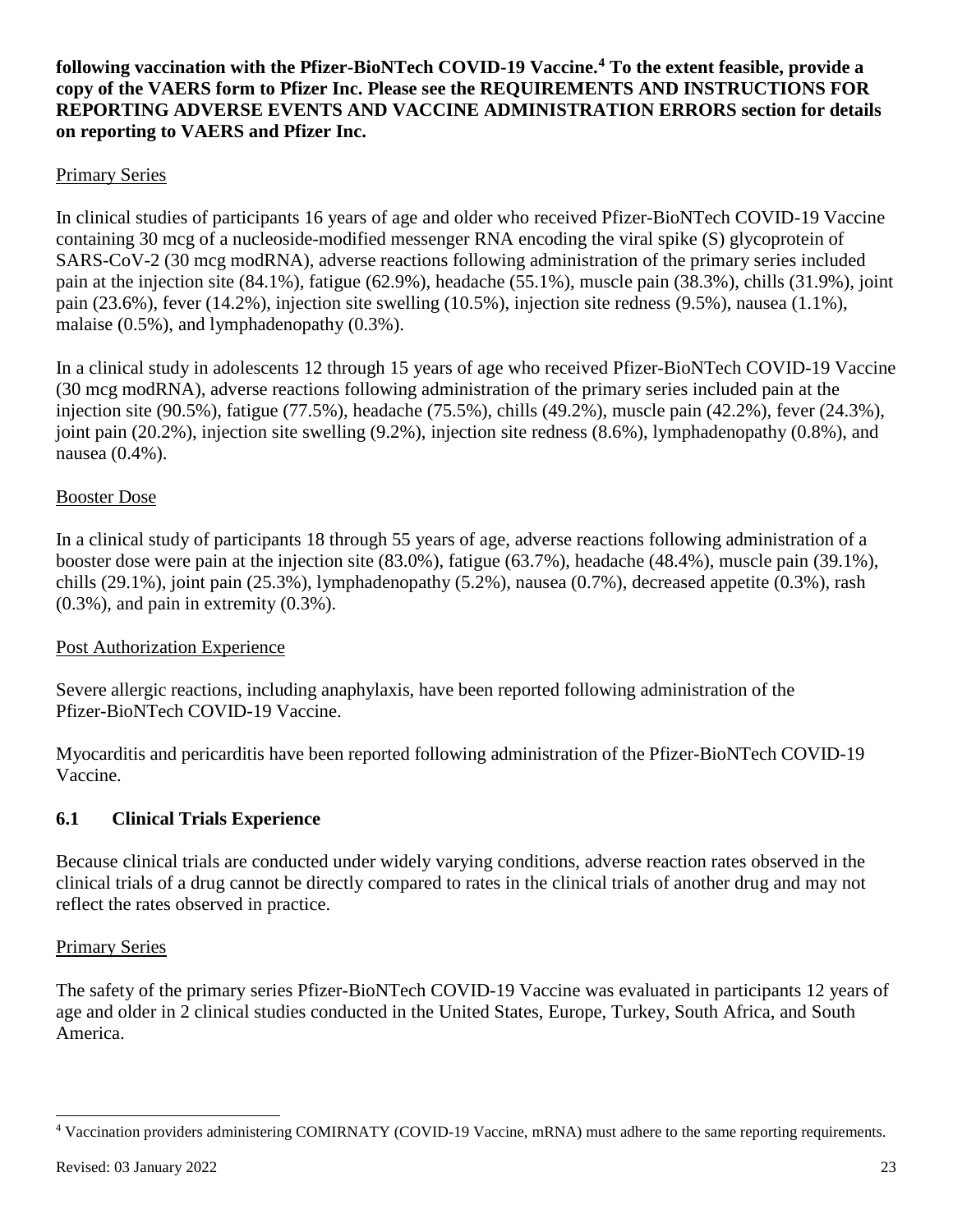Study BNT162-01 (Study 1) was a Phase 1/2, 2-part, dose-escalation trial that enrolled 60 participants, 18 through 55 years of age. Study C4591001 (Study 2) is a Phase 1/2/3, multicenter, multinational, randomized, saline placebo-controlled, observer-blind, dose-finding, vaccine candidate-selection (Phase 1) and efficacy (Phase 2/3) study that has enrolled approximately 46,000 participants, 12 years of age or older. Of these, approximately 43,448 participants [21,720 Pfizer-BioNTech COVID-19 Vaccine (30 mcg modRNA) encoding the viral spike (S) glycoprotein of SARS-CoV-2; 21,728 placebo] in Phase 2/3 are 16 years of age or older (including 138 and 145 adolescents 16 and 17 years of age in the vaccine and placebo groups, respectively) and 2,260 adolescents are 12 through 15 years of age (1,131 and 1,129 in the vaccine and placebo groups, respectively).

In Study 2, all participants 12 through 15 years of age, and 16 years of age and older in the reactogenicity subset, were monitored for solicited local and systemic reactions and use of antipyretic medication after each vaccination in an electronic diary. Participants are being monitored for unsolicited adverse events, including serious adverse events, throughout the study [from Dose 1 through 1 month (all unsolicited adverse events) or 6 months (serious adverse events) after the last vaccination]. Tables 1 through 6 present the frequency and severity of solicited local and systemic reactions, respectively, within 7 days following each dose of Pfizer-BioNTech COVID 19 Vaccine and placebo.

## *Participants 16 Years of Age and Older*

At the time of the analysis of Study 2 for the EUA, 37,586 [18,801 Pfizer-BioNTech COVID-19 Vaccine (30 mcg modRNA) and 18,785 placebo] participants 16 years of age or older had been followed for a median of 2 months after the second dose.

The safety evaluation in Study 2 is ongoing. The safety population includes participants 16 years of age and older enrolled by October 9, 2020, and includes safety data accrued through November 14, 2020.

Demographic characteristics in Study 2 were generally similar with regard to age, gender, race, and ethnicity among participants who received Pfizer-BioNTech COVID-19 Vaccine and those who received placebo. Overall, among the total participants who received either the Pfizer-BioNTech COVID-19 Vaccine or placebo, 50.6% were male and 49.4% were female, 83.1% were White, 9.1% were Black or African American, 28.0% were Hispanic/Latino, 4.3% were Asian, and 0.5% were American Indian/Alaska Native.

#### *Solicited Local and Systemic Adverse Reactions*

Across both age groups, 18 through 55 years of age and 56 years of age and older, the mean duration of pain at the injection site after Dose 2 was 2.5 days (range 1 to 36 days), for redness 2.6 days (range 1 to 34 days), and for swelling 2.3 days (range 1 to 34 days) for participants in the Pfizer-BioNTech COVID-19 Vaccine group.

Solicited reactogenicity data in 16 and 17 year-old participants are limited.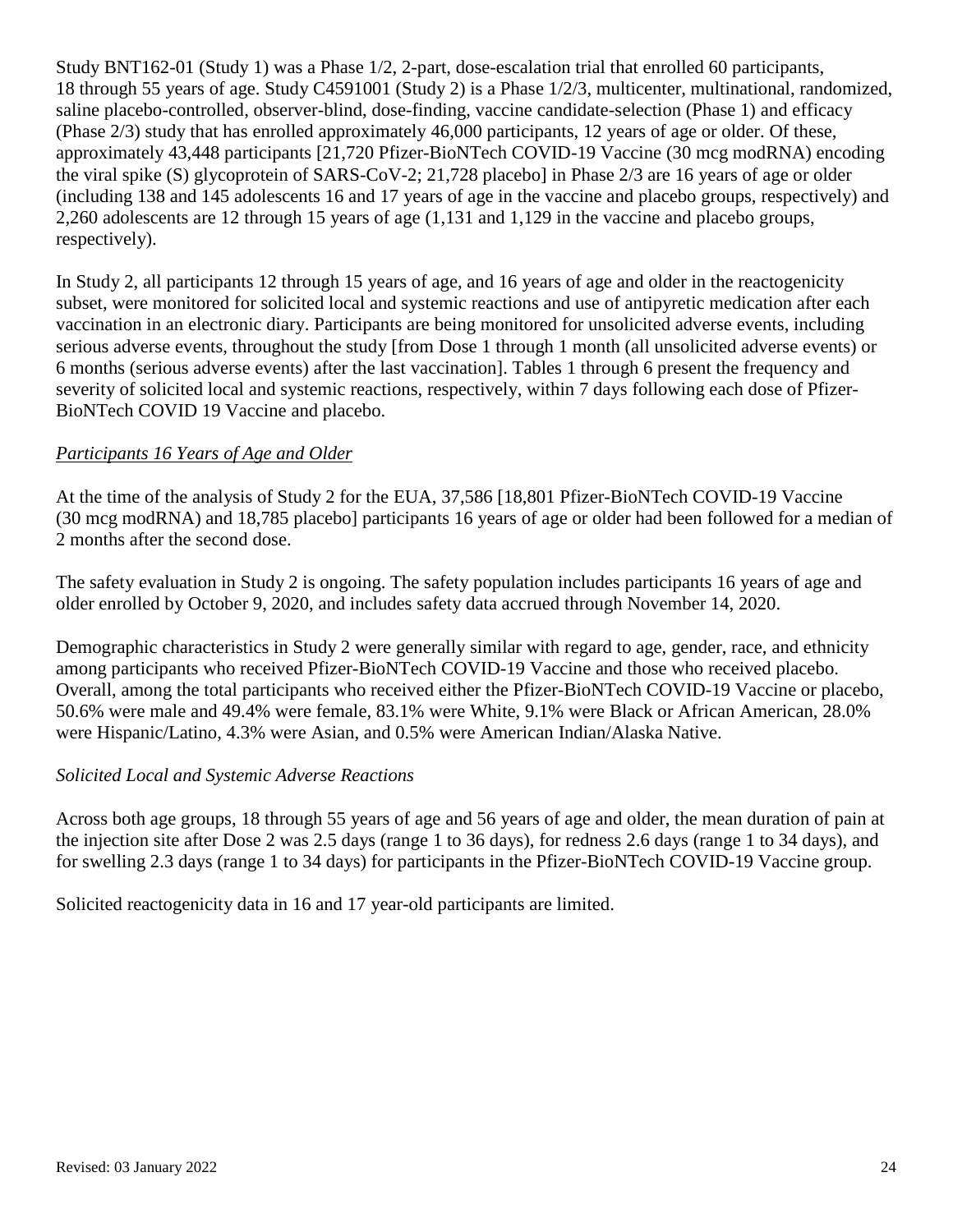**Table 1: Study 2 – Frequency and Percentages of Participants with Solicited Local Reactions, by Maximum Severity, Within 7 Days After Each Dose – Participants 18 Through 55 Years of Age‡ – Reactogenicity Subset of the Safety Population\***

|                             | $\Delta g$ – Reactogenicity Subset of the Safety Topulation<br><b>Pfizer-BioNTech</b> |                | <b>Pfizer-BioNTech</b>    |                |  |
|-----------------------------|---------------------------------------------------------------------------------------|----------------|---------------------------|----------------|--|
|                             | <b>COVID-19 Vaccine</b> ±                                                             | <b>Placebo</b> | <b>COVID-19 Vaccine</b> ± | <b>Placebo</b> |  |
|                             | Dose 1                                                                                | Dose 1         | Dose 2                    | Dose 2         |  |
|                             | $N^a = 2291$                                                                          | $N^a = 2298$   | $N^a = 2098$              | $N^a = 2103$   |  |
|                             | $n^{b}$ (%)                                                                           | $n^{b}$ (%)    | $n^{b}$ (%)               | $n^{b}$ (%)    |  |
| Redness <sup>c</sup>        |                                                                                       |                |                           |                |  |
| Any $(>2$ cm)               | 104(4.5)                                                                              | 26(1.1)        | 123(5.9)                  | 14(0.7)        |  |
| Mild                        | 70(3.1)                                                                               | 16(0.7)        | 73(3.5)                   | 8(0.4)         |  |
| Moderate                    | 28(1.2)                                                                               | 6(0.3)         | 40(1.9)                   | 6(0.3)         |  |
| Severe                      | 6(0.3)                                                                                | 4(0.2)         | 10(0.5)                   | 0(0.0)         |  |
| Swelling <sup>c</sup>       |                                                                                       |                |                           |                |  |
| Any $(>2$ cm)               | 132(5.8)                                                                              | 11(0.5)        | 132(6.3)                  | 5(0.2)         |  |
| Mild                        | 88 (3.8)                                                                              | 3(0.1)         | 80(3.8)                   | 3(0.1)         |  |
| Moderate                    | 39(1.7)                                                                               | 5(0.2)         | 45(2.1)                   | 2(0.1)         |  |
| Severe                      | 5(0.2)                                                                                | 3(0.1)         | 7(0.3)                    | 0(0.0)         |  |
| Pain at the injection sited |                                                                                       |                |                           |                |  |
| Any                         | 1904 (83.1)                                                                           | 322(14.0)      | 1632 (77.8)               | 245 (11.7)     |  |
| Mild                        | 1170(51.1)                                                                            | 308 (13.4)     | 1039 (49.5)               | 225(10.7)      |  |
| Moderate                    | 710 (31.0)                                                                            | 12(0.5)        | 568 (27.1)                | 20(1.0)        |  |
| Severe                      | 24(1.0)                                                                               | 2(0.1)         | 25(1.2)                   | 0(0.0)         |  |

Note: Reactions were collected in the electronic diary (e-diary) from Day 1 to Day 7 after vaccination.

a.  $N =$  Number of participants reporting at least 1 yes or no response for the specified reaction after the specified dose.

b.  $n =$  Number of participants with the specified reaction.

c. Mild: >2.0 to  $\leq 5.0$  cm; Moderate: >5.0 to  $\leq 10.0$  cm; Severe: >10.0 cm.

d. Mild: does not interfere with activity; Moderate: interferes with activity; Severe: prevents daily activity.

‡ Eight participants were between 16 and 17 years of age.

Randomized participants in the safety analysis population who received at least 1 dose of the study intervention.

± Pfizer-BioNTech COVID-19 Vaccine (30 mcg modRNA).

**Table 2: Study 2 – Frequency and Percentages of Participants with Solicited Systemic Reactions, by Maximum Severity, Within 7 Days After Each Dose – Participants 18 Through 55 Years of Age‡ – Reactogenicity Subset of the Safety Population\***

| $\mathbf{\Omega}$       | <b>Pfizer-BioNTech</b><br><b>COVID-19 Vaccine</b> ±<br>Dose 1<br>$N^a = 2291$<br>$n^{b}$ (%) | <b>Placebo</b><br>Dose 1<br>$N^a = 2298$<br>$n^{b}$ (%) | <b>Pfizer-BioNTech</b><br><b>COVID-19 Vaccine</b> ±<br>Dose 2<br>$N^a = 2098$<br>$n^{b}$ (%) | <b>Placebo</b><br>Dose 2<br>$N^a = 2103$<br>$\mathbf{n}^{\mathrm{b}}$ (%) |
|-------------------------|----------------------------------------------------------------------------------------------|---------------------------------------------------------|----------------------------------------------------------------------------------------------|---------------------------------------------------------------------------|
| Fever                   |                                                                                              |                                                         |                                                                                              |                                                                           |
| $>38.0$ °C              | 85(3.7)                                                                                      | 20(0.9)                                                 | 331 (15.8)                                                                                   | 10(0.5)                                                                   |
| $\geq$ 38.0°C to 38.4°C | 64(2.8)                                                                                      | 10(0.4)                                                 | 194 (9.2)                                                                                    | 5(0.2)                                                                    |
| >38.4 °C to 38.9 °C     | 15(0.7)                                                                                      | 5(0.2)                                                  | 110(5.2)                                                                                     | 3(0.1)                                                                    |
| >38.9 °C to 40.0 °C     | 6(0.3)                                                                                       | 3(0.1)                                                  | 26(1.2)                                                                                      | 2(0.1)                                                                    |
| $>40.0$ °C              | 0(0.0)                                                                                       | 2(0.1)                                                  | 1(0.0)                                                                                       | 0(0.0)                                                                    |
| Fatigue <sup>c</sup>    |                                                                                              |                                                         |                                                                                              |                                                                           |
| Any                     | 1085 (47.4)                                                                                  | 767 (33.4)                                              | 1247 (59.4)                                                                                  | 479 (22.8)                                                                |
| Mild                    | 597(26.1)                                                                                    | 467(20.3)                                               | 442(21.1)                                                                                    | 248 (11.8)                                                                |
| Moderate                | 455 (19.9)                                                                                   | 289 (12.6)                                              | 708 (33.7)                                                                                   | 217(10.3)                                                                 |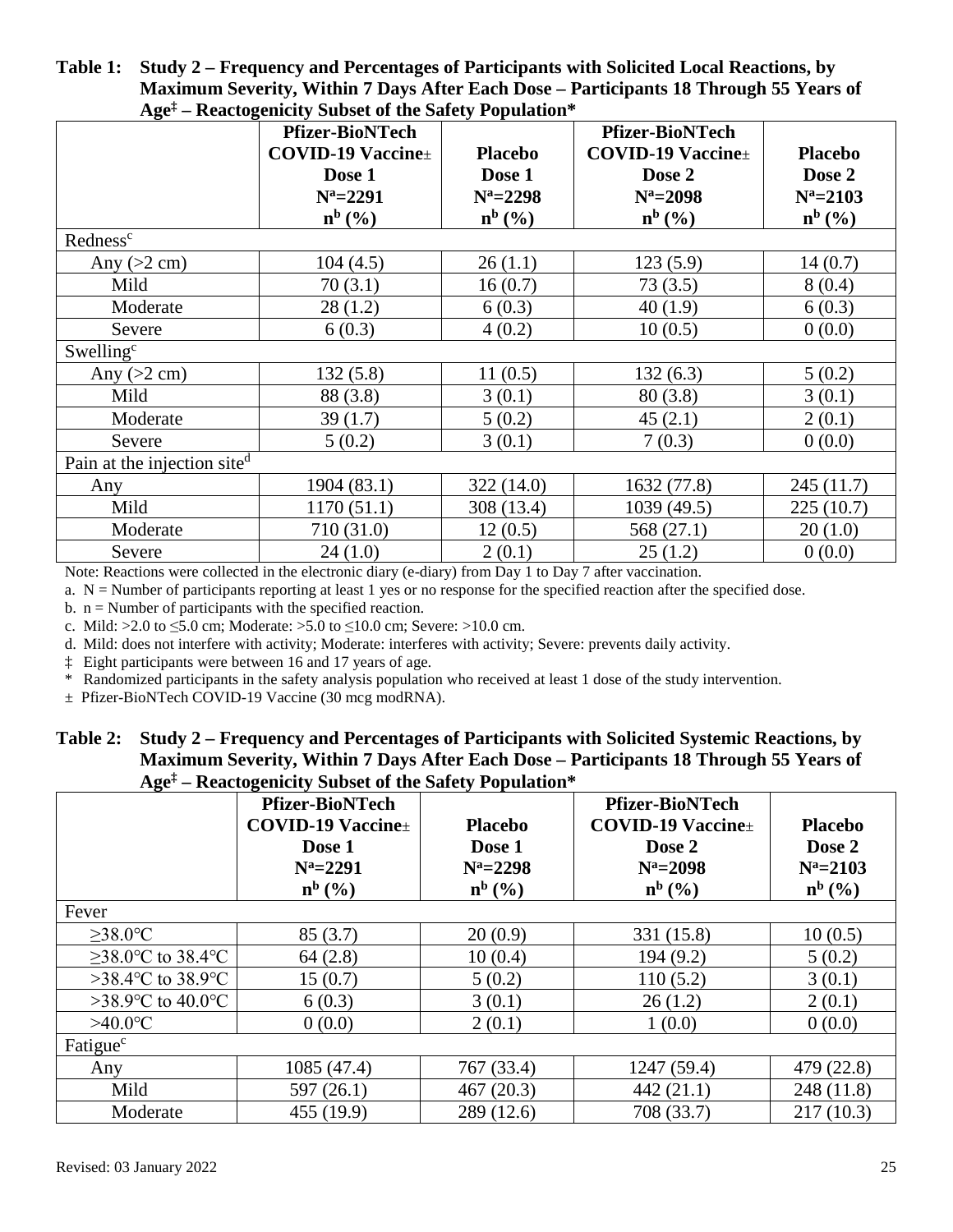|                              | <b>Pfizer-BioNTech</b>    |                | <b>Pfizer-BioNTech</b>    |                |
|------------------------------|---------------------------|----------------|---------------------------|----------------|
|                              | <b>COVID-19 Vaccine</b> ± | <b>Placebo</b> | <b>COVID-19 Vaccine</b> ± | <b>Placebo</b> |
|                              | Dose 1                    | Dose 1         | Dose 2                    | Dose 2         |
|                              | $N^a = 2291$              | $N^a = 2298$   | $N^a = 2098$              | $N^a = 2103$   |
|                              | $n^{b}$ (%)               | $n^{b}$ (%)    | $n^{b}$ (%)               | $n^{b}$ (%)    |
| Severe                       | 33(1.4)                   | 11(0.5)        | 97(4.6)                   | 14(0.7)        |
| Headachec                    |                           |                |                           |                |
| Any                          | 959 (41.9)                | 775 (33.7)     | 1085(51.7)                | 506(24.1)      |
| Mild                         | 628 (27.4)                | 505(22.0)      | 538 (25.6)                | 321 (15.3)     |
| Moderate                     | 308 (13.4)                | 251 (10.9)     | 480 (22.9)                | 170(8.1)       |
| Severe                       | 23(1.0)                   | 19(0.8)        | 67(3.2)                   | 15(0.7)        |
| Chills <sup>c</sup>          |                           |                |                           |                |
| Any                          | 321 (14.0)                | 146(6.4)       | 737(35.1)                 | 79 (3.8)       |
| Mild                         | 230 (10.0)                | 111(4.8)       | 359(17.1)                 | 65(3.1)        |
| Moderate                     | 82(3.6)                   | 33(1.4)        | 333 (15.9)                | 14(0.7)        |
| Severe                       | 9(0.4)                    | 2(0.1)         | 45(2.1)                   | 0(0.0)         |
| Vomiting <sup>d</sup>        |                           |                |                           |                |
| Any                          | 28(1.2)                   | 28(1.2)        | 40(1.9)                   | 25(1.2)        |
| Mild                         | 24(1.0)                   | 22(1.0)        | 28(1.3)                   | 16(0.8)        |
| Moderate                     | 4(0.2)                    | 5(0.2)         | 8(0.4)                    | 9(0.4)         |
| Severe                       | 0(0.0)                    | 1(0.0)         | 4(0.2)                    | 0(0.0)         |
| Diarrhea <sup>e</sup>        |                           |                |                           |                |
| Any                          | 255(11.1)                 | 270 (11.7)     | 219 (10.4)                | 177(8.4)       |
| Mild                         | 206(9.0)                  | 217(9.4)       | 179(8.5)                  | 144(6.8)       |
| Moderate                     | 46(2.0)                   | 52(2.3)        | 36(1.7)                   | 32(1.5)        |
| Severe                       | 3(0.1)                    | 1(0.0)         | 4(0.2)                    | 1(0.0)         |
| New or worsened              |                           |                |                           |                |
| muscle pain <sup>c</sup>     |                           |                |                           |                |
| Any                          | 487 (21.3)                | 249 (10.8)     | 783 (37.3)                | 173(8.2)       |
| Mild                         | 256(11.2)                 | 175(7.6)       | 326(15.5)                 | 111(5.3)       |
| Moderate                     | 218(9.5)                  | 72(3.1)        | 410 (19.5)                | 59 $(2.8)$     |
| Severe                       | 13(0.6)                   | 2(0.1)         | 47(2.2)                   | 3(0.1)         |
| New or worsened              |                           |                |                           |                |
| joint pain <sup>c</sup>      |                           |                |                           |                |
| Any                          | 251(11.0)                 | 138(6.0)       | 459 (21.9)                | 109(5.2)       |
| Mild                         | 147(6.4)                  | 95(4.1)        | 205(9.8)                  | 54(2.6)        |
| Moderate                     | 99 (4.3)                  | 43(1.9)        | 234 (11.2)                | 51(2.4)        |
| Severe                       | 5(0.2)                    | 0(0.0)         | 20(1.0)                   | 4(0.2)         |
| Use of antipyretic or        |                           |                |                           |                |
| pain medication <sup>f</sup> | 638 (27.8)                | 332 (14.4)     | 945 (45.0)                | 266(12.6)      |

Note: Events and use of antipyretic or pain medication were collected in the electronic diary (e-diary) from Day 1 to Day 7 after each dose.

a.  $N =$  Number of participants reporting at least 1 yes or no response for the specified event after the specified dose.

b.  $n =$  Number of participants with the specified reaction.

- c. Mild: does not interfere with activity; Moderate: some interference with activity; Severe: prevents daily activity.
- d. Mild: 1 to 2 times in 24 hours; Moderate: >2 times in 24 hours; Severe: requires intravenous hydration.
- e. Mild: 2 to 3 loose stools in 24 hours; Moderate: 4 to 5 loose stools in 24 hours; Severe: 6 or more loose stools in 24 hours.
- f. Severity was not collected for use of antipyretic or pain medication.
- ‡ Eight participants were between 16 and 17 years of age.
- \* Randomized participants in the safety analysis population who received at least 1 dose of the study intervention.

± Pfizer-BioNTech COVID-19 Vaccine (30 mcg modRNA).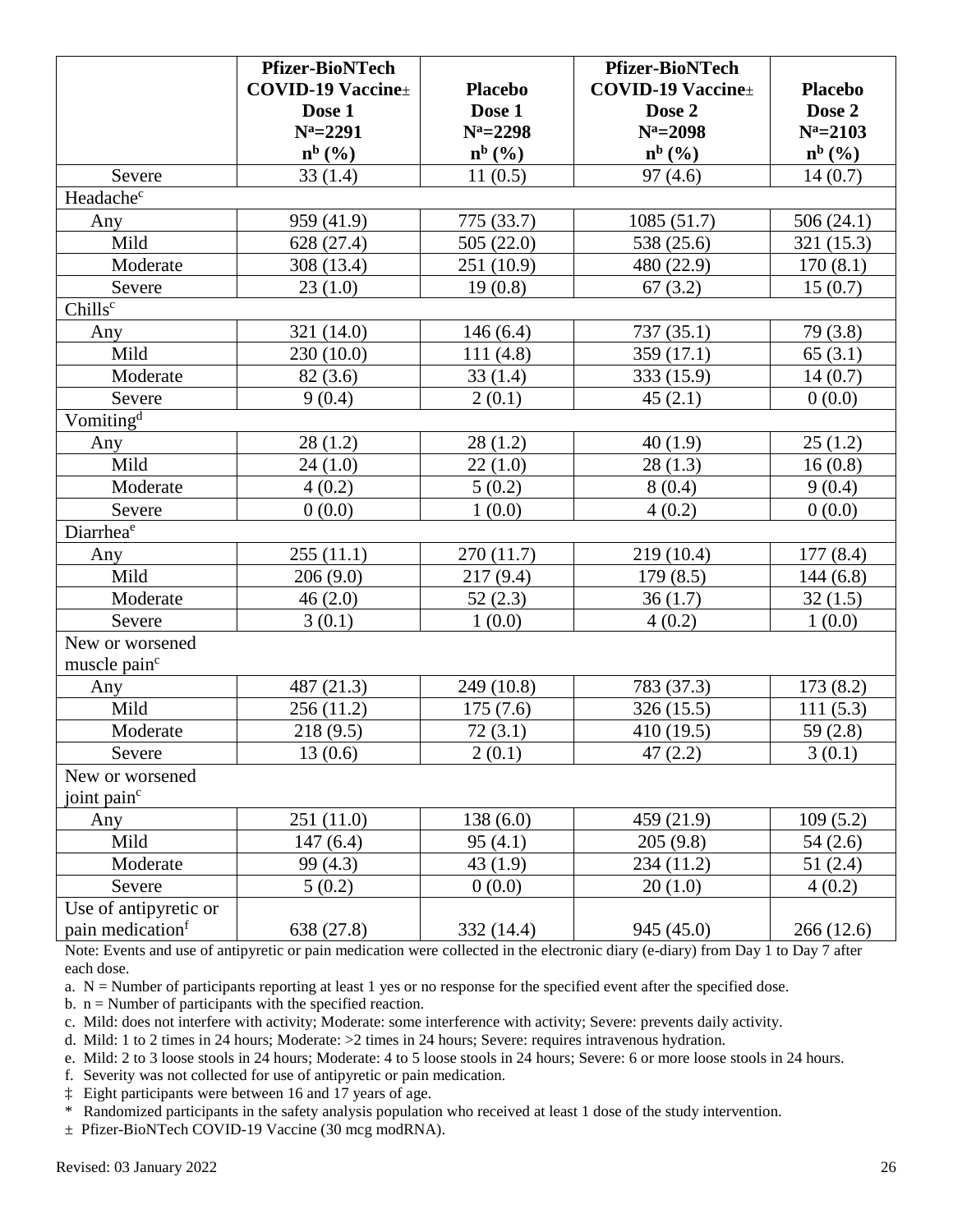|                                            | Oluci – Klativgelilchy Dubsci of the Bartly I opulation |                |                          |                |  |  |
|--------------------------------------------|---------------------------------------------------------|----------------|--------------------------|----------------|--|--|
|                                            | <b>Pfizer-BioNTech</b>                                  |                | <b>Pfizer-BioNTech</b>   |                |  |  |
|                                            | <b>COVID-19 Vaccine</b> ±                               | <b>Placebo</b> | $COVID-19$ Vaccine $\pm$ | <b>Placebo</b> |  |  |
|                                            | Dose 1                                                  | Dose 1         | Dose 2                   | Dose 2         |  |  |
|                                            | $N^a = 1802$                                            | $N^a = 1792$   | $N^a = 1660$             | $N^a = 1646$   |  |  |
|                                            | $n^{b}$ (%)                                             | $n^{b}$ (%)    | $n^{b}$ (%)              | $n^{b}$ (%)    |  |  |
| Redness <sup>c</sup>                       |                                                         |                |                          |                |  |  |
| Any $(>2 \text{ cm})$                      | 85(4.7)                                                 | 19(1.1)        | 120(7.2)                 | 12(0.7)        |  |  |
| Mild                                       | 55(3.1)                                                 | 12(0.7)        | 59 $(3.6)$               | 8(0.5)         |  |  |
| Moderate                                   | 27(1.5)                                                 | 5(0.3)         | 53(3.2)                  | 3(0.2)         |  |  |
| Severe                                     | 3(0.2)                                                  | 2(0.1)         | 8(0.5)                   | 1(0.1)         |  |  |
| Swelling <sup>c</sup>                      |                                                         |                |                          |                |  |  |
| Any $(>2 \text{ cm})$                      | 118(6.5)                                                | 21(1.2)        | 124(7.5)                 | 11(0.7)        |  |  |
| Mild                                       | 71(3.9)                                                 | 10(0.6)        | 68(4.1)                  | 5(0.3)         |  |  |
| Moderate                                   | 45(2.5)                                                 | 11(0.6)        | 53(3.2)                  | 5(0.3)         |  |  |
| Severe                                     | 2(0.1)                                                  | 0(0.0)         | 3(0.2)                   | 1(0.1)         |  |  |
| Pain at the injection<br>site <sup>d</sup> |                                                         |                |                          |                |  |  |
| Any $(>2$ cm)                              | 1282 (71.1)                                             | 166(9.3)       | 1098 (66.1)              | 127(7.7)       |  |  |
| Mild                                       | 1008(55.9)                                              | 160(8.9)       | 792 (47.7)               | 125(7.6)       |  |  |
| Moderate                                   | 270(15.0)                                               | 6(0.3)         | 298 (18.0)               | 2(0.1)         |  |  |
| Severe                                     | 4(0.2)                                                  | 0(0.0)         | 8(0.5)                   | 0(0.0)         |  |  |

#### **Table 3: Study 2 – Frequency and Percentages of Participants with Solicited Local Reactions, by Maximum Severity, Within 7 Days After Each Dose – Participants 56 Years of Age and Older – Reactogenicity Subset of the Safety Population\***

Note: Reactions were collected in the electronic diary (e-diary) from Day 1 to Day 7 after vaccination.

a.  $N =$  Number of participants reporting at least 1 yes or no response for the specified reaction after the specified dose.

b.  $n =$  Number of participants with the specified reaction.

c. Mild: >2.0 to  $\leq 5.0$  cm; Moderate: >5.0 to  $\leq 10.0$  cm; Severe: >10.0 cm.

d. Mild: does not interfere with activity; Moderate: interferes with activity; Severe: prevents daily activity.

\* Randomized participants in the safety analysis population who received at least 1 dose of the study intervention.

± Pfizer-BioNTech COVID-19 Vaccine (30 mcg modRNA).

#### **Table 4: Study 2 – Frequency and Percentages of Participants with Solicited Systemic Reactions, by Maximum Severity, Within 7 Days After Each Dose – Participants 56 Years of Age and Older – Reactogenicity Subset of the Safety Population\***

|                                       | <b>Pfizer-BioNTech</b><br>$COVID-19$ Vaccine $\pm$<br>Dose 1<br>$N^a = 1802$<br>$n^{b}$ (%) | <b>Placebo</b><br>Dose 1<br>$N^a = 1792$<br>$n^{b}$ (%) | <b>Pfizer-BioNTech</b><br><b>COVID-19 Vaccine</b> ±<br>Dose 2<br>$N^a = 1660$<br>$n^{b}$ (%) | <b>Placebo</b><br>Dose 2<br>$N^a = 1646$<br>$n^{b}$ (%) |
|---------------------------------------|---------------------------------------------------------------------------------------------|---------------------------------------------------------|----------------------------------------------------------------------------------------------|---------------------------------------------------------|
| Fever                                 |                                                                                             |                                                         |                                                                                              |                                                         |
| $>38.0$ °C                            | 26(1.4)                                                                                     | 7(0.4)                                                  | 181 (10.9)                                                                                   | 4(0.2)                                                  |
| >38.0 °C to 38.4 °C                   | 23(1.3)                                                                                     | 2(0.1)                                                  | 131 (7.9)                                                                                    | 2(0.1)                                                  |
| >38.4 °C to 38.9 °C                   | 1(0.1)                                                                                      | 3(0.2)                                                  | 45(2.7)                                                                                      | 1(0.1)                                                  |
| >38.9 $\degree$ C to 40.0 $\degree$ C | 1(0.1)                                                                                      | 2(0.1)                                                  | 5(0.3)                                                                                       | 1(0.1)                                                  |
| $>40.0$ °C                            | 1(0.1)                                                                                      | 0(0.0)                                                  | 0(0.0)                                                                                       | 0(0.0)                                                  |
| Fatigue <sup>c</sup>                  |                                                                                             |                                                         |                                                                                              |                                                         |
| Any                                   | 615(34.1)                                                                                   | 405(22.6)                                               | 839 (50.5)                                                                                   | 277(16.8)                                               |
| Mild                                  | 373 (20.7)                                                                                  | 252(14.1)                                               | 351(21.1)                                                                                    | 161(9.8)                                                |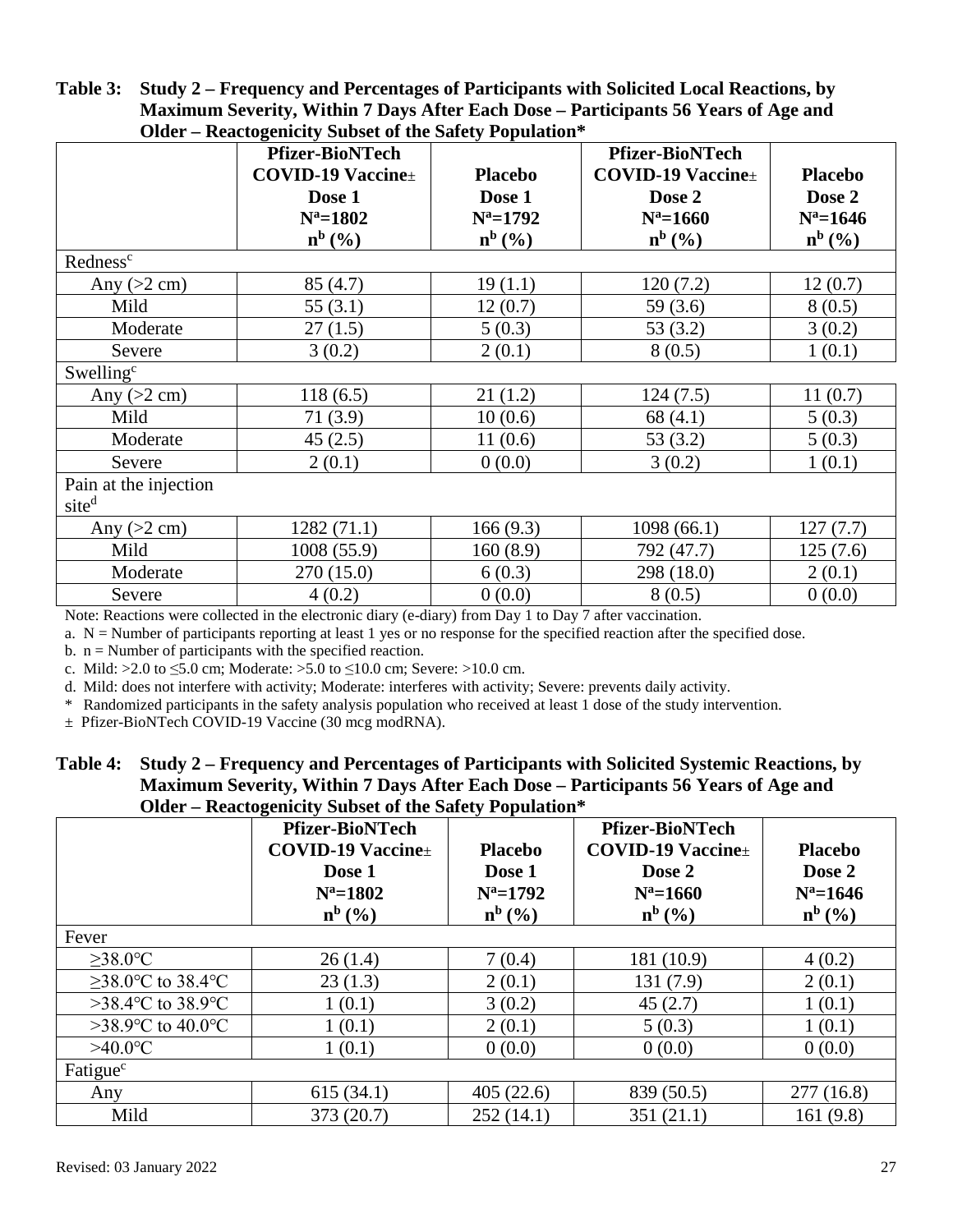|                          | <b>Pfizer-BioNTech</b>        |                         | <b>Pfizer-BioNTech</b>        |                |
|--------------------------|-------------------------------|-------------------------|-------------------------------|----------------|
|                          | <b>COVID-19 Vaccine</b> ±     | <b>Placebo</b>          | <b>COVID-19 Vaccine</b> ±     | <b>Placebo</b> |
|                          | Dose 1                        | Dose 1                  | Dose 2                        | Dose 2         |
|                          | $N^a = 1802$                  | $N^a = 1792$            | $N^a = 1660$                  | $N^a = 1646$   |
|                          | $\mathbf{n}^{\mathrm{b}}$ (%) | $n^{b}$ $(\frac{9}{6})$ | $\mathbf{n}^{\mathrm{b}}$ (%) | $n^{b}$ (%)    |
| Moderate                 | 240 (13.3)                    | 150(8.4)                | 442 (26.6)                    | 114(6.9)       |
| Severe                   | 2(0.1)                        | 3(0.2)                  | 46(2.8)                       | 2(0.1)         |
| Headachec                |                               |                         |                               |                |
| Any                      | 454 (25.2)                    | 325 (18.1)              | 647 (39.0)                    | 229 (13.9)     |
| Mild                     | 348 (19.3)                    | 242 (13.5)              | 422 (25.4)                    | 165(10.0)      |
| Moderate                 | 104(5.8)                      | 80(4.5)                 | 216(13.0)                     | 60(3.6)        |
| Severe                   | 2(0.1)                        | 3(0.2)                  | 9(0.5)                        | 4(0.2)         |
| Chills <sup>c</sup>      |                               |                         |                               |                |
| Any                      | 113(6.3)                      | 57(3.2)                 | 377 (22.7)                    | 46(2.8)        |
| Mild                     | 87(4.8)                       | 40(2.2)                 | 199 (12.0)                    | 35(2.1)        |
| Moderate                 | 26(1.4)                       | 16(0.9)                 | 161(9.7)                      | 11(0.7)        |
| Severe                   | 0(0.0)                        | 1(0.1)                  | 17(1.0)                       | 0(0.0)         |
| Vomiting <sup>d</sup>    |                               |                         |                               |                |
| Any                      | 9(0.5)                        | 9(0.5)                  | 11(0.7)                       | 5(0.3)         |
| Mild                     | 8(0.4)                        | 9(0.5)                  | 9(0.5)                        | 5(0.3)         |
| Moderate                 | 1(0.1)                        | 0(0.0)                  | 1(0.1)                        | 0(0.0)         |
| Severe                   | 0(0.0)                        | 0(0.0)                  | 1(0.1)                        | 0(0.0)         |
| Diarrhea <sup>e</sup>    |                               |                         |                               |                |
| Any                      | 147(8.2)                      | 118(6.6)                | 137(8.3)                      | 99(6.0)        |
| Mild                     | 118(6.5)                      | 100(5.6)                | 114(6.9)                      | 73 (4.4)       |
| Moderate                 | 26(1.4)                       | 17(0.9)                 | 21(1.3)                       | 22(1.3)        |
| Severe                   | 3(0.2)                        | 1(0.1)                  | 2(0.1)                        | 4(0.2)         |
| New or worsened          |                               |                         |                               |                |
| muscle pain <sup>c</sup> |                               |                         |                               |                |
| Any                      | 251 (13.9)                    | 149(8.3)                | 477 (28.7)                    | 87(5.3)        |
| Mild                     | 168(9.3)                      | 100(5.6)                | 202(12.2)                     | 57(3.5)        |
| Moderate                 | 82(4.6)                       | 46(2.6)                 | 259 (15.6)                    | 29(1.8)        |
| Severe                   | 1(0.1)                        | 3(0.2)                  | 16(1.0)                       | 1(0.1)         |
| New or worsened joint    |                               |                         |                               |                |
| pain <sup>c</sup>        |                               |                         |                               |                |
| Any                      | 155(8.6)                      | 109(6.1)                | 313 (18.9)                    | 61(3.7)        |
| Mild                     | 101(5.6)                      | 68 (3.8)                | 161(9.7)                      | 35(2.1)        |
| Moderate                 | 52(2.9)                       | 40(2.2)                 | 145(8.7)                      | 25(1.5)        |
| Severe                   | 2(0.1)                        | 1(0.1)                  | 7(0.4)                        | 1(0.1)         |
| Use of antipyretic or    |                               |                         |                               |                |
| pain medication          | 358 (19.9)                    | 213(11.9)               | 625(37.7)                     | 161(9.8)       |

Note: Events and use of antipyretic or pain medication were collected in the electronic diary (e-diary) from Day 1 to Day 7 after each dose.

a.  $N =$  Number of participants reporting at least 1 yes or no response for the specified event after the specified dose.

b.  $n =$  Number of participants with the specified reaction.

c. Mild: does not interfere with activity; Moderate: some interference with activity; Severe: prevents daily activity.

d. Mild: 1 to 2 times in 24 hours; Moderate: >2 times in 24 hours; Severe: requires intravenous hydration.

e. Mild: 2 to 3 loose stools in 24 hours; Moderate: 4 to 5 loose stools in 24 hours; Severe: 6 or more loose stools in 24 hours.

\* Randomized participants in the safety analysis population who received at least 1 dose of the study intervention.

± Pfizer-BioNTech COVID-19 Vaccine (30 mcg modRNA).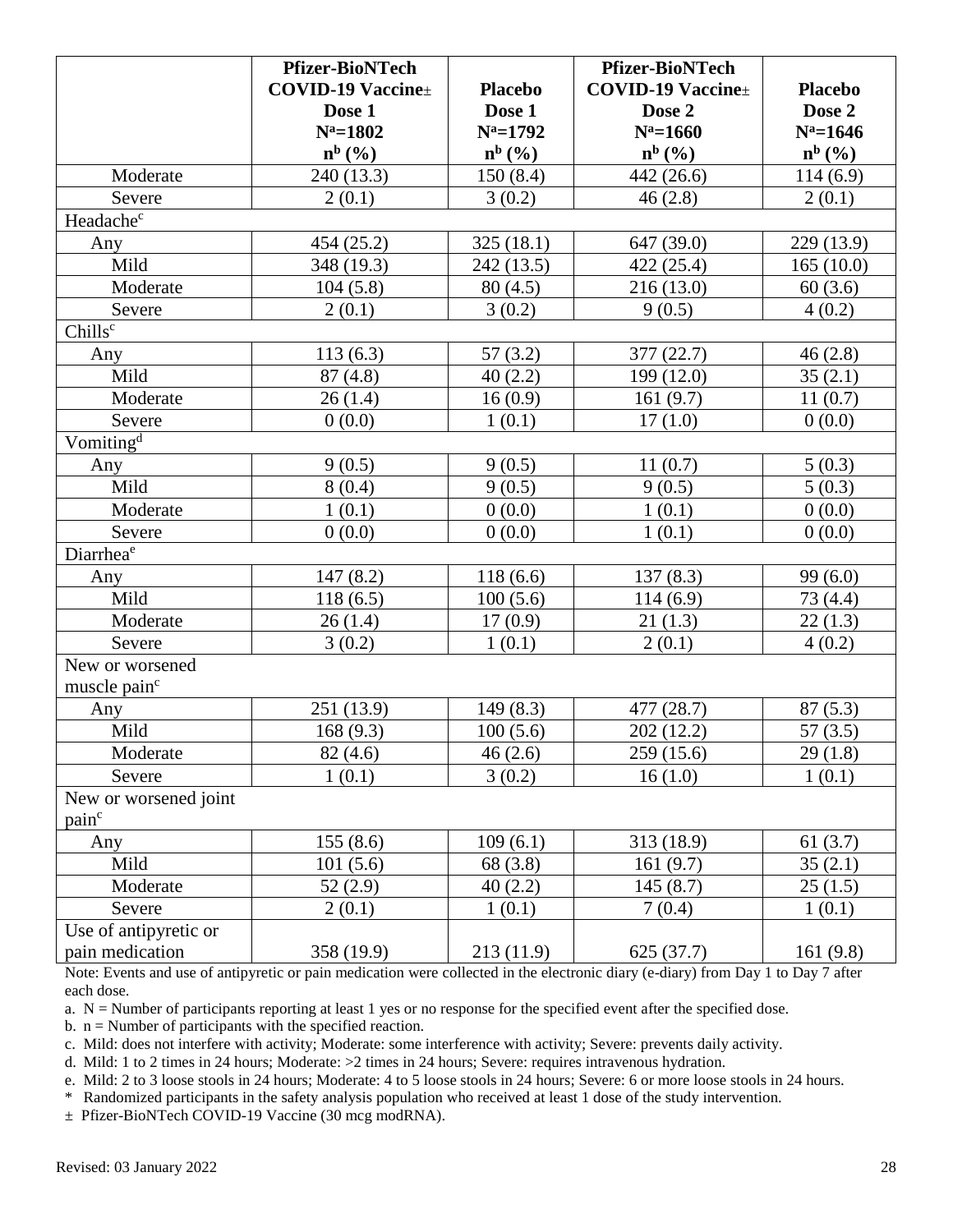From an independent report *(Kamar N, Abravanel F, Marion O, et al. Three doses of an mRNA Covid-19 vaccine in solid-organ transplant recipients. N Engl J Med)*, in 99 individuals who had undergone various solid organ transplant procedures (heart, kidney, liver, lung, pancreas) 97±8 months previously who received a third vaccine dose, the adverse event profile was similar to that after the second dose and no grade 3 or grade 4 events were reported in recipients who were followed for 1 month following post Dose 3.

#### *Unsolicited Adverse Events*

#### *Serious Adverse Events*

In Study 2, among participants 16 through 55 years of age who had received at least 1 dose of vaccine or placebo (Pfizer-BioNTech COVID-19 Vaccine =  $10,841$ ; placebo =  $10,851$ ), serious adverse events from Dose 1 through up to 30 days after Dose 2 in ongoing follow-up were reported by 0.4% of Pfizer-BioNTech COVID-19 Vaccine recipients and by 0.3% of placebo recipients. In a similar analysis, in participants 56 years of age and older (Pfizer-BioNTech COVID-19 Vaccine = 7,960, placebo = 7,934), serious adverse events were reported by 0.8% of Pfizer-BioNTech COVID-19 Vaccine recipients and by 0.6% of placebo recipients who received at least 1 dose of Pfizer-BioNTech COVID-19 Vaccine or placebo, respectively. In these analyses, 91.6% of study participants had at least 30 days of follow-up after Dose 2.

Appendicitis was reported as a serious adverse event for 12 participants, and numerically higher in the vaccine group, 8 vaccine participants and 4 placebo participants. Currently available information is insufficient to determine a causal relationship with the vaccine. There were no other notable patterns or numerical imbalances between treatment groups for specific categories of serious adverse events (including neurologic, neuro-inflammatory, and thrombotic events) that would suggest a causal relationship to Pfizer-BioNTech COVID-19 Vaccine.

#### *Non-Serious Adverse Events*

In Study 2 in which 10,841 participants 16 through 55 years of age received Pfizer-BioNTech COVID-19 Vaccine and 10,851 participants received placebo, non-serious adverse events from Dose 1 through up to 30 days after Dose 2 in ongoing follow-up were reported in 29.3% of participants who received Pfizer-BioNTech COVID-19 Vaccine and 13.2% of participants in the placebo group, for participants who received at least 1 dose. Overall in a similar analysis in which 7960 participants 56 years of age and older received Pfizer-BioNTech COVID-19 Vaccine, non-serious adverse events within 30 days were reported in 23.8% of participants who received Pfizer-BioNTech COVID-19 Vaccine and 11.7% of participants in the placebo group, for participants who received at least 1 dose. In these analyses, 91.6% of study participants had at least 30 days of follow-up after Dose 2.

The higher frequency of reported unsolicited non-serious adverse events among Pfizer-BioNTech COVID-19 Vaccine recipients compared to placebo recipients was primarily attributed to local and systemic adverse events reported during the first 7 days following vaccination that are consistent with adverse reactions solicited among participants in the reactogenicity subset and presented in Tables 3 and 4. From Dose 1 through 30 days after Dose 2, reports of lymphadenopathy were imbalanced with notably more cases in the Pfizer-BioNTech COVID-19 Vaccine group (64) vs. the placebo group (6), which is plausibly related to vaccination. Throughout the safety follow-up period to date, Bell's palsy (facial paralysis) was reported by 4 participants in the Pfizer-BioNTech COVID-19 Vaccine group. Onset of facial paralysis was Day 37 after Dose 1 (participant did not receive Dose 2) and Days 3, 9, and 48 after Dose 2. No cases of Bell's palsy were reported in the placebo group. Currently available information is insufficient to determine a causal relationship with the vaccine. There were no other notable patterns or numerical imbalances between treatment groups for specific categories of non-serious adverse events (including other neurologic or neuro-inflammatory, and thrombotic events) that would suggest a causal relationship to Pfizer-BioNTech COVID-19 Vaccine.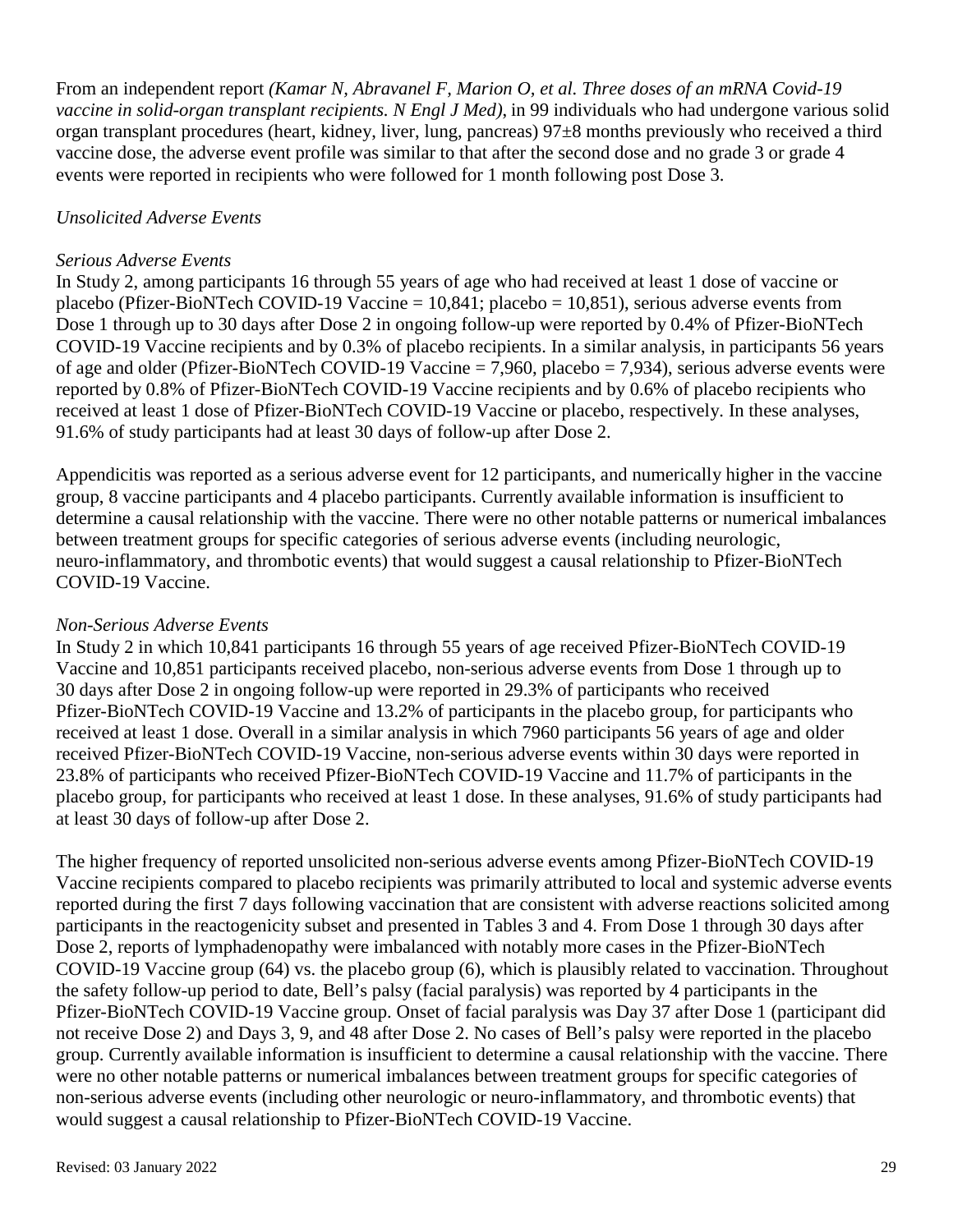## *Adolescents 12 Through 15 Years of Age*

In an analysis of Study 2, based on data up to the cutoff date of March 13, 2021, 2,260 adolescents (1,131 Pfizer-BioNTech COVID-19 Vaccine (30 mcg modRNA); 1,129 placebo) were 12 through 15 years of age. Of these, 1,308 (660 Pfizer-BioNTech COVID-19 Vaccine and 648 placebo) adolescents have been followed for at least 2 months after the second dose. The safety evaluation in Study 2 is ongoing.

Demographic characteristics in Study 2 were generally similar with regard to age, gender, race, and ethnicity among adolescents who received Pfizer-BioNTech COVID-19 Vaccine and those who received placebo. Overall, among the adolescents who received the Pfizer-BioNTech COVID-19 Vaccine, 50.1% were male and 49.9% were female, 85.9% were White, 4.6% were Black or African American, 11.7% were Hispanic/Latino, 6.4% were Asian, and 0.4% were American Indian/Alaska Native.

#### *Solicited Local and Systemic Adverse Reactions*

The mean duration of pain at the injection site after Dose 1 was 2.4 days (range 1 to 10 days), for redness 2.4 days (range 1 to 16 days), and for swelling 1.9 days (range 1 to 5 days) for adolescents in the Pfizer-BioNTech COVID-19 Vaccine group.

| Table 5: Study 2 – Frequency and Percentages of Adolescents With Solicited Local Reactions, by |
|------------------------------------------------------------------------------------------------|
| Maximum Severity, Within 7 Days After Each Dose – Adolescents 12 Through 15 Years of           |
| Age – Safety Population*                                                                       |

| $-55$                 | $\mu$                     |                |                           |                |
|-----------------------|---------------------------|----------------|---------------------------|----------------|
|                       | <b>Pfizer-BioNTech</b>    |                | <b>Pfizer-BioNTech</b>    |                |
|                       | <b>COVID-19 Vaccine</b> ± | <b>Placebo</b> | <b>COVID-19 Vaccine</b> ± | <b>Placebo</b> |
|                       | Dose 1                    | Dose 1         | Dose 2                    | Dose 2         |
|                       | $N^a = 1127$              | $N^a = 1127$   | $N^a = 1097$              | $N^a = 1078$   |
|                       |                           | $n^{b}$ (%)    | $n^{b}$ (%)               |                |
|                       | $n^{b}$ (%)               |                |                           | $n^{b}$ (%)    |
| Redness <sup>c</sup>  |                           |                |                           |                |
| Any $(>2$ cm)         | 65(5.8)                   | 12(1.1)        | 55(5.0)                   | 10(0.9)        |
| Mild                  | 44 (3.9)                  | 11(1.0)        | 29(2.6)                   | 8(0.7)         |
| Moderate              | 20(1.8)                   | 1(0.1)         | 26(2.4)                   | 2(0.2)         |
| Severe                | 1(0.1)                    | 0(0.0)         | 0(0.0)                    | 0(0.0)         |
| Swelling <sup>c</sup> |                           |                |                           |                |
| Any $(>2$ cm)         | 78 (6.9)                  | 11(1.0)        | 54 (4.9)                  | 6(0.6)         |
| Mild                  | 55 (4.9)                  | 9(0.8)         | 36(3.3)                   | 4(0.4)         |
| Moderate              | 23(2.0)                   | 2(0.2)         | 18(1.6)                   | 2(0.2)         |
| Severe                | 0(0.0)                    | 0(0.0)         | 0(0.0)                    | 0(0.0)         |
| Pain at the injection |                           |                |                           |                |
| site <sup>d</sup>     |                           |                |                           |                |
| Any                   | 971 (86.2)                | 263(23.3)      | 866 (78.9)                | 193 (17.9)     |
| Mild                  | 467 (41.4)                | 227(20.1)      | 466 (42.5)                | 164(15.2)      |
| Moderate              | 493 (43.7)                | 36(3.2)        | 393 (35.8)                | 29(2.7)        |
| Severe                | 11(1.0)                   | 0(0.0)         | 7(0.6)                    | 0(0.0)         |

Note: Reactions were collected in the electronic diary (e-diary) from Day 1 to Day 7 after vaccination.

a.  $N =$  Number of participants reporting at least 1 yes or no response for the specified reaction after the specified dose.

b.  $n =$  Number of participants with the specified reaction.

c. Mild: >2.0 to  $\leq 5.0$  cm; Moderate: >5.0 to  $\leq 10.0$  cm; Severe: >10.0 cm.

d. Mild: does not interfere with activity; Moderate: interferes with activity; Severe: prevents daily activity.

\* Randomized participants in the safety analysis population who received at least 1 dose of the study intervention.

± Pfizer-BioNTech COVID-19 Vaccine (30 mcg modRNA).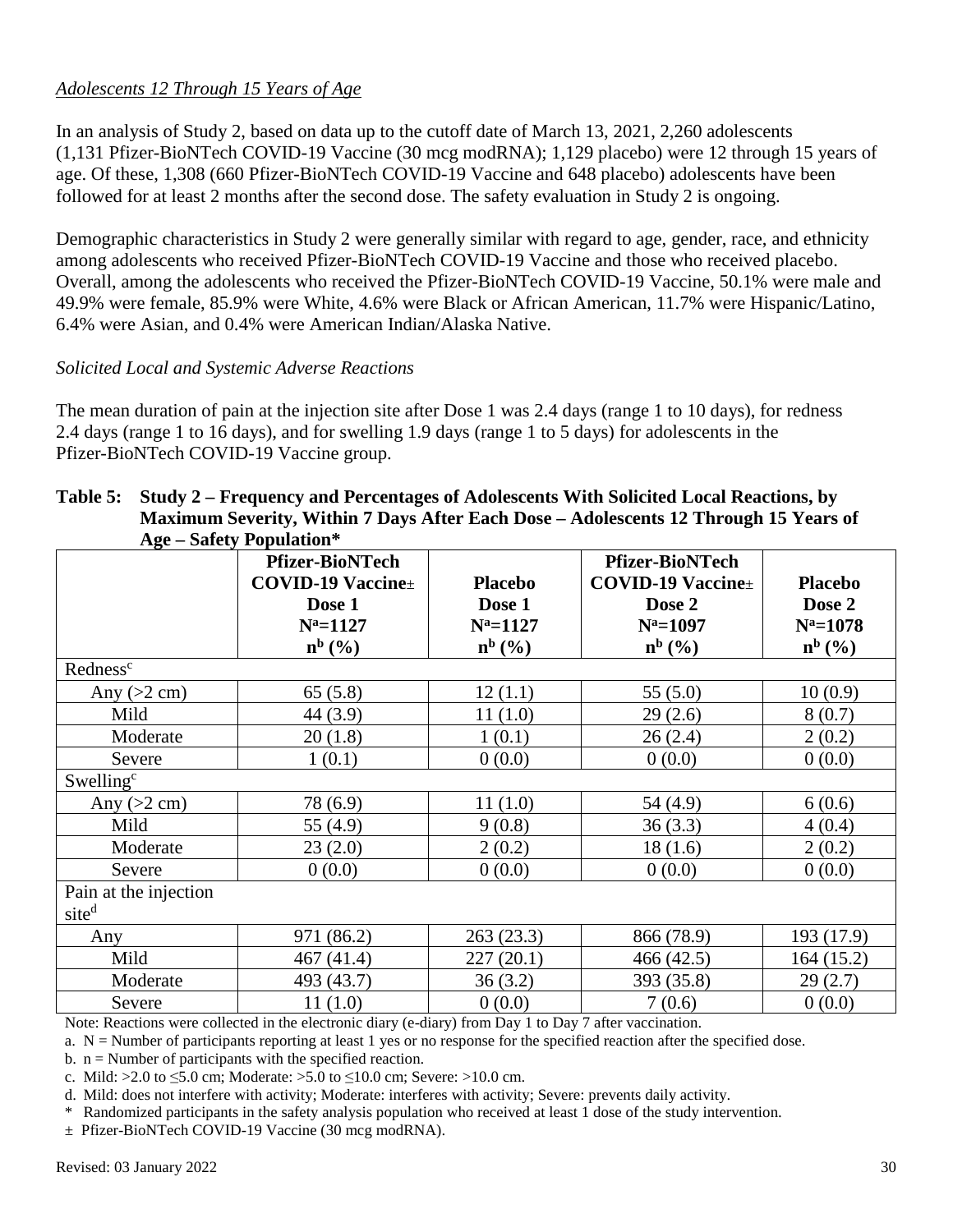| $\Delta g c - \partial a \bar{c}$ of $\bar{c}$ is a set of $\bar{c}$ |                                                     |                |                                                     |                |
|----------------------------------------------------------------------|-----------------------------------------------------|----------------|-----------------------------------------------------|----------------|
|                                                                      | <b>Pfizer-BioNTech</b><br><b>COVID-19 Vaccine</b> ± | <b>Placebo</b> | <b>Pfizer-BioNTech</b><br><b>COVID-19 Vaccine</b> ± | <b>Placebo</b> |
|                                                                      | Dose 1                                              | Dose 1         | Dose 2                                              | Dose 2         |
|                                                                      | $N^a = 1127$                                        | $N^a = 1127$   | $N^a = 1097$                                        | $N^a = 1078$   |
|                                                                      | $n^{b}$ (%)                                         | $n^{b}$ (%)    | $n^{b}$ (%)                                         | $n^{b}$ (%)    |
| Fever                                                                |                                                     |                |                                                     |                |
| $\geq$ 38.0°C                                                        | 114(10.1)                                           | 12(1.1)        | 215 (19.6)                                          | 7(0.6)         |
| $\geq$ 38.0 °C to 38.4 °C                                            | 74(6.6)                                             | 8(0.7)         | 107(9.8)                                            | 5(0.5)         |
| >38.4 $\degree$ C to 38.9 $\degree$ C                                | 29(2.6)                                             | 2(0.2)         | 83 (7.6)                                            | 1(0.1)         |
| >38.9 $\degree$ C to 40.0 $\degree$ C                                | 10(0.9)                                             | 2(0.2)         | 25(2.3)                                             | 1(0.1)         |
| $>40.0$ °C                                                           | 1(0.1)                                              | 0(0.0)         | 0(0.0)                                              | 0(0.0)         |
| Fatigue <sup>c</sup>                                                 |                                                     |                |                                                     |                |
| Any                                                                  | 677(60.1)                                           | 457 (40.6)     | 726 (66.2)                                          | 264 (24.5)     |
| Mild                                                                 | 278 (24.7)                                          | 250 (22.2)     | 232(21.1)                                           | 133(12.3)      |
| Moderate                                                             | 384 (34.1)                                          | 199 (17.7)     | 468 (42.7)                                          | 127(11.8)      |
| Severe                                                               | 15(1.3)                                             | 8(0.7)         | 26(2.4)                                             | 4(0.4)         |
| Headachec                                                            |                                                     |                |                                                     |                |
| Any                                                                  | 623(55.3)                                           | 396 (35.1)     | 708 (64.5)                                          | 263 (24.4)     |
| Mild                                                                 | 361 (32.0)                                          | 256 (22.7)     | 302(27.5)                                           | 169(15.7)      |
| Moderate                                                             | 251(22.3)                                           | 131 (11.6)     | 384 (35.0)                                          | 93(8.6)        |
| Severe                                                               | 11(1.0)                                             | 9(0.8)         | 22(2.0)                                             | 1(0.1)         |
| Chills <sup>c</sup>                                                  |                                                     |                |                                                     |                |
| Any                                                                  | 311(27.6)                                           | 109(9.7)       | 455 (41.5)                                          | 73(6.8)        |
| Mild                                                                 | 195 (17.3)                                          | 82(7.3)        | 221 (20.1)                                          | 52 $(4.8)$     |
| Moderate                                                             | 111(9.8)                                            | 25(2.2)        | 214 (19.5)                                          | 21(1.9)        |
| Severe                                                               | 5(0.4)                                              | 2(0.2)         | 20(1.8)                                             | 0(0.0)         |
| Vomiting <sup>d</sup>                                                |                                                     |                |                                                     |                |
| Any                                                                  | 31(2.8)                                             | 10(0.9)        | 29(2.6)                                             | 12(1.1)        |
| Mild                                                                 | 30(2.7)                                             | 8(0.7)         | 25(2.3)                                             | 11(1.0)        |
| Moderate                                                             | 0(0.0)                                              | 2(0.2)         | 4(0.4)                                              | 1(0.1)         |
| Severe                                                               | 1(0.1)                                              | 0(0.0)         | 0(0.0)                                              | 0(0.0)         |
| Diarrhea <sup>e</sup>                                                |                                                     |                |                                                     |                |
| Any                                                                  | 90(8.0)                                             | 82(7.3)        | 65(5.9)                                             | 43 $(4.0)$     |
| Mild                                                                 | 77(6.8)                                             | 72(6.4)        | 59 (5.4)                                            | 38(3.5)        |
| Moderate                                                             | 13(1.2)                                             | 10(0.9)        | 6(0.5)                                              | 5(0.5)         |
| Severe                                                               | 0(0.0)                                              | 0(0.0)         | 0(0.0)                                              | 0(0.0)         |
| New or worsened                                                      |                                                     |                |                                                     |                |
| muscle pain <sup>c</sup>                                             |                                                     |                |                                                     |                |
| Any                                                                  | 272(24.1)                                           | 148(13.1)      | 355 (32.4)                                          | 90(8.3)        |
| Mild                                                                 | 125(11.1)                                           | 88 (7.8)       | 152(13.9)                                           | 51(4.7)        |
| Moderate                                                             | 145 (12.9)                                          | 60(5.3)        | 197(18.0)                                           | 37(3.4)        |
| Severe                                                               | 2(0.2)                                              | 0(0.0)         | 6(0.5)                                              | 2(0.2)         |
|                                                                      |                                                     |                |                                                     |                |

**Table 6: Study 2 – Frequency and Percentages of Adolescents with Solicited Systemic Reactions, by Maximum Severity, Within 7 Days After Each Dose – Adolescents 12 Through 15 Years of Age – Safety Population\***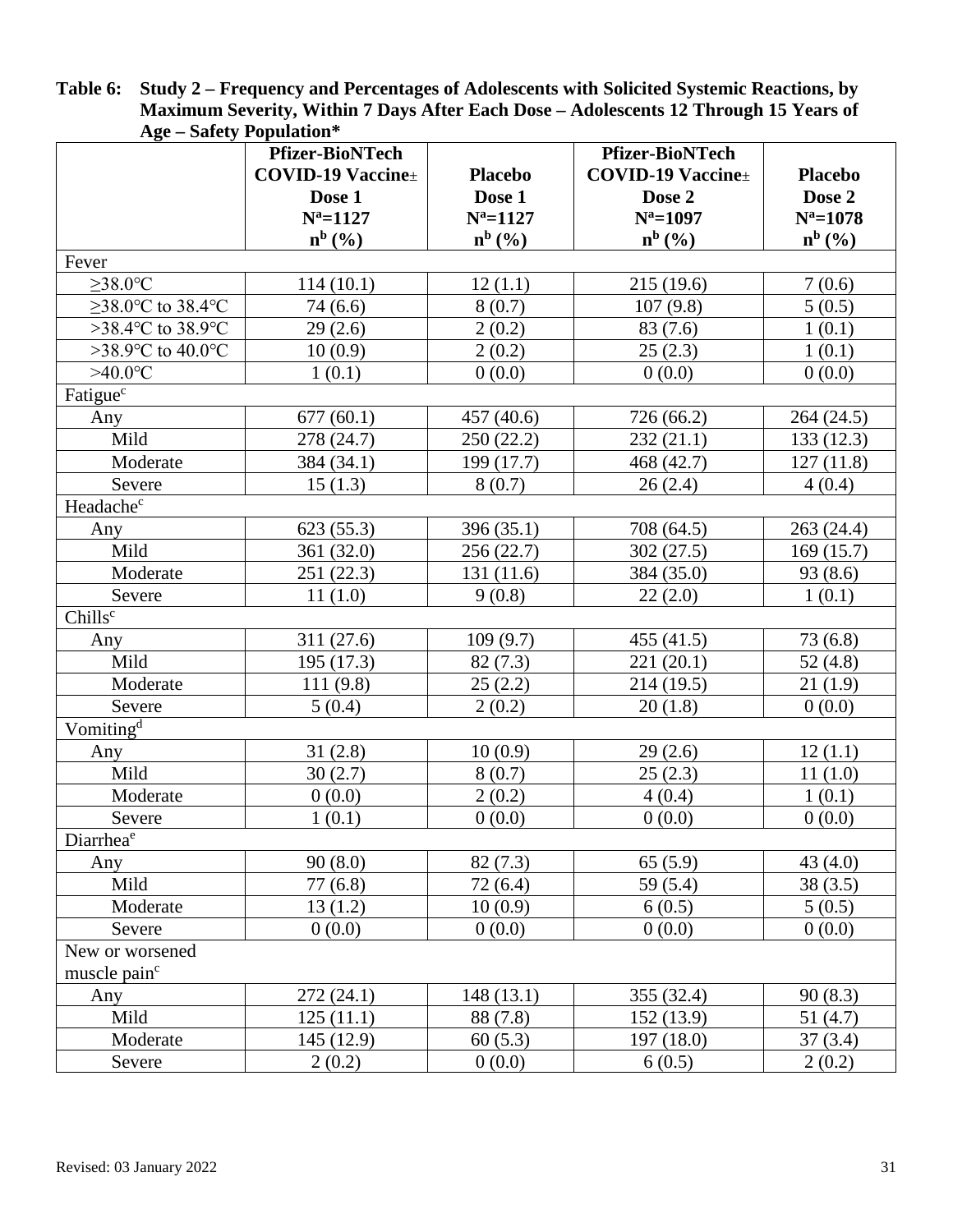|                              | <b>Pfizer-BioNTech</b><br>$COVID-19$ Vaccine $\pm$<br>Dose 1<br>$N^a = 1127$<br>$\mathbf{n}^{\mathrm{b}}$ (%) | <b>Placebo</b><br>Dose 1<br>$N^a = 1127$<br>$\mathbf{n}^{\mathrm{b}}$ (%) | <b>Pfizer-BioNTech</b><br><b>COVID-19 Vaccine</b> ±<br>Dose 2<br>$N^a = 1097$<br>$n^{b}$ (%) | <b>Placebo</b><br>Dose 2<br>$N^a = 1078$<br>$\mathbf{n}^{\mathrm{b}}$ (%) |
|------------------------------|---------------------------------------------------------------------------------------------------------------|---------------------------------------------------------------------------|----------------------------------------------------------------------------------------------|---------------------------------------------------------------------------|
| New or worsened joint        |                                                                                                               |                                                                           |                                                                                              |                                                                           |
| pain <sup>c</sup>            |                                                                                                               |                                                                           |                                                                                              |                                                                           |
| Any                          | 109(9.7)                                                                                                      | 77(6.8)                                                                   | 173(15.8)                                                                                    | 51(4.7)                                                                   |
| Mild                         | 66(5.9)                                                                                                       | 50(4.4)                                                                   | 91(8.3)                                                                                      | 30(2.8)                                                                   |
| Moderate                     | 42(3.7)                                                                                                       | 27(2.4)                                                                   | 78(7.1)                                                                                      | 21(1.9)                                                                   |
| Severe                       | 1(0.1)                                                                                                        | 0(0.0)                                                                    | 4(0.4)                                                                                       | 0(0.0)                                                                    |
| Use of antipyretic or        |                                                                                                               |                                                                           |                                                                                              |                                                                           |
| pain medication <sup>f</sup> | 413 (36.6)<br>$\sim$ $\sim$ $\sim$ $\sim$ $\sim$ $\sim$                                                       | 111 (9.8)                                                                 | 557 (50.8)                                                                                   | 95(8.8)                                                                   |

Note: Events and use of antipyretic or pain medication were collected in the electronic diary (e-diary) from Day 1 to Day 7 after each dose.

a.  $N =$  Number of participants reporting at least 1 yes or no response for the specified event after the specified dose.

b.  $n =$  Number of participants with the specified reaction.

c. Mild: does not interfere with activity; Moderate: some interference with activity; Severe: prevents daily activity.

d. Mild: 1 to 2 times in 24 hours; Moderate: >2 times in 24 hours; Severe: requires intravenous hydration.

e. Mild: 2 to 3 loose stools in 24 hours; Moderate: 4 to 5 loose stools in 24 hours; Severe: 6 or more loose stools in 24 hours.

f. Severity was not collected for use of antipyretic or pain medication.

\* Randomized participants in the safety analysis population who received at least 1 dose of the study intervention.

± Pfizer-BioNTech COVID-19 Vaccine (30 mcg modRNA).

#### *Unsolicited Adverse Events*

In the following analyses of Study 2 in adolescents 12 through 15 years of age (1,131 of whom received Pfizer-BioNTech COVID-19 Vaccine and 1,129 of whom received placebo), 98.3% of study participants had at least 30 days of follow-up after Dose 2.

#### *Serious Adverse Events*

Serious adverse events from Dose 1 through up to 30 days after Dose 2 in ongoing follow-up were reported by 0.4% of Pfizer-BioNTech COVID-19 Vaccine recipients and by 0.1% of placebo recipients. There were no notable patterns or numerical imbalances between treatment groups for specific categories of serious adverse events that would suggest a causal relationship to Pfizer-BioNTech COVID-19 Vaccine.

#### *Non-Serious Adverse Events*

Non-serious adverse events from Dose 1 through up to 30 days after Dose 2 in ongoing follow-up were reported by 5.8% of Pfizer-BioNTech COVID-19 Vaccine recipients and by 5.8% of placebo recipients. From Dose 1 through 30 days after Dose 2, reports of lymphadenopathy plausibly related to the study intervention were imbalanced, with notably more cases in the Pfizer-BioNTech COVID-19 Vaccine group (7) vs. the placebo group (1). There were no other notable patterns or numerical imbalances between treatment groups for specific categories of non-serious adverse events that would suggest a causal relationship to Pfizer-BioNTech COVID-19 Vaccine.

#### Booster Dose Following a Primary Series of Pfizer-BioNTech COVID-19 Vaccine or COMIRNATY (COVID-19 Vaccine, mRNA)

A subset of Study 2 Phase 2/3 participants of 306 adults 18 through 55 years of age received a booster dose of Pfizer-BioNTech COVID-19 Vaccine (30 mcg modRNA) approximately 6 months (range of 4.8 to 8.0 months) after completing the primary series. Additionally, a total of 23 Study 2 Phase 1 participants (11 participants 18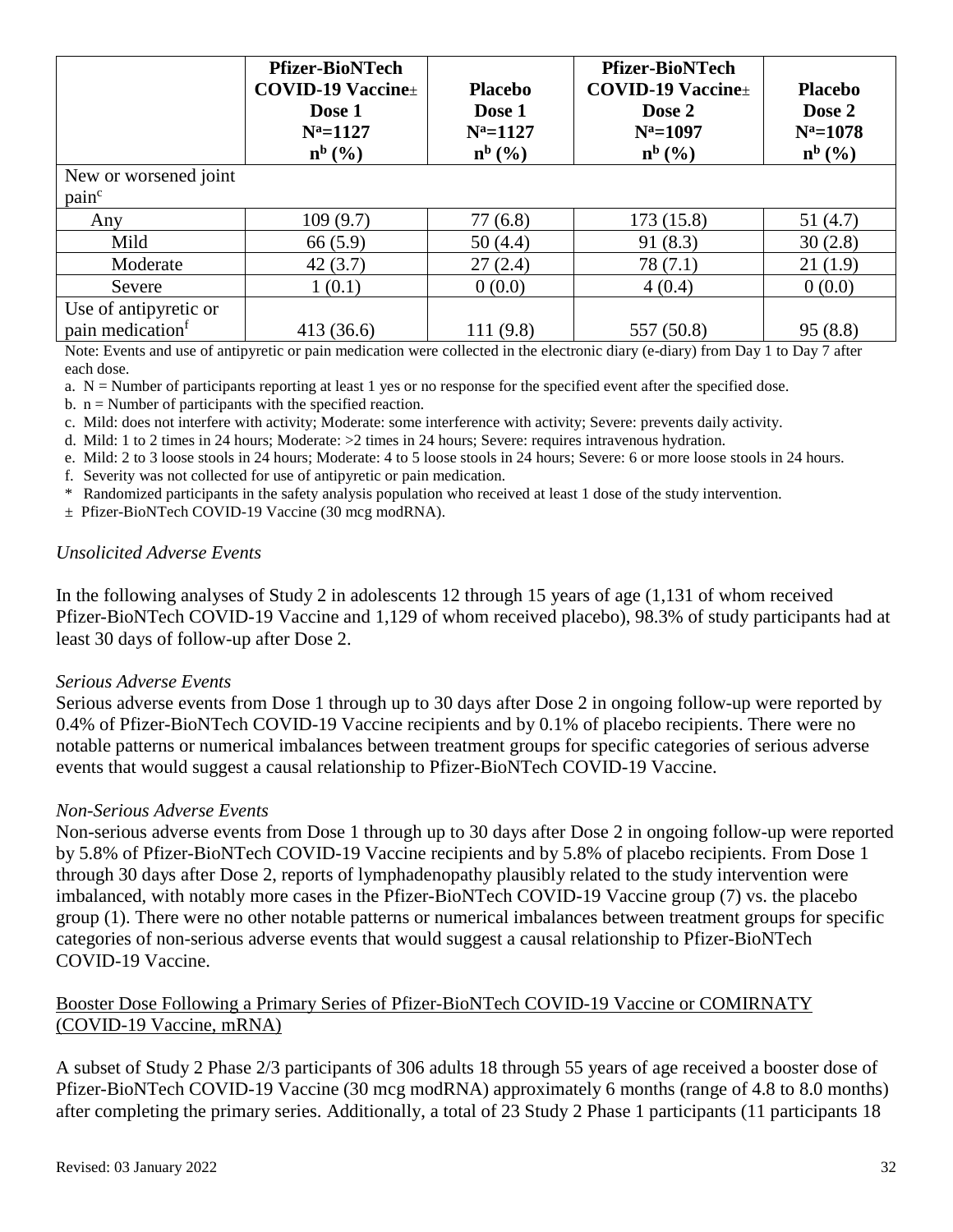through 55 years of age and 12 participants 65 through 85 years of age) received a booster dose of Pfizer-BioNTech COVID-19 Vaccine approximately 8 months (range 7.9 to 8.8 months) after completing the primary series. Safety monitoring after the booster dose was the same as that in the reactogenicity subset who received the primary series.

Among the 306 Phase 2/3 participants, the median age was 42 years (range 19 through 55 years of age), 45.8% were male and 54.2% were female, 81.4% were White, 27.8% were Hispanic/Latino, 9.2% were Black or African American, 5.2% were Asian, and 0.7% were American Indian/Alaska Native. Among the 12 Phase 1 participants 65 through 85 years of age, the median age was 69 years (range 65 through 75 years of age), 6 were male and all were White and Not Hispanic/Latino. Following the booster dose, the median follow-up time was 2.6 months (range 2.1 to 2.9 months) for Phase 1 participants and 2.6 months (range 1.1 to 2.8 months) for Phase 2/3 participants.

#### *Solicited Local and Systemic Adverse Reactions*

Table 7 and Table 8 present the frequency and severity of reported solicited local and systemic reactions, respectively, within 7 days of a booster dose of Pfizer-BioNTech COVID-19 Vaccine for Phase 2/3 participants 18 through 55 years of age.

In participants who received a booster dose, the mean duration of pain at the injection site after the booster dose was 2.6 days (range 1 to 8 days), for redness 2.2 days (range 1 to 15 days), and for swelling 2.2 days (range 1 to 8 days).

#### **Table 7: Study 2 – Frequency and Percentages of Participants With Solicited Local Reactions, By Maximum Severity, Within 7 Days After the Booster Dose of Pfizer-BioNTech COVID-19 Vaccine – Participants 18 through 55 Years of Age\***

|                                 | Pfizer-BioNTech COVID-19 Vaccine <sup>±</sup> |  |  |
|---------------------------------|-----------------------------------------------|--|--|
|                                 | <b>Booster Dose</b>                           |  |  |
|                                 | $N^a = 289$                                   |  |  |
| <b>Solicited Local Reaction</b> | $n^{b}$ (%)                                   |  |  |
| Redness <sup>c</sup>            |                                               |  |  |
| Any $(>2$ cm)                   | 17(5.9)                                       |  |  |
| Mild                            | 10(3.5)                                       |  |  |
| Moderate                        | 7(2.4)                                        |  |  |
| Severe                          | $\theta$                                      |  |  |
| Swelling <sup>c</sup>           |                                               |  |  |
| Any $(>2$ cm)                   | 23(8.0)                                       |  |  |
| Mild                            | 13(4.5)                                       |  |  |
| Moderate                        | 9(3.1)                                        |  |  |
| Severe                          | 1(0.3)                                        |  |  |
| Pain at the injection sited     |                                               |  |  |
| Any                             | 240(83.0)                                     |  |  |
| Mild                            | 174(60.2)                                     |  |  |
| Moderate                        | 65(22.5)                                      |  |  |
| Severe                          | 1(0.3)                                        |  |  |

Note: Reactions were collected in the electronic diary (e-diary) from Day 1 to Day 7 after the booster dose. Note: No Grade 4 solicited local reactions were reported.

A subset of Phase 2/3 participants 18 through 55 years of age who received a booster dose of COMIRNATY (COVID-19 Vaccine, mRNA) approximately 6 months after completing the primary series.

a.  $N =$  Number of participants reporting at least 1 yes or no response for the specified reaction after the specified dose.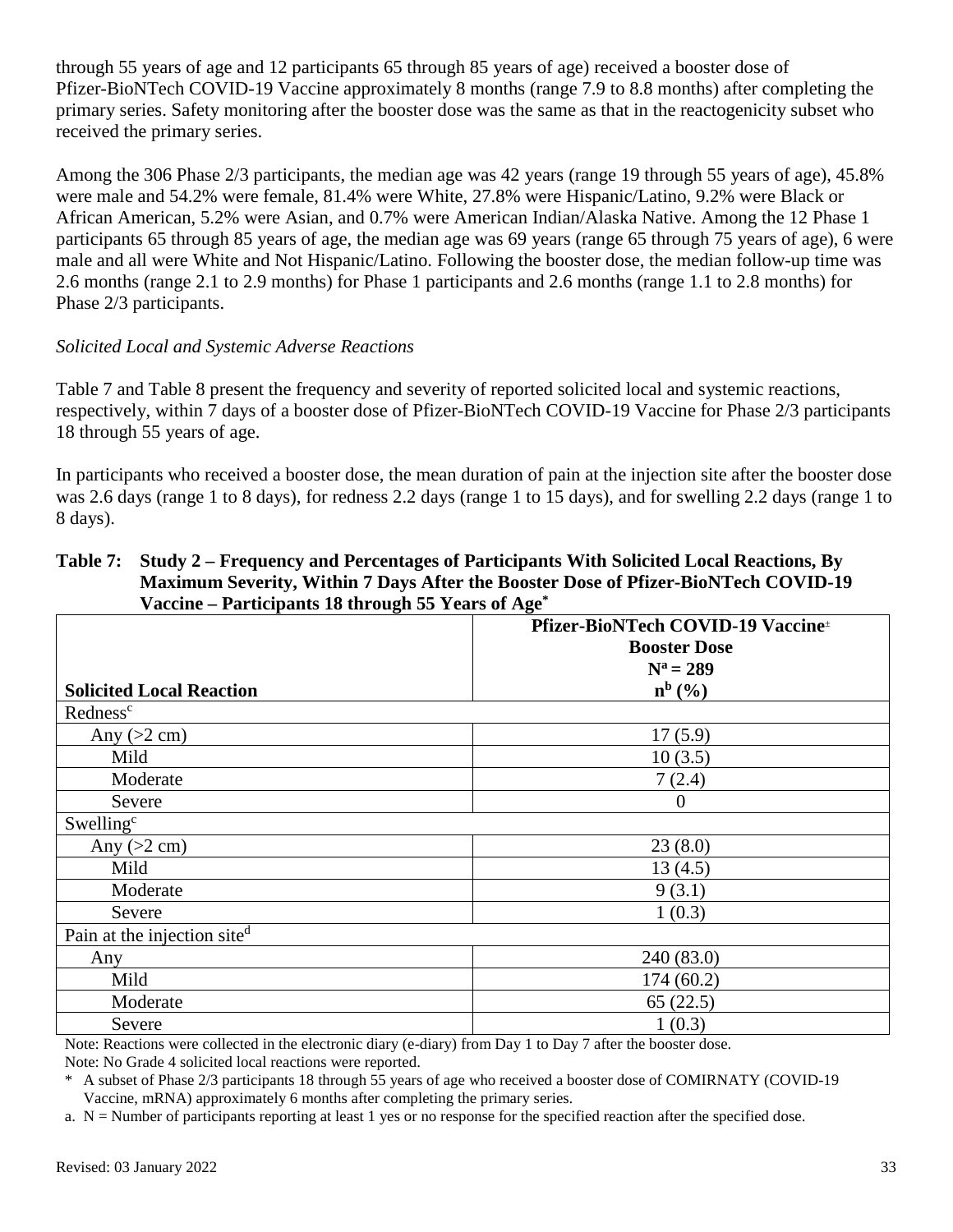|                                 | <b>Pfizer-BioNTech COVID-19 Vaccine</b> |
|---------------------------------|-----------------------------------------|
|                                 | <b>Booster Dose</b>                     |
|                                 | $N^a = 289$                             |
| <b>Solicited Local Reaction</b> | $n^{b}$ $\left(\frac{0}{0}\right)$      |

b.  $n =$  Number of participants with the specified reaction.

c. Mild: >2.0 to 5.0 cm; Moderate: >5.0 to 10.0 cm; Severe: >10.0 cm.

d. Mild: does not interfere with activity; Moderate: interferes with activity; Severe: prevents daily activity.

± Pfizer-BioNTech COVID-19 Vaccine (30 mcg modRNA).

#### **Table 8: Study 2 – Frequency and Percentages of Participants With Solicited Systemic Reactions, by Maximum Severity, Within 7 Days After the Booster Dose of Pfizer-BioNTech COVID-19 Vaccine – Participants 18 through 55 Years of Age\***

| $\sim$ at depends to the ough co      | Pfizer-BioNTech COVID-19 Vaccine <sup>±</sup><br><b>Booster Dose</b> |  |
|---------------------------------------|----------------------------------------------------------------------|--|
|                                       | $N^a = 289$                                                          |  |
| <b>Solicited Systemic Reaction</b>    | $n^{b}$ (%)                                                          |  |
| Fever                                 |                                                                      |  |
| $\geq$ 38.0°C                         | 25(8.7)                                                              |  |
| $\geq$ 38.0°C to 38.4°C               | 12(4.2)                                                              |  |
| >38.4°C to 38.9°C                     | 12(4.2)                                                              |  |
| >38.9 $\degree$ C to 40.0 $\degree$ C | 1(0.3)                                                               |  |
| $>40.0$ °C                            | $\Omega$                                                             |  |
| Fatigue <sup>c</sup>                  |                                                                      |  |
| Any                                   | 184 (63.7)                                                           |  |
| Mild                                  | 68 (23.5)                                                            |  |
| Moderate                              | 103(35.6)                                                            |  |
| Severe                                | 13(4.5)                                                              |  |
| Headachec                             |                                                                      |  |
| Any                                   | 140 (48.4)                                                           |  |
| Mild                                  | 83 (28.7)                                                            |  |
| Moderate                              | 54 (18.7)                                                            |  |
| Severe                                | 3(1.0)                                                               |  |
| Chillsc                               |                                                                      |  |
| Any                                   | 84(29.1)                                                             |  |
| Mild                                  | 37(12.8)                                                             |  |
| Moderate                              | 44 (15.2)                                                            |  |
| Severe                                | 3(1.0)                                                               |  |
| Vomiting <sup>d</sup>                 |                                                                      |  |
| Any                                   | 5(1.7)                                                               |  |
| Mild                                  | 5(1.7)                                                               |  |
| Moderate                              | $\overline{0}$                                                       |  |
| Severe                                | $\overline{0}$                                                       |  |
| Diarrhea <sup>e</sup>                 |                                                                      |  |
| Any                                   | 25(8.7)                                                              |  |
| Mild                                  | 21(7.3)                                                              |  |
| Moderate                              | 4(1.4)                                                               |  |
| Severe                                | $\boldsymbol{0}$                                                     |  |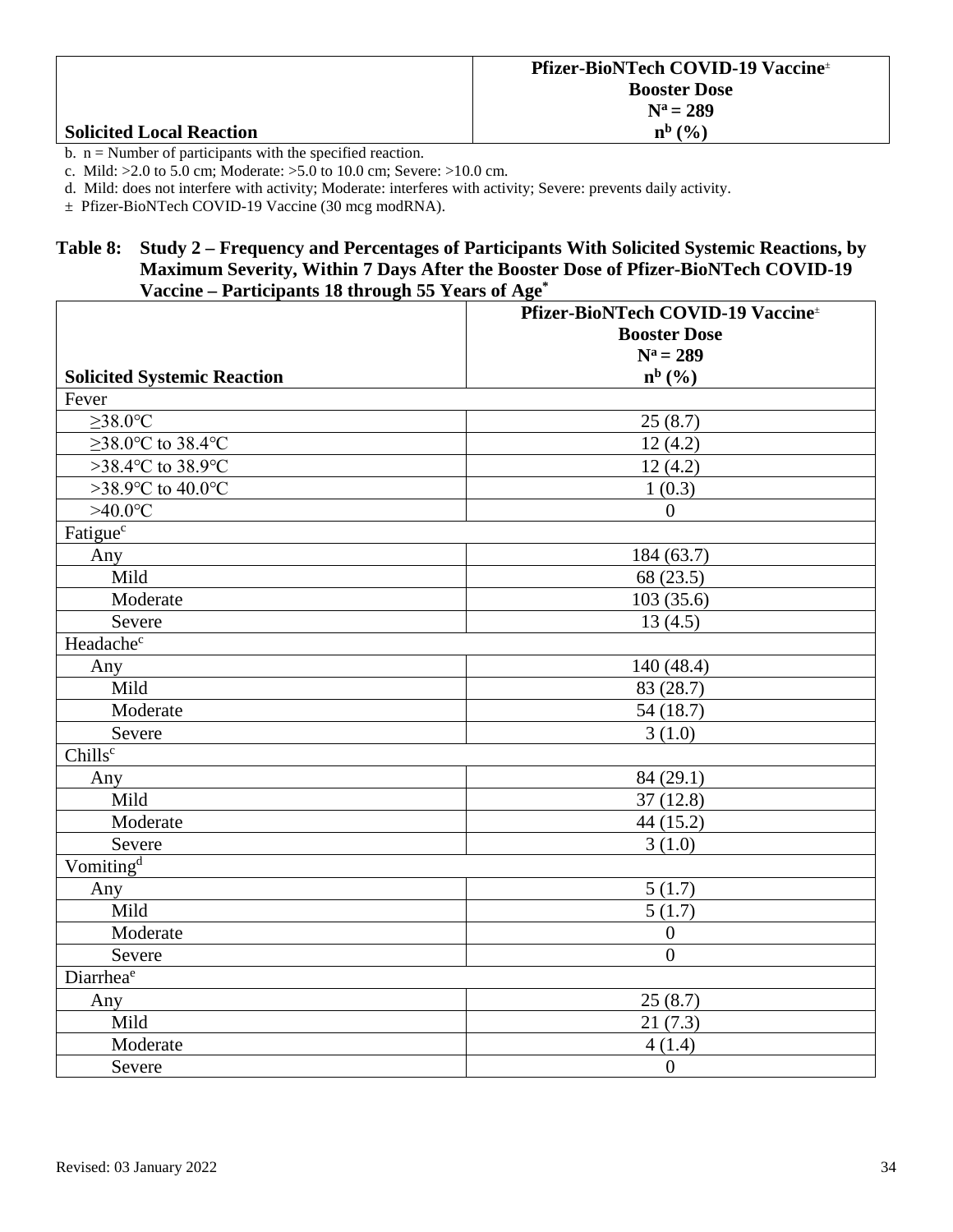|                                                    | Pfizer-BioNTech COVID-19 Vaccine <sup>±</sup> |
|----------------------------------------------------|-----------------------------------------------|
|                                                    | <b>Booster Dose</b>                           |
|                                                    | $N^a = 289$                                   |
| <b>Solicited Systemic Reaction</b>                 | $n^{b}$ $(\frac{6}{6})$                       |
| New or worsened muscle pain <sup>c</sup>           |                                               |
| Any                                                | 113(39.1)                                     |
| Mild                                               | 52(18.0)                                      |
| Moderate                                           | 57(19.7)                                      |
| Severe                                             | 4(1.4)                                        |
| New or worsened joint pain <sup>c</sup>            |                                               |
| Any                                                | 73(25.3)                                      |
| Mild                                               | 36(12.5)                                      |
| Moderate                                           | 36(12.5)                                      |
| Severe                                             | 1(0.3)                                        |
| Use of antipyretic or pain medication <sup>f</sup> | 135 (46.7)                                    |

Note: Events and use of antipyretic or pain medication were collected in the electronic diary (e-diary) from Day 1 to Day 7 after the booster dose.

Note: No Grade 4 solicited systemic reactions were reported.

- \* A subset of Phase 2/3 participants 18 through 55 years of age who received a booster dose of COMIRNATY (COVID-19 Vaccine, mRNA) approximately 6 months after completing the primary series.
- a.  $N =$  Number of participants reporting at least 1 yes or no response for the specified event after the specified dose.
- b.  $n =$  Number of participants with the specified reaction.
- c. Mild: does not interfere with activity; Moderate: some interference with activity; Severe: prevents daily activity.
- d. Mild: 1 to 2 times in 24 hours; Moderate: >2 times in 24 hours; Severe: requires intravenous hydration.
- e. Mild: 2 to 3 loose stools in 24 hours; Moderate: 4 to 5 loose stools in 24 hours; Severe: 6 or more loose stools in 24 hours.
- f. Severity was not collected for use of antipyretic or pain medication.
- ± Pfizer-BioNTech COVID-19 Vaccine (30 mcg modRNA).

In Phase 1 participants  $\geq 65$  years of age (n = 12), local reaction pain at the injection site (n = 8, 66.7%) and systemic reactions fatigue (n = 5, 41.7%), headache (n = 5, 41.7%), chills (n = 2, 16.7%), muscle pain (n = 4, 33.3%), and joint pain ( $n = 2$ , 16.7%) were reported after the booster dose. No participant in this age group reported a severe systemic event or fever after the booster dose.

#### *Unsolicited Adverse Events*

Overall, the 306 participants who received a booster dose, had a median follow-up time of 2.6 months after the booster dose to the cut-off date (June 17, 2021).

In an analysis of all unsolicited adverse events reported following the booster dose, through 1 month after the booster dose, in participants 18 through 55 years of age  $(N = 306)$ , those assessed as adverse reactions not already captured by solicited local and systemic reactions were lymphadenopathy ( $n = 16, 5.2\%$ ), nausea ( $n = 2$ , 0.7%), decreased appetite ( $n = 1, 0.3$ %), rash ( $n = 1, 0.3$ %), and pain in extremity ( $n = 1, 0.3$ %).

#### *Serious Adverse Events*

Of the 306 participants who received a booster dose of Pfizer-BioNTech COVID-19 Vaccine, there were no serious adverse events reported from the booster dose through 30 days after the booster dose. One participant reported a serious adverse event 61 days after the booster dose that was assessed as unrelated to vaccination.

#### Safety of Five Month Booster Dose Interval

Real world evidence obtained from the Ministry of Health of Israel on the administration of over 4.1 million third doses of the Pfizer-BioNTech COVID-19 Vaccine given at least 5 months after the primary series revealed no new safety concerns in adults.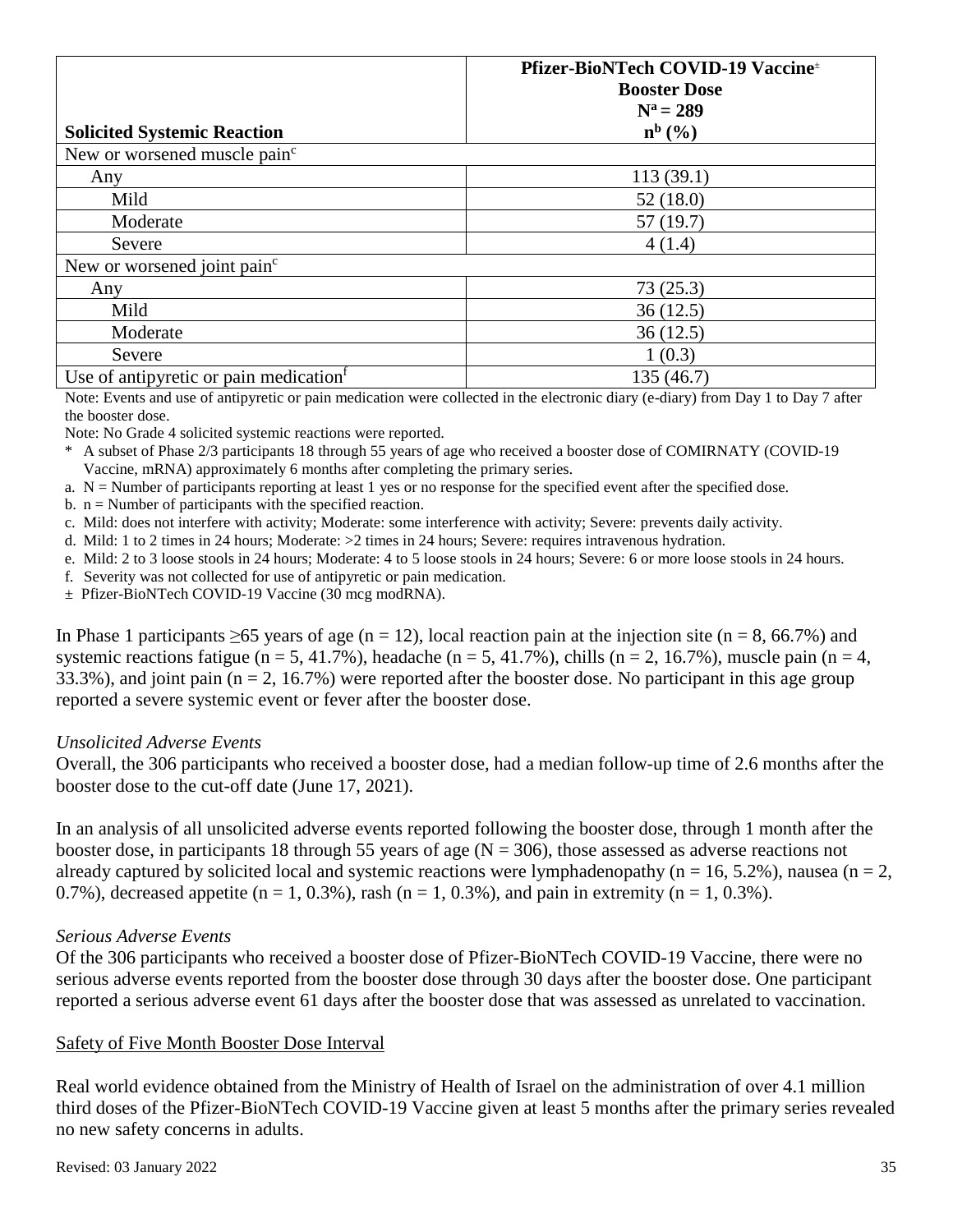#### Booster Dose Following Primary Vaccination with Another Authorized COVID-19 Vaccine

The safety of a Pfizer-BioNTech COVID-19 Vaccine booster dose (30 mcg modRNA) in individuals who completed primary vaccination with another authorized COVID-19 Vaccine (heterologous booster dose) is inferred from the safety of a Pfizer-BioNTech COVID-19 Vaccine booster dose administered following completion of Pfizer-BioNTech COVID-19 Vaccine primary series (homologous booster dose) and from data from an independent National Institutes of Health (NIH) study Phase 1/2 open-label clinical trial (NCT04889209) conducted in the United States that evaluated a heterologous booster dose of the Pfizer-BioNTech COVID-19 Vaccine. In this study, adults who had completed primary vaccination with a Moderna COVID-19 Vaccine 2-dose series (N=151), a Janssen COVID-19 Vaccine single dose (N=156), or a Pfizer-BioNTech COVID-19 Vaccine 2-dose series (N=151) at least 12 weeks prior to enrollment and who reported no history of SARS-CoV-2 infection were randomized 1:1:1 to receive a booster dose of one of three vaccines: Moderna COVID-19 Vaccine, Janssen COVID-19 Vaccine, or Pfizer-BioNTech COVID-19 Vaccine (30 mcg modRNA). Adverse events were assessed through 28 days after the booster dose. An overall review of adverse reactions reported in the study following the Pfizer-BioNTech COVID-19 Vaccine heterologous booster dose did not identify any new safety concerns, as compared with adverse reactions reported following a Pfizer-BioNTech COVID-19 Vaccine primary series doses or homologous booster dose.

# **6.2 Post Authorization Experience**

The following adverse reactions have been identified during post authorization use of Pfizer-BioNTech COVID-19 Vaccine. Because these reactions are reported voluntarily, it is not always possible to reliably estimate their frequency or establish a causal relationship to vaccine exposure.

Cardiac Disorders: myocarditis, pericarditis Gastrointestinal Disorders: diarrhea, vomiting Immune System Disorders: severe allergic reactions, including anaphylaxis, and other hypersensitivity reactions (e.g., rash, pruritus, urticaria, angioedema) Musculoskeletal and Connective Tissue Disorders: pain in extremity (arm) Nervous System Disorders: syncope

## **8 REQUIREMENTS AND INSTRUCTIONS FOR REPORTING ADVERSE EVENTS AND VACCINE ADMINISTRATION ERRORS[5](#page-35-0)**

See Overall Safety Summary (Section 6) for additional information.

The vaccination provider enrolled in the federal COVID-19 Vaccination Program is responsible for MANDATORY reporting of the listed events following Pfizer-BioNTech COVID-19 Vaccine to the Vaccine Adverse Event Reporting System (VAERS):

- Vaccine administration errors whether or not associated with an adverse event
- Serious adverse events<sup>\*</sup> (irrespective of attribution to vaccination)
- Cases of Multisystem Inflammatory Syndrome (MIS) in children and adults
- Cases of COVID-19 that result in hospitalization or death

<span id="page-35-0"></span> <sup>5</sup> Vaccination providers administering COMIRNATY (COVID-19 Vaccine, mRNA) must adhere to the same reporting requirements.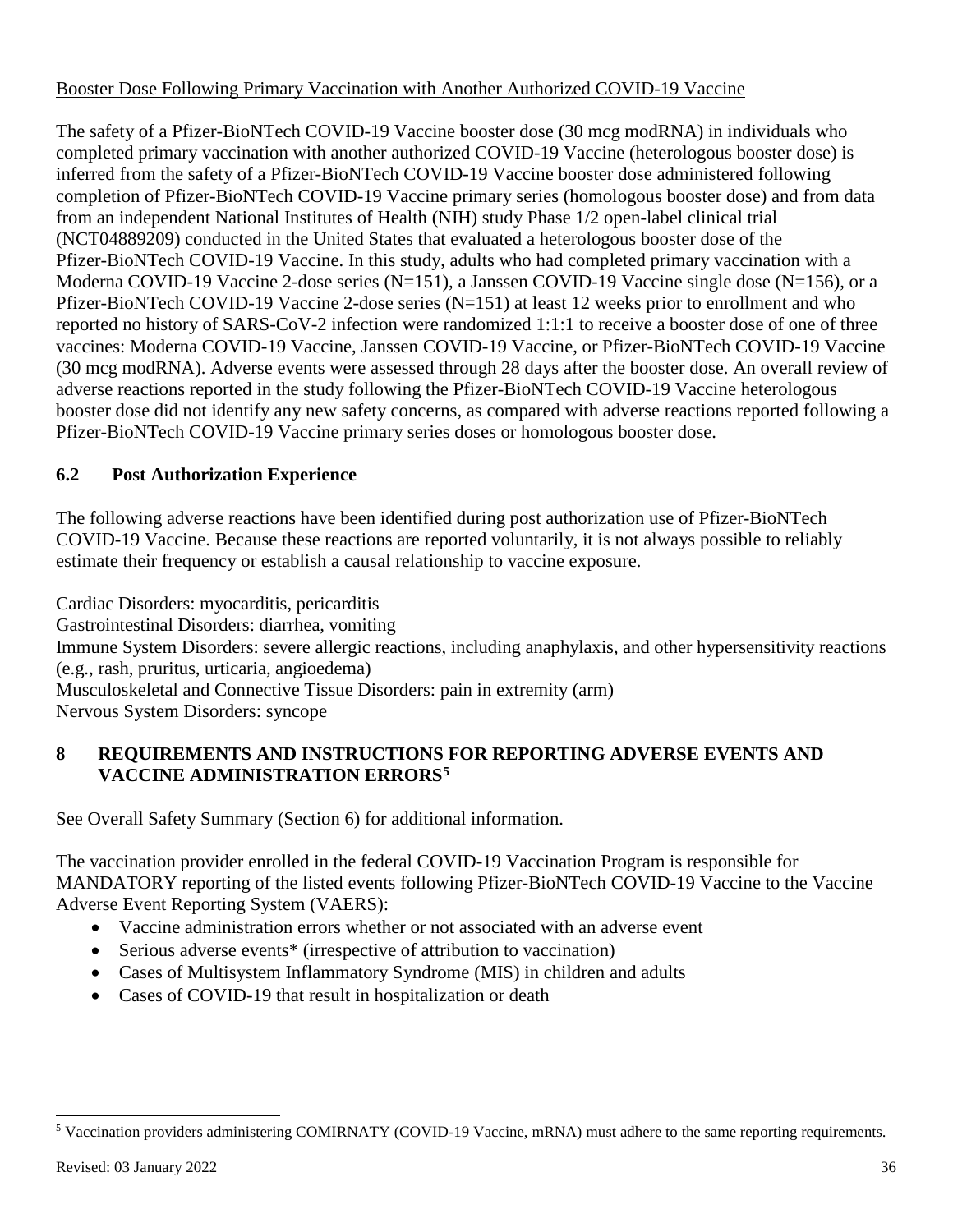\* Serious adverse events are defined as:

- Death
- A life-threatening adverse event
- Inpatient hospitalization or prolongation of existing hospitalization
- A persistent or significant incapacity or substantial disruption of the ability to conduct normal life functions
- A congenital anomaly/birth defect
- An important medical event that based on appropriate medical judgement may jeopardize the individual and may require medical or surgical intervention to prevent 1 of the outcomes listed above

#### Instructions for Reporting to VAERS

The vaccination provider enrolled in the federal COVID-19 Vaccination Program should complete and submit a VAERS form to FDA using 1 of the following methods:

- Complete and submit the report online: [https://vaers.hhs.gov/reportevent.html,](https://vaers.hhs.gov/reportevent.html) or
- If you are unable to submit this form electronically, you may fax it to VAERS at 1-877-721-0366. If you need additional help submitting a report you may call the VAERS toll-free information line at 1-800-822-7967 or send an email to info@vaers.org.

#### **IMPORTANT: When reporting adverse events or vaccine administration errors to VAERS, please complete the entire form with detailed information. It is important that the information reported to FDA be as detailed and complete as possible. Information to include:**

- Patient demographics (e.g., patient name, date of birth)
- Pertinent medical history
- Pertinent details regarding admission and course of illness
- Concomitant medications
- Timing of adverse event(s) in relationship to administration of the Pfizer-BioNTech COVID-19 Vaccine
- Pertinent laboratory and virology information
- Outcome of the event and any additional follow-up information if it is available at the time of the VAERS report. Subsequent reporting of follow-up information should be completed if additional details become available.

The following steps are highlighted to provide the necessary information for safety tracking:

- 1. In Box 17, provide information on Pfizer-BioNTech COVID-19 Vaccine and any other vaccines administered on the same day; and in Box 22, provide information on any other vaccines received within 1 month prior.
- 2. In Box 18, description of the event:
	- a. Write "Pfizer-BioNTech COVID-19 Vaccine EUA" as the first line.
	- b. Provide a detailed report of vaccine administration error and/or adverse event. It is important to provide detailed information regarding the patient and adverse event/medication error for ongoing safety evaluation of this unapproved vaccine. Please see information to include listed above.
- 3. Contact information:
	- a. In Box 13, provide the name and contact information of the prescribing healthcare provider or institutional designee who is responsible for the report.
	- b. In Box 14, provide the name and contact information of the best doctor/healthcare professional to contact about the adverse event.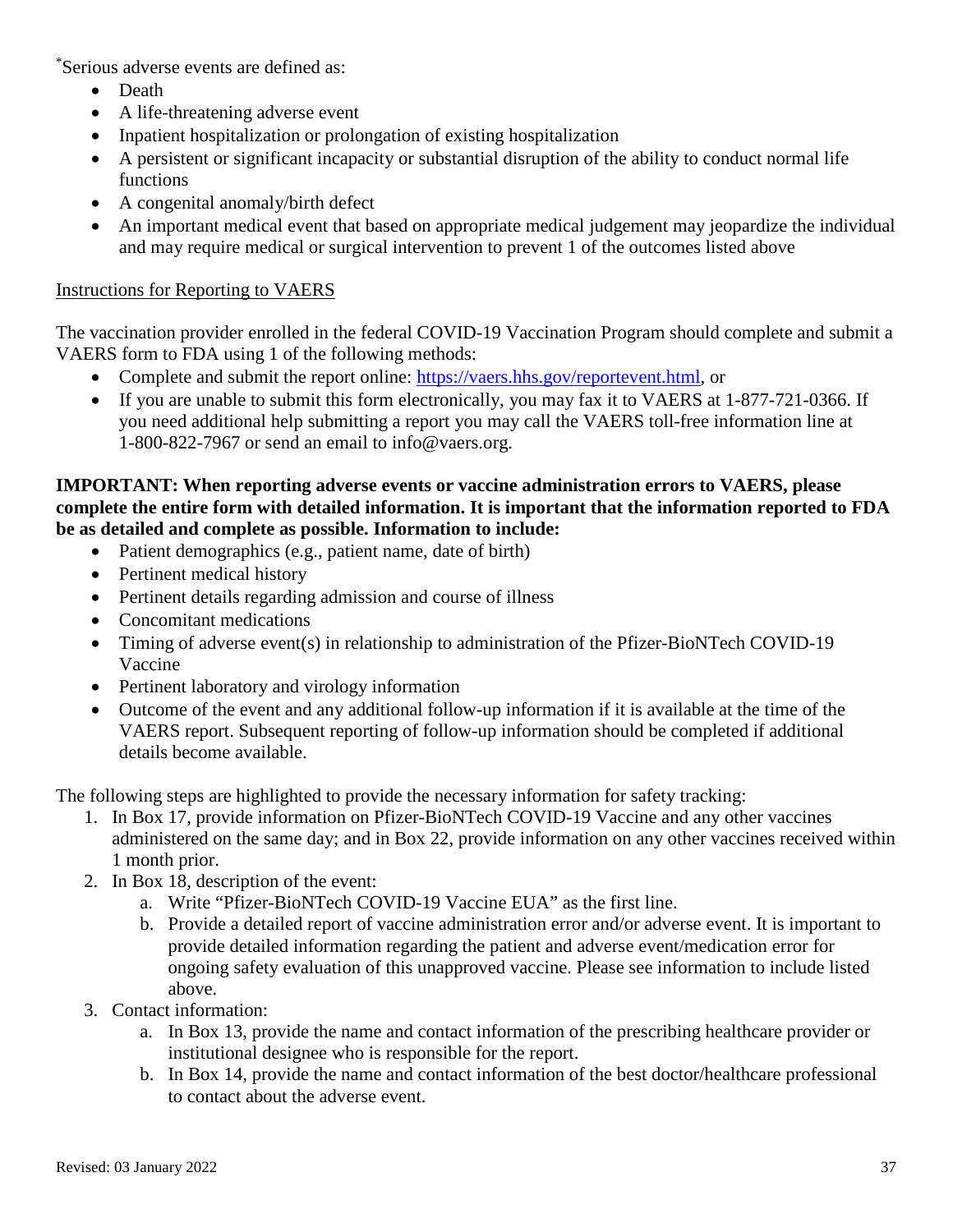c. In Box 15, provide the address of the facility where vaccine was given (NOT the healthcare provider's office address).

#### Other Reporting Instructions

Vaccination providers may report to VAERS other adverse events that are not required to be reported using the contact information above.

To the extent feasible, report adverse events to Pfizer Inc. using the contact information below or by providing a copy of the VAERS form to Pfizer Inc.

| Website                       | <b>Fax number</b> | Telephone number |  |
|-------------------------------|-------------------|------------------|--|
| www.pfizersafetyreporting.com | 1-866-635-8337    | 1-800-438-1985   |  |

#### **10 DRUG INTERACTIONS**

There are no data to assess the concomitant administration of the Pfizer-BioNTech COVID-19 Vaccine with other vaccines.

## **11 USE IN SPECIFIC POPULATIONS**

#### **11.1 Pregnancy**

#### Risk Summary

All pregnancies have a risk of birth defect, loss, or other adverse outcomes. In the US general population, the estimated background risk of major birth defects and miscarriage in clinically recognized pregnancies is 2% to 4% and 15% to 20%, respectively. Available data on Pfizer-BioNTech COVID-19 Vaccine administered to pregnant women are insufficient to inform vaccine-associated risks in pregnancy.

In a reproductive and developmental toxicity study, 0.06 mL of a vaccine formulation containing the same quantity of nucleoside-modified messenger ribonucleic acid (modRNA) (30 mcg) and other ingredients included in a single human dose of Pfizer-BioNTech COVID-19 Vaccine was administered to female rats by the intramuscular route on 4 occasions: 21 and 14 days prior to mating, and on gestation days 9 and 20. No vaccine-related adverse effects on female fertility, fetal development, or postnatal development were reported in the study.

#### **11.2 Lactation**

#### Risk Summary

Data are not available to assess the effects of Pfizer-BioNTech COVID-19 Vaccine on the breastfed infant or on milk production/excretion.

#### **11.3 Pediatric Use**

Emergency Use Authorization of this formulation of Pfizer-BioNTech COVID-19 Vaccine, supplied in multiple dose vials with gray caps and labels with gray borders, in adolescents 12 through 17 years of age is based on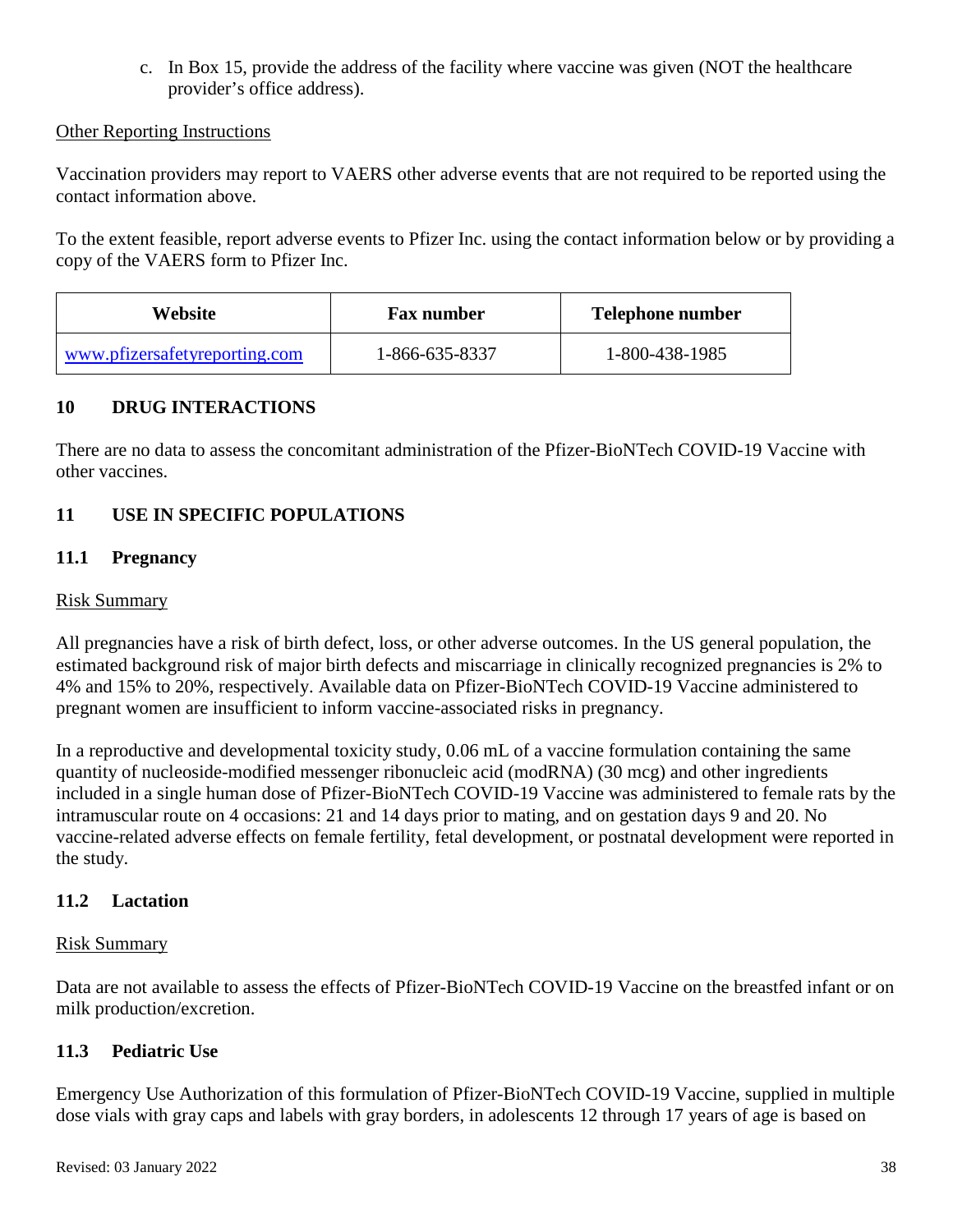safety and effectiveness data in this age group and in adults. A different formulation and presentation of the Pfizer-BioNTech COVID-19 Vaccine is also authorized for adolescents 12 through 17 years of age.

Real world evidence obtained from the Ministry of Health of Israel on the administration of third doses of the Pfizer-BioNTech COVID-19 Vaccine given at least 5 months after the primary series revealed no new safety concerns in adolescents 12 through 17 years of age.

For individuals 5 through 11 years of age, a different presentation of this formulation of the Pfizer-BioNTech COVID-19 Vaccine is authorized.

Emergency Use Authorization of Pfizer-BioNTech COVID-19 Vaccine does not include use in individuals younger than 5 years of age.

# **11.4 Geriatric Use**

Clinical studies of Pfizer-BioNTech COVID-19 Vaccine include participants 65 years of age and older who received the primary series and their data contributes to the overall assessment of safety and efficacy *[see Overall Safety Summary (6.1) and Clinical Trial Results and Supporting Data for EUA (18.1)]*. Of the total number of Pfizer-BioNTech COVID-19 Vaccine recipients in Study 2 (N=20,033), 21.4% (n=4,294) were 65 years of age and older and 4.3% (n=860) were 75 years of age and older.

The safety of a booster dose of Pfizer-BioNTech COVID-19 Vaccine in individuals 65 years of age and older is based on safety data in 12 booster dose recipients 65 through 85 years of age and 306 booster dose recipients 18 through 55 years of age in Study 2. The effectiveness of a booster dose of Pfizer-BioNTech COVID-19 Vaccine in individuals 65 years of age and older is based on effectiveness data in 306 booster dose recipients 18 through 55 years of age in Study 2.

## **11.5 Use in Immunocompromised**

From an independent report *(Kamar N, Abravanel F, Marion O, et al. Three doses of an mRNA Covid-19 vaccine in solid-organ transplant recipients. N Engl J Med)*, safety and effectiveness of a third dose of the Pfizer-BioNTech COVID-19 vaccine have been evaluated in persons that received solid organ transplants. The administration of a third dose of vaccine appears to be only moderately effective in increasing potentially protective antibody titers. Patients should still be counselled to maintain physical precautions to help prevent COVID-19. In addition, close contacts of immunocompromised persons should be vaccinated as appropriate for their health status.

# **13 DESCRIPTION**

The Pfizer-BioNTech COVID-19 Vaccine is supplied as a frozen suspension in multiple dose vials with gray caps and labels with gray borders. Each 0.3 mL dose of the Pfizer-BioNTech COVID-19 Vaccine supplied in multiple dose vials with gray caps and labels with gray borders contains 30 mcg of a nucleoside-modified messenger RNA (modRNA) encoding the viral spike (S) glycoprotein of SARS-CoV-2.

Each 0.3 mL dose of the Pfizer-BioNTech COVID-19 Vaccine supplied in multiple dose vials with gray caps and labels with gray borders also includes the following ingredients: lipids (0.43 mg (4 hydroxybutyl)azanediyl)bis(hexane-6,1-diyl)bis(2-hexyldecanoate), 0.05 mg 2[(polyethylene glycol)-2000]- N,N-ditetradecylacetamide, 0.09 mg 1,2-distearoyl-sn-glycero-3-phosphocholine, and 0.19 mg cholesterol), 0.06 mg tromethamine, 0.4 mg tromethamine hydrochloride, and 31 mg sucrose.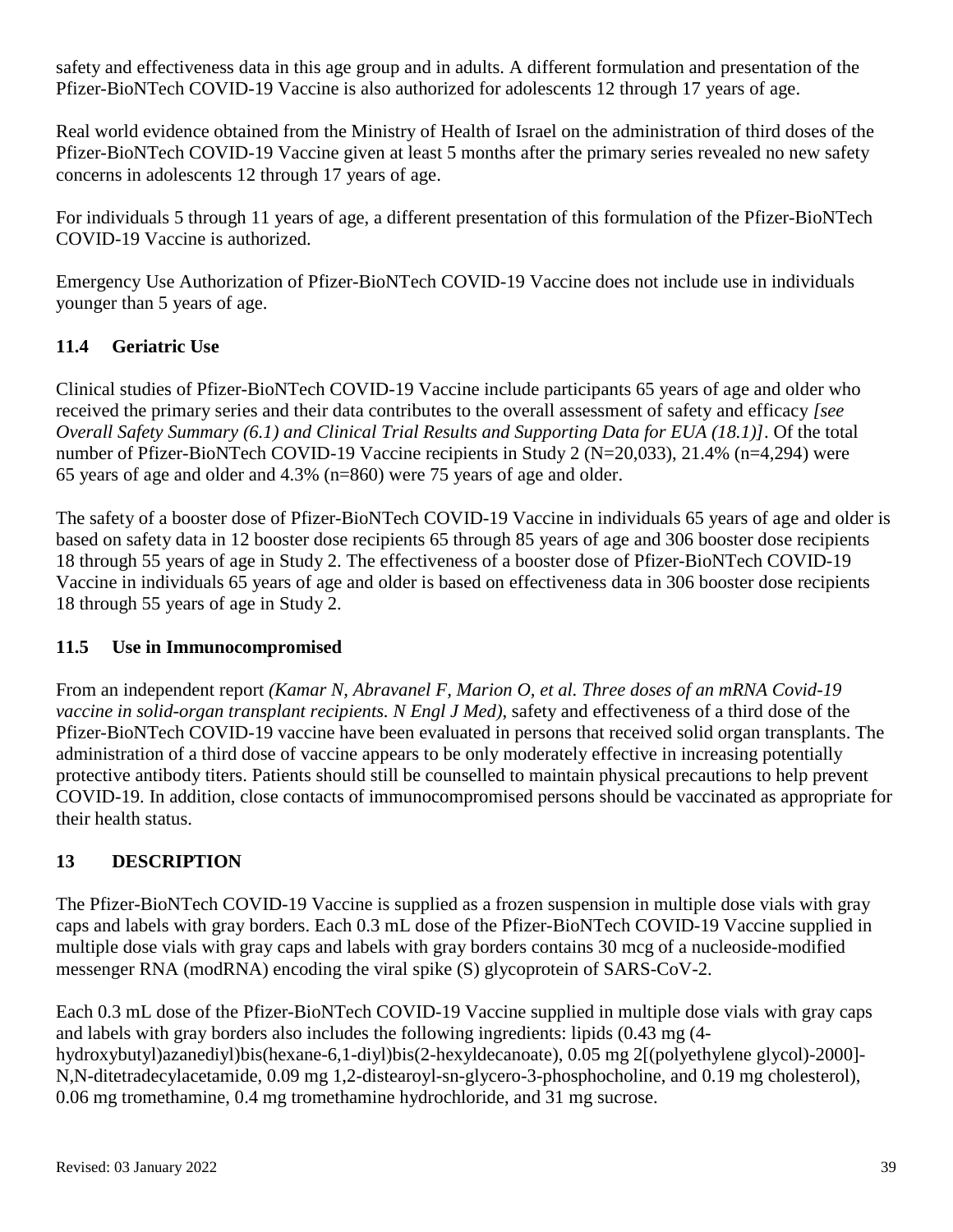The Pfizer-BioNTech COVID-19 Vaccine does not contain preservative. The vial stoppers are not made with natural rubber latex.

# **14 CLINICAL PHARMACOLOGY**

## **14.1 Mechanism of Action**

The modRNA in the Pfizer-BioNTech COVID-19 Vaccine is formulated in lipid particles, which enable delivery of the RNA into host cells to allow expression of the SARS-CoV-2 S antigen. The vaccine elicits an immune response to the S antigen, which protects against COVID-19.

## **18 CLINICAL TRIAL RESULTS AND SUPPORTING DATA FOR EUA**

## **18.1 Efficacy of Primary Series in Participants 16 Years of Age and Older**

Study 2 is a multicenter, multinational, Phase 1/2/3, randomized, placebo-controlled, observer-blind, dose-finding, vaccine candidate-selection, and efficacy study in participants 12 years of age and older. Randomization was stratified by age: 12 through 15 years of age, 16 through 55 years of age, or 56 years of age and older, with a minimum of 40% of participants in the  $\geq$ 56-year stratum. The study excluded participants who were immunocompromised and those who had previous clinical or microbiological diagnosis of COVID-19. Participants with preexisting stable disease, defined as disease not requiring significant change in therapy or hospitalization for worsening disease during the 6 weeks before enrollment, were included as were participants with known stable infection with human immunodeficiency virus (HIV), hepatitis C virus (HCV), or hepatitis B virus (HBV).

In the Phase 2/3 portion of Study 2, based on data accrued through November 14, 2020, approximately 44,000 participants 12 years of age and older were randomized equally and received 2 doses of Pfizer-BioNTech COVID-19 Vaccine (30 mcg modRNA) or placebo separated by 21 days. Participants are planned to be followed for up to 24 months, for assessments of safety and efficacy against COVID-19.

The population for the analysis of the primary efficacy endpoint included, 36,621 participants 12 years of age and older (18,242 in the Pfizer-BioNTech COVID-19 Vaccine group and 18,379 in the placebo group) who did not have evidence of prior infection with SARS-CoV-2 through 7 days after the second dose. Table 9 presents the specific demographic characteristics in the studied population.

#### **Table 9: Demographics (population for the primary efficacy endpoint)a**

|             | <b>Pfizer-BioNTech</b><br><b>COVID-19 Vaccine*</b><br>$(N=18,242)$<br>$n\left(\frac{0}{0}\right)$ | <b>Placebo</b><br>$(N=18,379)$<br>$n\left(\frac{0}{0}\right)$ |
|-------------|---------------------------------------------------------------------------------------------------|---------------------------------------------------------------|
| <b>Sex</b>  |                                                                                                   |                                                               |
| Male        | 9318 (51.1)                                                                                       | 9225 (50.2)                                                   |
| Female      | 8924 (48.9)                                                                                       | 9154 (49.8)                                                   |
| Age (years) |                                                                                                   |                                                               |
| Mean $(SD)$ | 50.6 (15.70)                                                                                      | 50.4 (15.81)                                                  |
| Median      | 52.0                                                                                              | 52.0                                                          |
| Min, max    | (12, 89)                                                                                          | (12, 91)                                                      |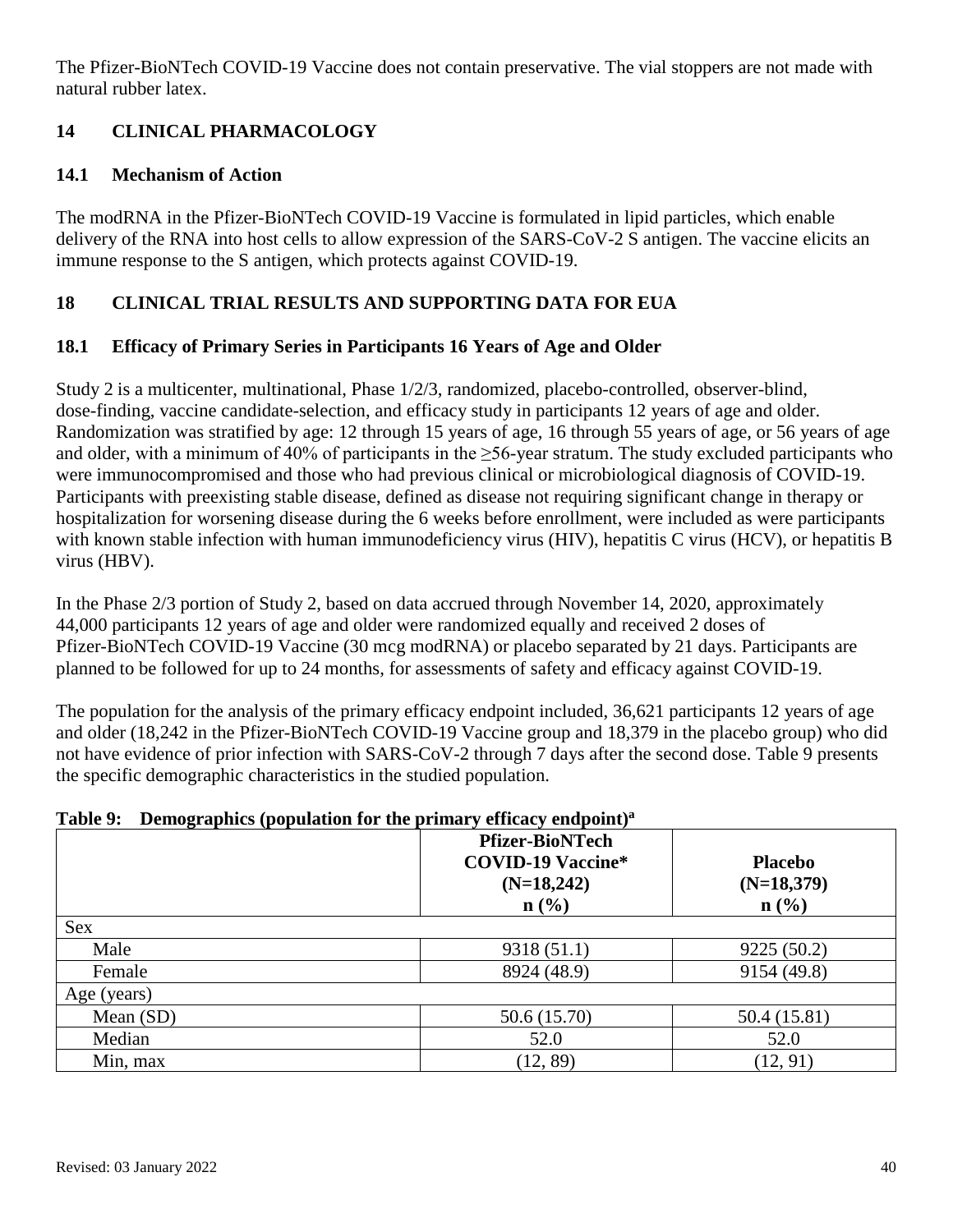|                                           | <b>Pfizer-BioNTech</b><br><b>COVID-19 Vaccine*</b><br>$(N=18,242)$<br>$\mathbf{n}(\%)$ | <b>Placebo</b><br>$(N=18,379)$<br>$\mathbf{n}(\%)$ |
|-------------------------------------------|----------------------------------------------------------------------------------------|----------------------------------------------------|
| Age group                                 |                                                                                        |                                                    |
| $\geq$ 12 through 15 years <sup>b</sup>   | 46(0.3)                                                                                | 42(0.2)                                            |
| $\geq$ 16 through 17 years                | 66(0.4)                                                                                | 68 (0.4)                                           |
| $\geq$ 16 through 64 years                | 14,216 (77.9)                                                                          | 14,299 (77.8)                                      |
| $\geq$ 65 through 74 years                | 3176 (17.4)                                                                            | 3226 (17.6)                                        |
| $\geq$ 75 years                           | 804 (4.4)                                                                              | 812 (4.4)                                          |
| Race                                      |                                                                                        |                                                    |
| White                                     | 15,110 (82.8)                                                                          | 15,301 (83.3)                                      |
| <b>Black or African American</b>          | 1617(8.9)                                                                              | 1617(8.8)                                          |
| American Indian or Alaska Native          | 118(0.6)                                                                               | 106(0.6)                                           |
| Asian                                     | 815 (4.5)                                                                              | 810 (4.4)                                          |
| Native Hawaiian or other Pacific Islander | 48(0.3)                                                                                | 29(0.2)                                            |
| Other <sup>c</sup>                        | 534(2.9)                                                                               | 516(2.8)                                           |
| Ethnicity                                 |                                                                                        |                                                    |
| Hispanic or Latino                        | 4886 (26.8)                                                                            | 4857 (26.4)                                        |
| Not Hispanic or Latino                    | 13,253 (72.7)                                                                          | 13,412 (73.0)                                      |
| Not reported                              | 103(0.6)                                                                               | 110(0.6)                                           |
| Comorbidities <sup>d</sup>                |                                                                                        |                                                    |
| Yes                                       | 8432 (46.2)                                                                            | 8450 (46.0)                                        |
| N <sub>o</sub>                            | 9810 (53.8)                                                                            | 9929 (54.0)                                        |

\* Pfizer-BioNTech COVID-19 Vaccine (30 mcg modRNA).

a. All eligible randomized participants who receive all vaccination(s) as randomized within the predefined window, have no other important protocol deviations as determined by the clinician, and have no evidence of SARS-CoV-2 infection prior to 7 days after Dose 2.

- b. 100 participants 12 through 15 years of age with limited follow-up in the randomized population received at least 1 dose (49 in the vaccine group and 51 in the placebo group). Some of these participants were included in the efficacy evaluation depending on the population analyzed. They contributed to exposure information but with no confirmed COVID-19 cases, and did not affect efficacy conclusions.
- c. Includes multiracial and not reported.
- d. Number of participants who have 1 or more comorbidities that increase the risk of severe COVID-19 disease
	- Chronic lung disease (e.g., emphysema and chronic bronchitis, idiopathic pulmonary fibrosis, and cystic fibrosis) or moderate to severe asthma
	- Significant cardiac disease (e.g., heart failure, coronary artery disease, congenital heart disease, cardiomyopathies, and pulmonary hypertension)
	- Obesity (body mass index  $\geq$ 30 kg/m<sup>2</sup>)
	- Diabetes (Type 1, Type 2 or gestational)
	- Liver disease
	- Human Immunodeficiency Virus (HIV) infection (not included in the efficacy evaluation)

The population in the primary efficacy analysis included all participants 12 years of age and older who had been enrolled from July 27, 2020, and followed for the development of COVID-19 through November 14, 2020. Participants 18 through 55 years of age and 56 years of age and older began enrollment from July 27, 2020, 16 through 17 years of age began enrollment from September 16, 2020, and 12 through 15 years of age began enrollment from October 15, 2020.

The vaccine efficacy information is presented in Table 10.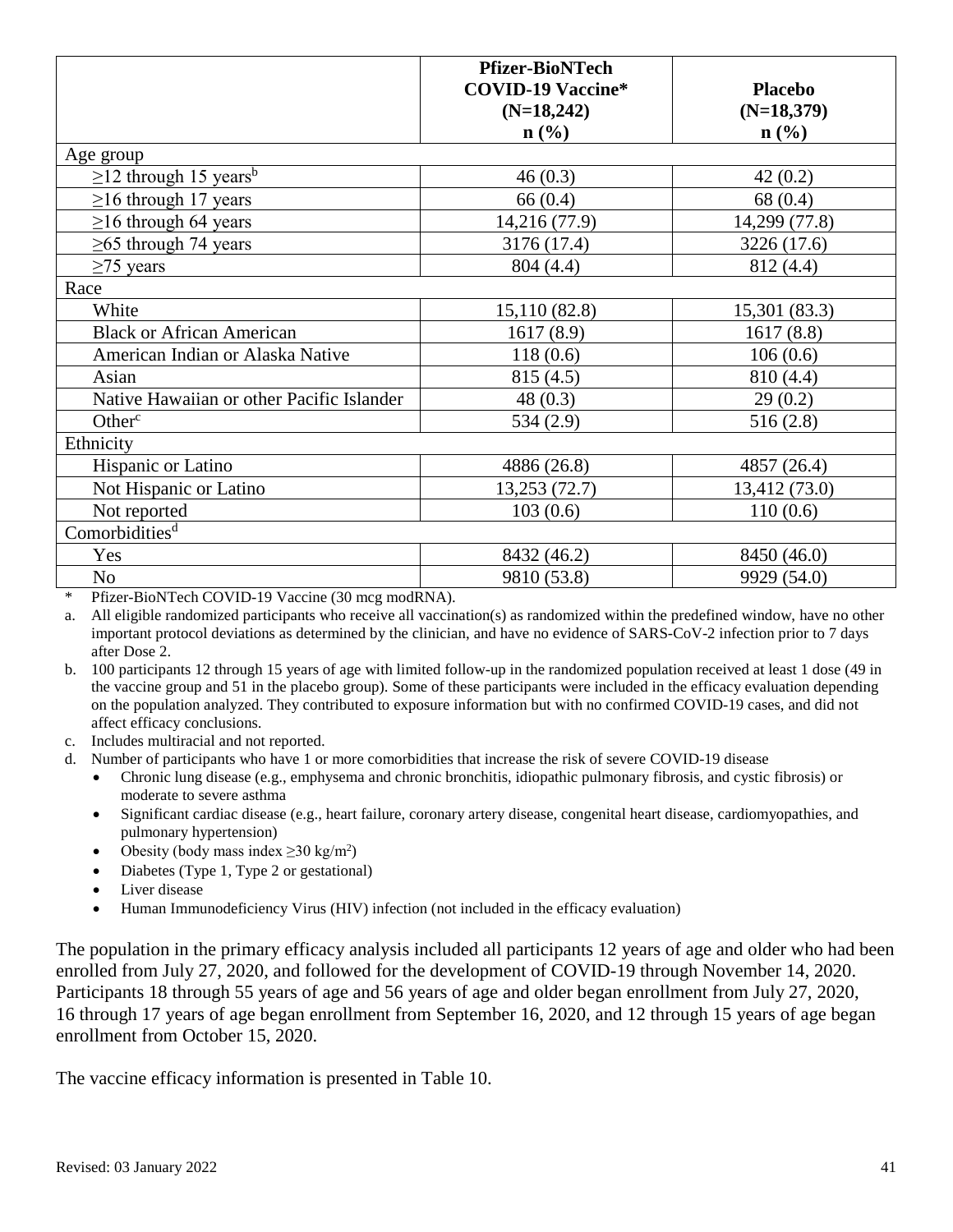**Table 10: Vaccine Efficacy – First COVID-19 Occurrence From 7 Days After Dose 2, by Age Subgroup – Participants Without Evidence of Infection and Participants With or Without Evidence of Infection Prior to 7 Days After Dose 2 – Evaluable Efficacy (7 Days) Population**

| First COVID-19 occurrence from 7 days after Dose 2 in participants without evidence of prior<br>SARS-CoV-2 infection* |                                                                                                      |                             |                           |  |  |  |  |
|-----------------------------------------------------------------------------------------------------------------------|------------------------------------------------------------------------------------------------------|-----------------------------|---------------------------|--|--|--|--|
|                                                                                                                       | <b>Pfizer-BioNTech</b>                                                                               |                             |                           |  |  |  |  |
|                                                                                                                       | <b>COVID-19 Vaccine</b> <sup>±</sup>                                                                 | <b>Placebo</b>              |                           |  |  |  |  |
|                                                                                                                       | $N^a = 18,198$                                                                                       | $N^a = 18,325$              |                           |  |  |  |  |
|                                                                                                                       | <b>Cases</b>                                                                                         | <b>Cases</b>                |                           |  |  |  |  |
|                                                                                                                       | n1 <sup>b</sup>                                                                                      | n1 <sup>b</sup>             | Vaccine Efficacy %        |  |  |  |  |
| <b>Subgroup</b>                                                                                                       | Surveillance Time $c(n2d)$                                                                           | Surveillance Time $c(n2d)$  | $(95\% \text{ CI})$       |  |  |  |  |
|                                                                                                                       | 8                                                                                                    | 162                         | 95.0                      |  |  |  |  |
| All subjects <sup>e</sup>                                                                                             | 2.214(17,411)                                                                                        | 2.222 (17,511)              | $(90.3, 97.6)^f$          |  |  |  |  |
|                                                                                                                       | 7                                                                                                    | 143                         | 95.1                      |  |  |  |  |
| 16 through 64 years                                                                                                   | 1.706 (13,549)                                                                                       | 1.710 (13,618)              | $(89.6, 98.1)^g$          |  |  |  |  |
|                                                                                                                       |                                                                                                      | 19                          | 94.7                      |  |  |  |  |
| 65 years and older                                                                                                    | 0.508(3848)                                                                                          | 0.511(3880)                 | $(66.7, 99.9)^g$          |  |  |  |  |
|                                                                                                                       | First COVID-19 occurrence from 7 days after Dose 2 in participants with or without evidence of prior |                             |                           |  |  |  |  |
|                                                                                                                       |                                                                                                      | <b>SARS-CoV-2 infection</b> |                           |  |  |  |  |
|                                                                                                                       | <b>Pfizer-BioNTech</b>                                                                               |                             |                           |  |  |  |  |
|                                                                                                                       | <b>COVID-19 Vaccine</b> <sup>±</sup>                                                                 | <b>Placebo</b>              |                           |  |  |  |  |
|                                                                                                                       | $N^a = 19,965$                                                                                       | $N^a = 20,172$              |                           |  |  |  |  |
|                                                                                                                       | <b>Cases</b>                                                                                         | <b>Cases</b>                |                           |  |  |  |  |
|                                                                                                                       | n1 <sup>b</sup>                                                                                      | n1 <sup>b</sup>             | <b>Vaccine Efficacy %</b> |  |  |  |  |
| Subgroup                                                                                                              | Surveillance Time <sup>c</sup> (n2 <sup>d</sup> )                                                    | Surveillance Time $c(n2d)$  | $(95\% \text{ CI})$       |  |  |  |  |
|                                                                                                                       | 9                                                                                                    | 169                         | 94.6                      |  |  |  |  |
| All subjects <sup>e</sup>                                                                                             | 2.332 (18,559)                                                                                       | 2.345 (18,708)              | $(89.9, 97.3)^f$          |  |  |  |  |
|                                                                                                                       | 8                                                                                                    | 150                         | 94.6                      |  |  |  |  |
| 16 through 64 years                                                                                                   | 1.802(14,501)                                                                                        | 1.814(14,627)               | $(89.1, 97.7)^{g}$        |  |  |  |  |
|                                                                                                                       |                                                                                                      | 19                          | 94.7                      |  |  |  |  |
| 65 years and older                                                                                                    | 0.530(4044)                                                                                          | 0.532(4067)                 | $(66.8, 99.9)^{g}$        |  |  |  |  |

Note: Confirmed cases were determined by Reverse Transcription-Polymerase Chain Reaction (RT-PCR) and at least 1 symptom consistent with COVID-19 (symptoms included: fever; new or increased cough; new or increased shortness of breath; chills; new or increased muscle pain; new loss of taste or smell; sore throat; diarrhea; vomiting).

- \* Participants who had no evidence of past SARS-CoV-2 infection (i.e., N-binding antibody [serum] negative at Visit 1 and SARS-CoV-2 not detected by NAAT [nasal swab] at Visits 1 and 2), and had negative NAAT (nasal swab) at any unscheduled visit prior to 7 days after Dose 2 were included in the analysis.
- ± Pfizer-BioNTech COVID-19 Vaccine (30 mcg modRNA).
- a.  $N =$  Number of participants in the specified group.
- b.  $n_1 =$  Number of participants meeting the endpoint definition.
- c. Total surveillance time in 1000 person-years for the given endpoint across all participants within each group at risk for the endpoint. Time period for COVID-19 case accrual is from 7 days after Dose 2 to the end of the surveillance period.
- d.  $n2$  = Number of participants at risk for the endpoint.
- e. No confirmed cases were identified in adolescents 12 through 15 years of age.
- f. Credible interval for vaccine efficacy (VE) was calculated using a beta-binomial model with a beta (0.700102, 1) prior for  $\theta = r(1-\theta)$  $VE)/(1+r(1-VE))$ , where r is the ratio of surveillance time in the active vaccine group over that in the placebo group.
- g. Confidence interval (CI) for vaccine efficacy is derived based on the Clopper and Pearson method adjusted to the surveillance time.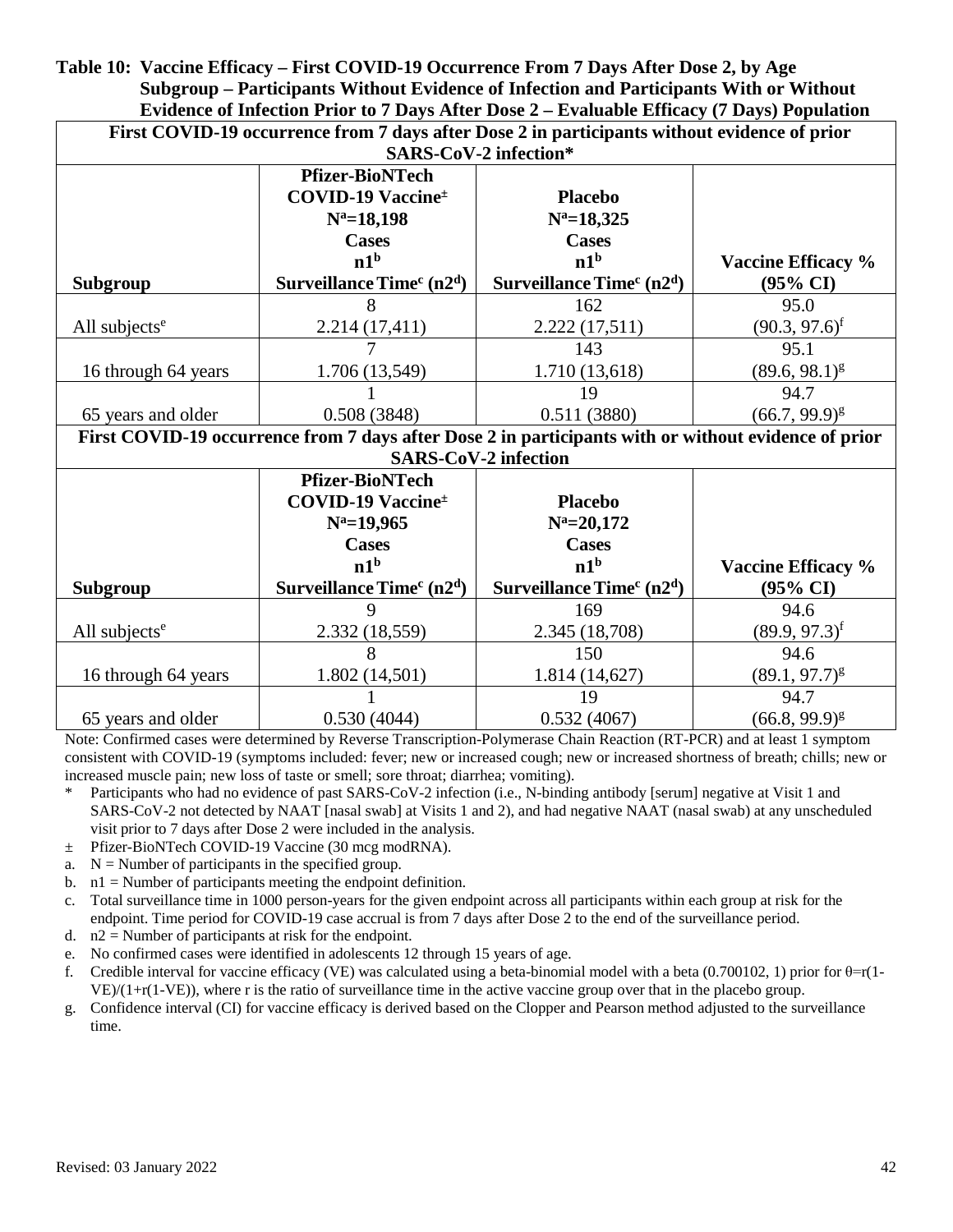## **18.2 Efficacy of Primary Series in Adolescents 12 Through 15 Years of Age**

A descriptive efficacy analysis of Study 2 has been performed in approximately 2,200 adolescents 12 through 15 years of age evaluating confirmed COVID-19 cases accrued up to a data cutoff date of March 13, 2021.

The efficacy information in adolescents 12 through 15 years of age is presented in Table 11.

**Table 11: Vaccine Efficacy – First COVID-19 Occurrence From 7 Days After Dose 2: Without Evidence of Infection and With or Without Evidence of Infection Prior to 7 Days After Dose 2 – Blinded Placebo-Controlled Follow-up Period, Adolescents 12 Through 15 Years of Age Evaluable Efficacy (7 Days) Population**

|                                                          |                                                                                                      | First COVID-19 occurrence from 7 days after Dose 2 in adolescents 12 through 15 years of age without |                                |  |  |  |  |
|----------------------------------------------------------|------------------------------------------------------------------------------------------------------|------------------------------------------------------------------------------------------------------|--------------------------------|--|--|--|--|
|                                                          | evidence of prior SARS-CoV-2 infection*                                                              |                                                                                                      |                                |  |  |  |  |
|                                                          | <b>Pfizer-BioNTech</b><br><b>COVID-19 Vaccine</b> <sup>±</sup>                                       | <b>Placebo</b>                                                                                       |                                |  |  |  |  |
|                                                          | $N^a = 1005$                                                                                         | $N^a = 978$                                                                                          |                                |  |  |  |  |
|                                                          | <b>Cases</b>                                                                                         | <b>Cases</b>                                                                                         |                                |  |  |  |  |
|                                                          | n1 <sup>b</sup>                                                                                      | n1 <sup>b</sup>                                                                                      | <b>Vaccine Efficacy %</b>      |  |  |  |  |
|                                                          | Surveillance Time $c(n2d)$                                                                           | Surveillance Time $c(n2d)$                                                                           | $(95\% \text{ CI}^{\text{e}})$ |  |  |  |  |
| Adolescents                                              |                                                                                                      | 16                                                                                                   | 100.0                          |  |  |  |  |
| 12 through 15 years of age                               | 0.154(1001)                                                                                          | 0.147(972)                                                                                           | (75.3, 100.0)                  |  |  |  |  |
|                                                          | First COVID-19 occurrence from 7 days after Dose 2 in adolescents 12 through 15 years of age with or |                                                                                                      |                                |  |  |  |  |
|                                                          | without evidence of prior SARS-CoV-2 infection                                                       |                                                                                                      |                                |  |  |  |  |
|                                                          | <b>Pfizer-BioNTech</b><br><b>Placebo</b>                                                             |                                                                                                      |                                |  |  |  |  |
|                                                          | <b>COVID-19 Vaccine</b> <sup>±</sup>                                                                 |                                                                                                      |                                |  |  |  |  |
|                                                          | $N^a = 1119$                                                                                         | $N^a = 1110$                                                                                         |                                |  |  |  |  |
|                                                          | <b>Cases</b><br><b>Cases</b>                                                                         |                                                                                                      |                                |  |  |  |  |
| n1 <sup>b</sup><br>n1 <sup>b</sup><br>Vaccine Efficacy % |                                                                                                      |                                                                                                      |                                |  |  |  |  |
|                                                          | Surveillance Time $c(n2d)$                                                                           | Surveillance Time $c(n2d)$                                                                           | $(95\% \; Cl^e)$               |  |  |  |  |
| Adolescents                                              |                                                                                                      | 18                                                                                                   | 100.0                          |  |  |  |  |
| 12 through 15 years of age                               | 0.170(1109)                                                                                          | 0.163(1094)                                                                                          | (78.1, 100.0)                  |  |  |  |  |

Note: Confirmed cases were determined by Reverse Transcription-Polymerase Chain Reaction (RT-PCR) and at least 1 symptom consistent with COVID-19 (symptoms included: fever; new or increased cough; new or increased shortness of breath; chills; new or increased muscle pain; new loss of taste or smell; sore throat; diarrhea; vomiting).

- Participants who had no evidence of past SARS-CoV-2 infection (i.e., N-binding antibody [serum] negative at Visit 1 and SARS-CoV-2 not detected by NAAT [nasal swab] at Visits 1 and 2), and had negative NAAT (nasal swab) at any unscheduled visit prior to 7 days after Dose 2 were included in the analysis.
- ± Pfizer-BioNTech COVID-19 Vaccine (30 mcg modRNA).
- a.  $N =$  Number of participants in the specified group.
- b.  $n_1 =$  Number of participants meeting the endpoint definition.
- c. Total surveillance time in 1000 person-years for the given endpoint across all participants within each group at risk for the endpoint. Time period for COVID-19 case accrual is from 7 days after Dose 2 to the end of the surveillance period.
- d.  $n2 =$  Number of participants at risk for the endpoint.
- e. Confidence interval (CI) for vaccine efficacy is derived based on the Clopper and Pearson method adjusted for surveillance time.

## **18.3 Immunogenicity of Primary Series in Adolescents 12 Through 15 Years of Age**

In Study 2, an analysis of SARS-CoV-2 50% neutralizing titers (NT50) 1 month after Dose 2 in a randomly selected subset of participants demonstrated non-inferior immune responses (within 1.5-fold) comparing adolescents 12 through 15 years of age to participants 16 through 25 years of age who had no serological or virological evidence of past SARS-CoV-2 infection up to 1 month after Dose 2 (Table 12).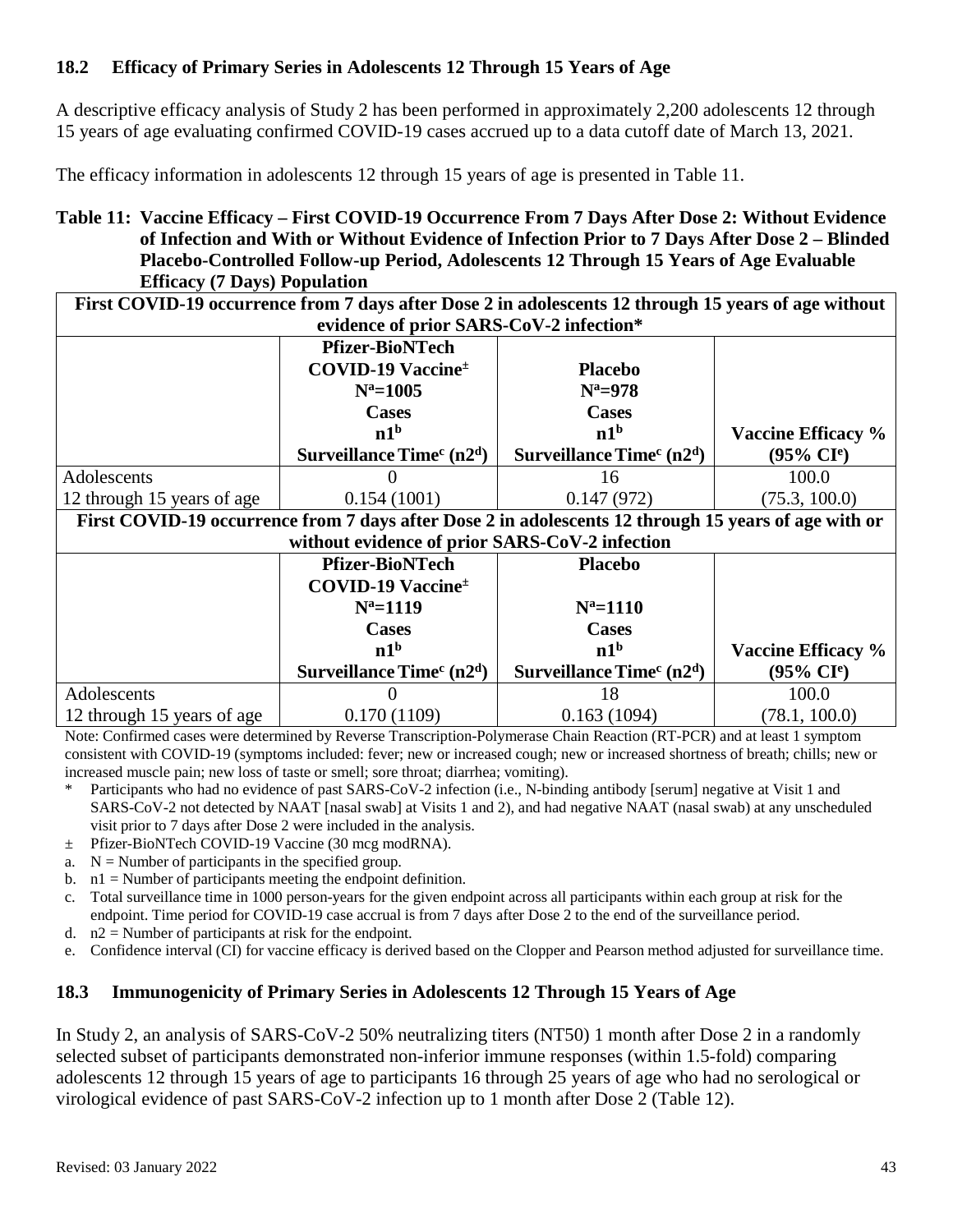#### **Table 12: Summary of Geometric Mean Ratio for 50% Neutralizing Titer – Comparison of Adolescents 12 Through 15 Years of Age to Participants 16 Through 25 Years of Age (Immunogenicity Subset) –Participants Without Evidence of Infection up to 1 Month After Dose 2 – Dose 2 Evaluable Immunogenicity Population**

|                | <b>Pfizer-BioNTech COVID-19 Vaccine*</b> |                       |                       |                          |                        |
|----------------|------------------------------------------|-----------------------|-----------------------|--------------------------|------------------------|
|                |                                          | 12 Through 15 Years   | 16 Through 25 Years   |                          | 12 Through 15 Years/   |
|                |                                          | $n^a = 190$           | $n^a = 170$           |                          | 16 Through 25 Years    |
|                |                                          |                       |                       |                          | Met                    |
|                |                                          |                       |                       |                          | <b>Noninferiority</b>  |
|                | <b>Time</b>                              | GMT <sup>c</sup>      | GMT <sup>c</sup>      | GMR <sup>d</sup>         | Objective <sup>e</sup> |
| <b>Assay</b>   | Point <sup>b</sup>                       | $(95\% \text{ CI}^c)$ | $(95\% \text{ CI}^c)$ | $(95\% \ \mathrm{CI}^d)$ | (Y/N)                  |
| SARS-CoV-2     |                                          |                       |                       |                          |                        |
| neutralization | month                                    |                       |                       |                          |                        |
| assay - NT50   | after                                    | 1239.5                | 705.1                 | 1.76                     |                        |
| $(titer)^f$    | Dose 2                                   | (1095.5, 1402.5)      | (621.4, 800.2)        | (1.47, 2.10)             | v                      |

Abbreviations:  $CI =$  confidence interval; GMR = geometric mean ratio; GMT = geometric mean titer; LLOQ = lower limit of quantitation; NAAT = nucleic-acid amplification test;  $NT50 = 50\%$  neutralizing titer; SARS-CoV-2 = severe acute respiratory syndrome coronavirus 2.

Note: Participants who had no serological or virological evidence (up to 1 month after receipt of the last dose) of past SARS-CoV-2 infection (i.e., N-binding antibody [serum] negative at Visit 1 and SARS-CoV-2 not detected by NAAT [nasal swab] at Visits 1 and 2), and had negative NAAT (nasal swab) at any unscheduled visit up to 1 month after Dose 2 were included in the analysis.

- \* Pfizer-BioNTech COVID-19 Vaccine (30 mcg modRNA).
- a.  $n =$  Number of participants with valid and determinate assay results for the specified assay at the given dose/sampling time point.
- b. Protocol-specified timing for blood sample collection.
- c. GMTs and 2-sided 95% CIs were calculated by exponentiating the mean logarithm of the titers and the corresponding CIs (based on the Student t distribution). Assay results below the LLOO were set to  $0.5 \times$  LLOO.
- d. GMRs and 2-sided 95% CIs were calculated by exponentiating the mean difference of the logarithms of the titers (Group 1 [12 through 15 years of age] – Group 2 [16 through 25 years of age]) and the corresponding CI (based on the Student t distribution).
- e. Noninferiority is declared if the lower bound of the 2-sided 95% CI for the GMR is greater than 0.67.
- f. SARS-CoV-2 NT50 were determined using the SARS-CoV-2 mNeonGreen Virus Microneutralization Assay. The assay uses a fluorescent reporter virus derived from the USA WA1/2020 strain and virus neutralization is read on Vero cell monolayers. The sample NT50 is defined as the reciprocal serum dilution at which 50% of the virus is neutralized.

#### **18.4 Immunogenicity of a Booster Dose Following a Pfizer-BioNTech COVID-19 Vaccine Primary Series in Participants 18 Through 55 Years of Age**

Effectiveness of a booster dose of Pfizer-BioNTech COVID-19 Vaccine (30 mcg modRNA) was based on an assessment of 50% neutralizing antibody titers (NT50) against SARS-CoV-2 (USA\_WA1/2020). In Study 2, analyses of NT50 1 month after the booster dose compared to 1 month after the primary series in individuals 18 through 55 years of age who had no serological or virological evidence of past SARS-CoV-2 infection up to 1 month after the booster vaccination demonstrated noninferiority for both geometric mean ratio (GMR) and difference in seroresponse rates. Seroresponse for a participant was defined as achieving a ≥4-fold rise in NT50 from baseline (before primary series). These analyses are summarized in Table 13 and Table 14.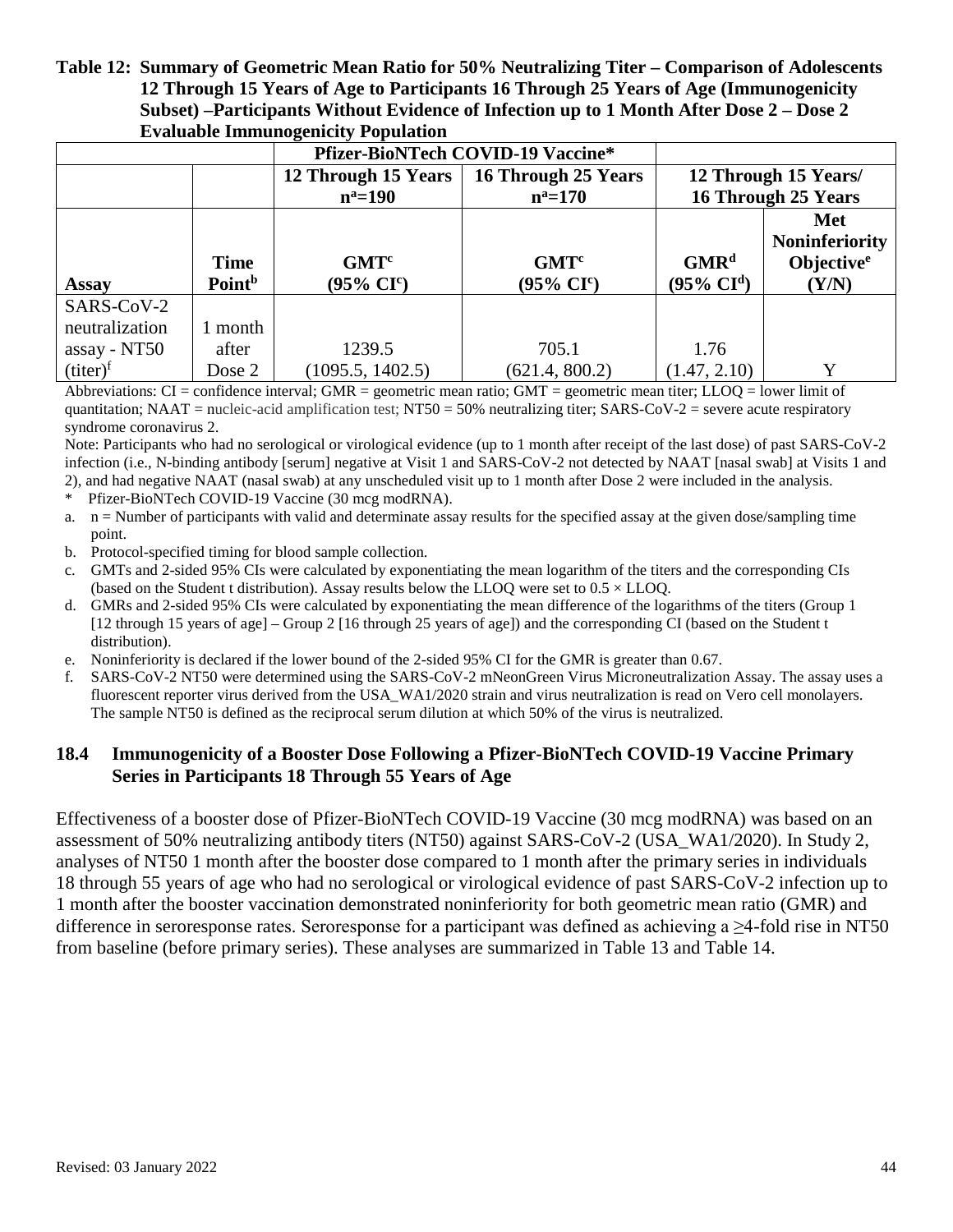#### **Table 13: Geometric Mean 50% Neutralizing Titer (SARS-CoV-2 USA\_WA1/2020) – Comparison of 1 Month After Booster Dose to 1 Month After Primary Series – Participants 18 Through 55 Years of Age Without Evidence of Infection up to 1 Month After Booster Dose\* – Booster Dose Evaluable Immunogenicity Population±**

|                        | $n^a$ | ັ<br>1 Month After<br><b>Booster Dose</b><br>GMT <sup>b</sup><br>$(95\% \text{ CI}^b)$ | 1 Month After<br><b>Primary</b><br><b>Series</b><br>GMT <sup>b</sup><br>$(95\% \text{ CI}^{\text{b}})$ | 1 Month After<br><b>Booster Dose/</b><br>1 Month After<br><b>Primary Series</b><br>GMR <sup>c</sup><br>$(97.5\% \text{ CI}^{\text{c}})$ | Met<br><b>Noninferiority</b><br>Objective $d$<br>(Y/N) |
|------------------------|-------|----------------------------------------------------------------------------------------|--------------------------------------------------------------------------------------------------------|-----------------------------------------------------------------------------------------------------------------------------------------|--------------------------------------------------------|
| <b>Assay</b>           |       |                                                                                        |                                                                                                        |                                                                                                                                         |                                                        |
| SARS-CoV-2             |       |                                                                                        |                                                                                                        |                                                                                                                                         |                                                        |
| neutralization assay - |       | 2466.0                                                                                 | 750.6                                                                                                  | 3.29                                                                                                                                    |                                                        |
| NT50 (titer) $e$       | 212   | (2202.6, 2760.8)                                                                       | (656.2, 858.6)                                                                                         | (2.77, 3.90)                                                                                                                            |                                                        |

Abbreviations:  $CI =$  confidence interval; GMR = geometric mean ratio; GMT = geometric mean titer; LLOQ = lower limit of quantitation; N-binding  $=$  SARS-CoV-2 nucleoprotein-binding; NAAT  $=$  nucleic acid amplification test; NT50  $=$  50% neutralizing titer; SARS-CoV-2 = severe acute respiratory syndrome coronavirus 2;  $Y/N = \text{ves/no}$ .

Note: Pfizer-BioNTech COVID-19 Vaccine (30 mcg modRNA).

- Participants who had no serological or virological evidence (up to 1 month after receipt of a booster dose of Pfizer-BioNTech COVID-19 Vaccine) of past SARS-CoV-2 infection (i.e., N-binding antibody [serum] negative and SARS-CoV-2 not detected by NAAT [nasal swab]) and had a negative NAAT (nasal swab) at any unscheduled visit up to 1 month after the booster dose were included in the analysis.
- $\pm$  All eligible participants who had received 2 doses of Pfizer-BioNTech COVID-19 Vaccine as initially randomized, with Dose 2 received within the predefined window (within 19 to 42 days after Dose 1), received a booster dose of Pfizer-BioNTech COVID-19 Vaccine, had at least 1 valid and determinate immunogenicity result after booster dose from a blood collection within an appropriate window (within 28 to 42 days after the booster dose), and had no other important protocol deviations as determined by the clinician.
- a.  $n =$  Number of participants with valid and determinate assay results at both sampling time points within specified window.
- b. GMTs and 2-sided 95% CIs were calculated by exponentiating the mean logarithm of the titers and the corresponding CIs (based on the Student t distribution). Assay results below the LLOQ were set to  $0.5 \times LLOQ$ .
- c. GMRs and 2-sided 97.5% CIs were calculated by exponentiating the mean differences in the logarithms of the assay and the corresponding CIs (based on the Student t distribution).
- d. Noninferiority is declared if the lower bound of the 2-sided 97.5% CI for the GMR is >0.67 and the point estimate of the GMR is ≥0.80.
- e. SARS-CoV-2 NT50 were determined using the SARS-CoV-2 mNeonGreen Virus Microneutralization Assay. The assay uses a fluorescent reporter virus derived from the USA WA1/2020 strain and virus neutralization is read on Vero cell monolayers. The sample NT50 is defined as the reciprocal serum dilution at which 50% of the virus is neutralized.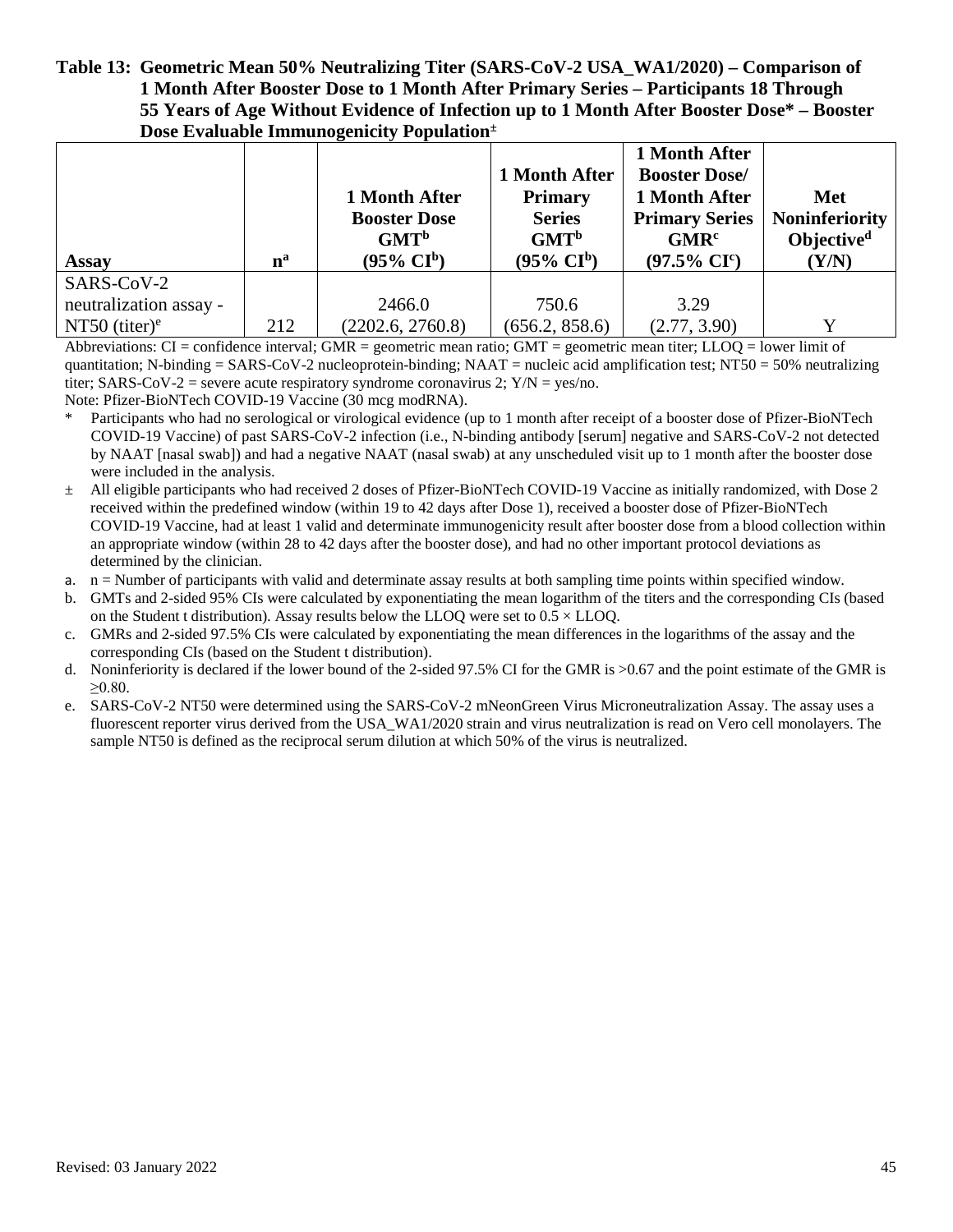#### **Table 14: Seroresponse Rate for 50% Neutralizing Titer (SARS-CoV-2 USA\_WA1/2020) – Comparison of 1 Month After Booster Dose to 1 Month After Primary Series – Participants 18 Through 55 Years of Age Without Evidence of Infection up to 1 Month After Booster Dose\* – Booster Dose Evaluable Immunogenicity Population±**

|                        |                           | 1 Month After<br><b>Booster Dose</b><br>n <sub>p</sub> | 1 Month After<br><b>Primary Series</b><br>n <sub>p</sub> | <b>Difference</b><br>(1 Month After<br><b>Booster Dose -</b><br>1 Month After<br><b>Primary Series</b> ) | Met<br><b>Noninferiority</b><br>Objectivef |
|------------------------|---------------------------|--------------------------------------------------------|----------------------------------------------------------|----------------------------------------------------------------------------------------------------------|--------------------------------------------|
| <b>Assay</b>           | $\mathbf{N}^{\mathbf{a}}$ | $\%$ (95% CI <sup>c</sup> )                            | $\%$ (95% CI <sup>c</sup> )                              | $\%$ <sup>d</sup> (97.5% CI <sup>e</sup> )                                                               | (Y/N)                                      |
| SARS-CoV-2             |                           |                                                        |                                                          |                                                                                                          |                                            |
| neutralization assay - |                           | 199                                                    | 196                                                      |                                                                                                          |                                            |
| NT50 (titer) $g$       | 200                       | 99.5 (97.2, 100.0)                                     | 98.0 (95.0, 99.5)                                        | $1.5(-0.7, 3.7)$                                                                                         |                                            |

Abbreviations:  $CI =$  confidence interval;  $LLOQ =$  lower limit of quantitation; N-binding = SARS-CoV-2 nucleoprotein-binding;  $NAAT$  = nucleic acid amplification test;  $NT50 = 50\%$  neutralizing titer;  $SARS-CoV-2$  = severe acute respiratory syndrome coronavirus 2;  $Y/N = yes/no$ .

Note: Seroresponse is defined as achieving a  $\geq$ 4-fold rise from baseline (before Dose 1). If the baseline measurement is below the LLOQ, a postvaccination assay result  $\geq 4 \times$  LLOQ is considered a seroresponse.

Note: Pfizer-BioNTech COVID-19 Vaccine (30 mcg modRNA).

- Participants who had no serological or virological evidence (up to 1 month after receipt of booster vaccination) of past SARS-CoV-2 infection (i.e., N-binding antibody [serum] negative and SARS-CoV-2 not detected by NAAT [nasal swab]) and had a negative NAAT (nasal swab) at any unscheduled visit up to 1 month after booster vaccination were included in the analysis.
- $\pm$  All eligible participants who had received 2 doses of Pfizer-BioNTech COVID-19 Vaccine as initially randomized, with Dose 2 received within the predefined window (within 19 to 42 days after Dose 1), received a booster dose of Pfizer-BioNTech COVID-19 Vaccine, had at least 1 valid and determinate immunogenicity result after booster dose from a blood collection within an appropriate window (within 28 to 42 days after the booster dose), and had no other important protocol deviations as determined by the clinician.
- a. N = number of participants with valid and determinate assay results for the specified assay at baseline, 1 month after Dose 2 and 1 month after the booster dose within specified window. These values are the denominators for the percentage calculations.
- b. n = Number of participants with seroresponse for the given assay at the given dose/sampling time point.
- c. Exact 2-sided CI based on the Clopper and Pearson method.
- d. Difference in proportions, expressed as a percentage (1 month after booster dose 1 month after Dose 2).
- e. Adjusted Wald 2-sided CI for the difference in proportions, expressed as a percentage.
- f. Noninferiority is declared if the lower bound of the 2-sided 97.5% CI for the percentage difference is  $>$ -10%.
- g. SARS-CoV-2 NT50 were determined using the SARS-CoV-2 mNeonGreen Virus Microneutralization Assay. The assay uses a fluorescent reporter virus derived from the USA\_WA1/2020 strain and virus neutralization is read on Vero cell monolayers. The sample NT50 is defined as the reciprocal serum dilution at which 50% of the virus is neutralized.

#### **18.5 Immunogenicity in Solid Organ Transplant Recipients**

From an independent report *(Kamar N, Abravanel F, Marion O, et al. Three doses of an mRNA Covid-19 vaccine in solid-organ transplant recipients. N Engl J Med)*, a single arm study has been conducted in 101 individuals who had undergone various solid organ transplant procedures (heart, kidney, liver, lung, pancreas) 97±8 months previously. A third dose of the Pfizer-BioNTech COVID-19 vaccine was administered to 99 of these individuals approximately 2 months after they had received a second dose. Among the 59 patients who had been seronegative before the third dose, 26 (44%) were seropositive at 4 weeks after the third dose. All 40 patients who had been seropositive before the third dose were still seropositive 4 weeks later. The prevalence of anti-SARS-CoV-2 antibodies was 68% (67 of 99 patients) 4 weeks after the third dose.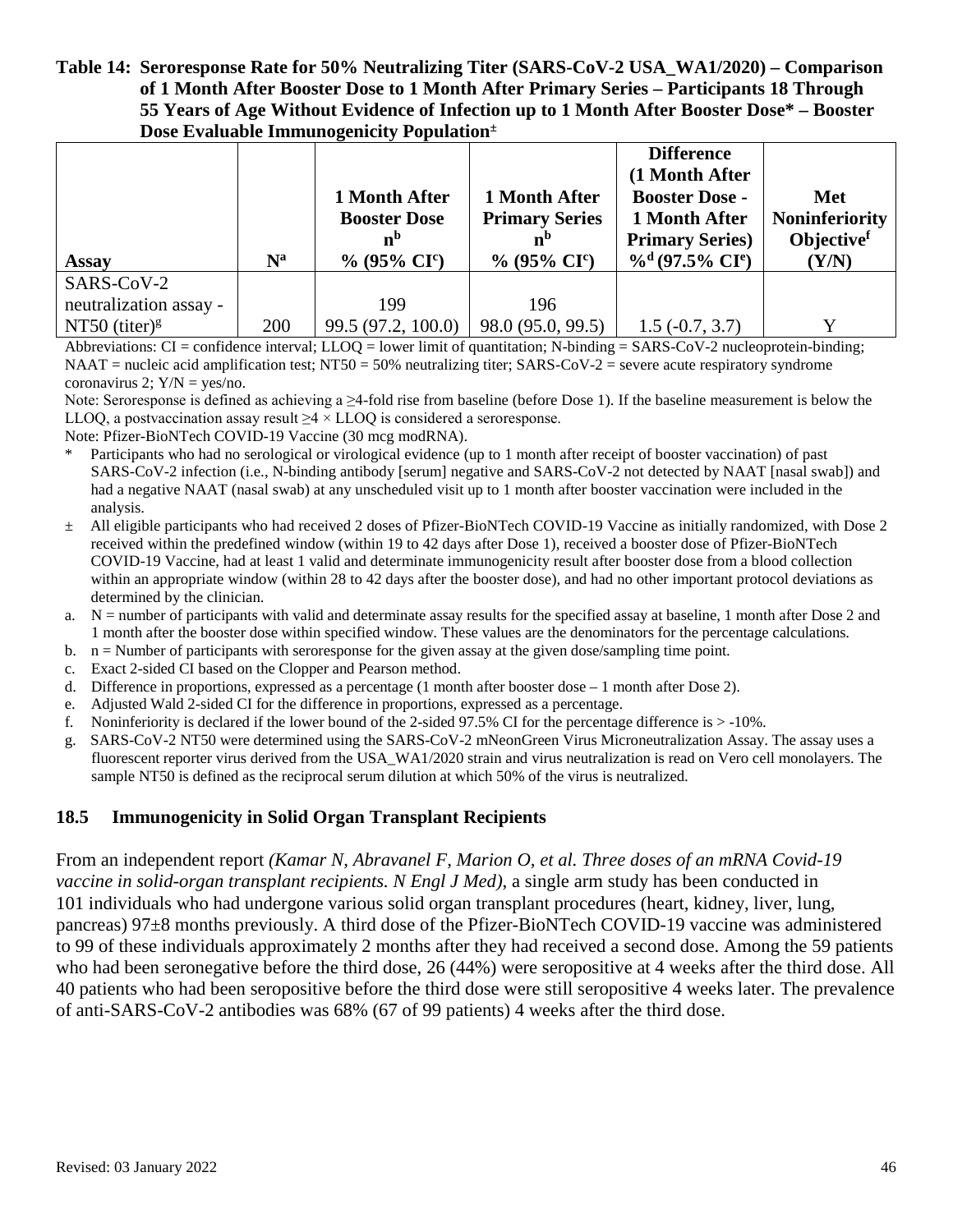#### **18.6 Immunogenicity of a Booster Dose Following Primary Vaccination with Another Authorized COVID-19 Vaccine**

Effectiveness of a Pfizer-BioNTech COVID-19 Vaccine booster dose (30 mcg modRNA) in individuals who completed primary vaccination with another authorized COVID-19 Vaccine (heterologous booster dose) is inferred from immunogenicity data supporting effectiveness of a Pfizer-BioNTech COVID-19 Vaccine booster dose administered following completion of Pfizer-BioNTech COVID-19 Vaccine primary series and from immunogenicity data from an independent NIH study Phase 1/2 open-label clinical trial (NCT04889209) conducted in the United States that evaluated a heterologous booster dose of the Pfizer-BioNTech COVID-19 Vaccine. In this study, adults who had completed primary vaccination with a Moderna COVID-19 Vaccine 2-dose series (N=151), a Janssen COVID-19 Vaccine single dose (N=156), or a Pfizer-BioNTech COVID-19 Vaccine 2-dose series (N=151) at least 12 weeks prior to enrollment and who reported no history of SARS-CoV-2 infection were randomized 1:1:1 to receive a booster dose of one of three vaccines: Moderna COVID-19 Vaccine, Janssen COVID-19 Vaccine, or Pfizer-BioNTech COVID-19 Vaccine (30 mcg modRNA). Neutralizing antibody titers, as measured by a pseudovirus neutralization assay using a lentivirus expressing the SARS-CoV-2 Spike protein with D614G mutation, were assessed on Day 1 prior to administration of the booster dose and on Day 15 after the booster dose. A booster response to the Pfizer-BioNTech COVID-19 Vaccine was demonstrated regardless of primary vaccination.

## **19 HOW SUPPLIED/STORAGE AND HANDLING**

The information in this section applies to the Pfizer-BioNTech COVID-19 Vaccine that is supplied in multiple dose vials with gray caps and labels with gray borders. These multiple dose vials are supplied in a carton containing 10 multiple dose vials (NDC 59267-1025-4) or 25 multiple dose vials (NDC 59267-1025-3). One vial contains 6 doses of 0.3 mL.

During storage, minimize exposure to room light, and avoid exposure to direct sunlight and ultraviolet light.

Do not refreeze thawed vials.

#### Vial Storage Prior to Use

Cartons of Pfizer-BioNTech COVID-19 Vaccine multiple dose vials with gray caps and labels with gray borders may arrive frozen at ultra-cold conditions in thermal containers with dry ice.

Once received, frozen vials may be immediately transferred to the refrigerator [2ºC to 8ºC (35ºF to 46ºF)], thawed and stored for up to 10 weeks. The 10-week refrigerated expiry date should be recorded on the carton at the time of transfer. A carton of 10 vials may take up to 6 hours to thaw at this temperature.

Alternatively, frozen vials may be stored in an ultra-low temperature freezer at -90ºC to -60ºC (-130ºF to -76ºF). Do not store vials at -25°C to -15°C (-13°F to 5°F). Once vials are thawed they should not be refrozen.

Cartons of Pfizer-BioNTech COVID-19 Vaccine multiple dose vials with gray caps and labels with gray borders may also arrive at 2°C to 8°C. If received at 2°C to 8°C, they should be stored at 2°C to 8°C. Check that the carton has been updated to reflect the 10-week refrigerated expiry date.

Regardless of storage condition, vaccine should not be used after 9 months from the date of manufacture printed on the vial and cartons. Expiry dates based on 9 months from the date of the manufacture are shown below.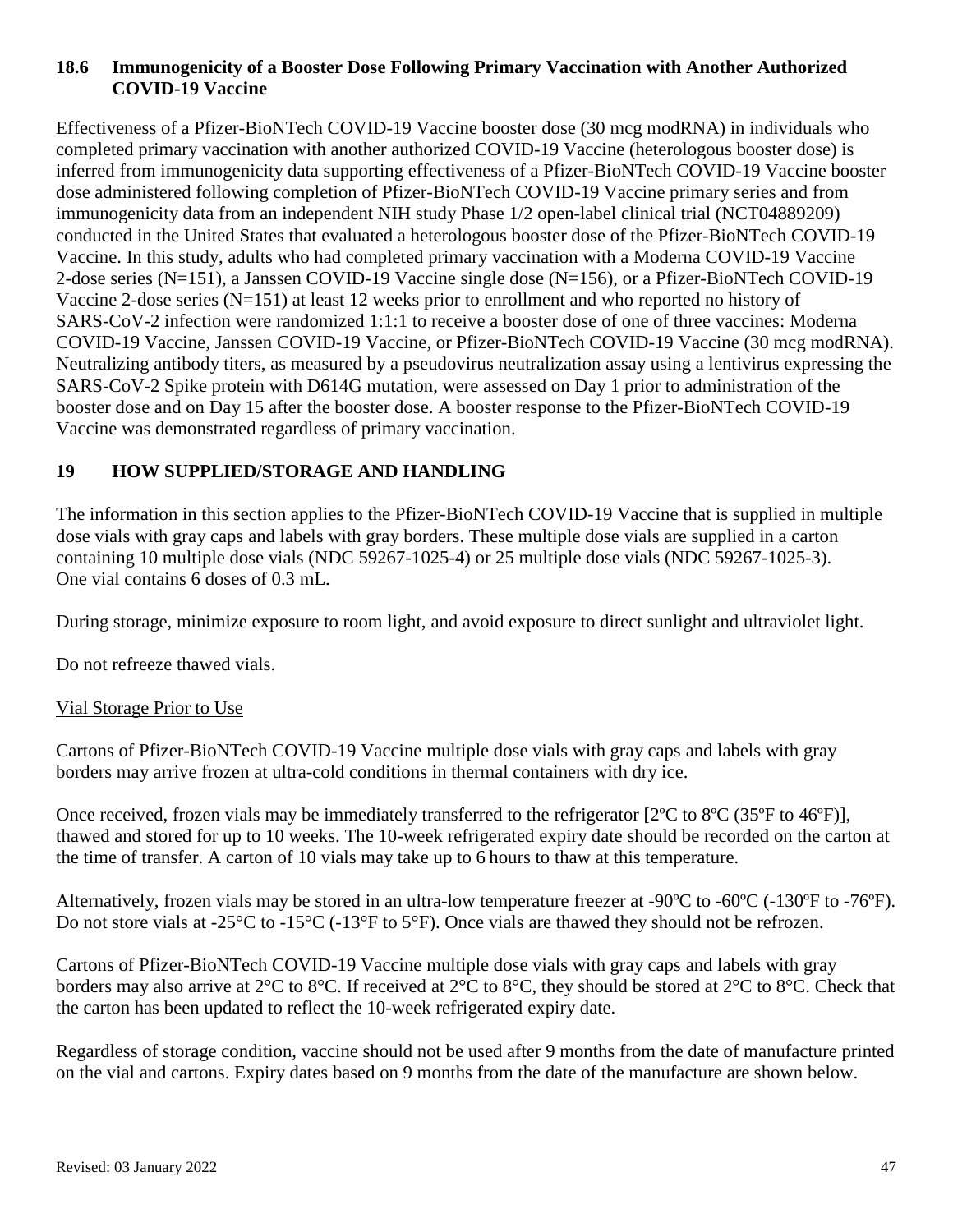| <b>Printed Manufacturing Date</b> | 9-Month Expiry Date |
|-----------------------------------|---------------------|
| 06/2021                           | 28-Feb-2022         |
| 07/2021                           | 31-Mar-2022         |
| 08/2021                           | 30-Apr-2022         |
| 09/2021                           | 31-May-2022         |
| 10/2021                           | 30-Jun-2022         |
| 11/2021                           | 31-Jul-2022         |
| 12/2021                           | 31-Aug-2022         |
| 01/2022                           | 30-Sep-2022         |
| 02/2022                           | 31-Oct-2022         |

#### Vial Storage During Use

If not previously thawed at 2ºC to 8ºC (35ºF to 46ºF), allow vials to thaw at room temperature [up to 25ºC (77ºF)] for 30 minutes.

Pfizer-BioNTech COVID-19 Vaccine multiple dose vials with gray caps and labels with gray borders may be stored at room temperature [8°C to 25°C (46°F to 77°F)] for a total of 12 hours prior to the first puncture. After first puncture, the vial should be held between 2ºC to 25°C (35°F to 77°F). Vials should be discarded 12 hours after first puncture.

## **DO NOT DILUTE PRIOR TO USE**.

Vial labels and cartons may state that a vial should be discarded 6 hours after the first puncture. The information in this Full EUA Prescribing Information supersedes the number of hours printed on vial labels and cartons.

#### Transportation of Vials

If local redistribution is needed, vials may be transported at -90°C to -60°C (-130°F to -76°F) or 2°C to 8°C  $(35^{\circ}F \text{ to } 46^{\circ}F).$ 

#### **20 PATIENT COUNSELING INFORMATION**

Advise the recipient or caregiver to read the Vaccine Information Fact Sheet for Recipients and Caregivers.

The vaccination provider must include vaccination information in the state/local jurisdiction's Immunization Information System (IIS) or other designated system. Advise recipient or caregiver that more information about IISs can be found at: [https://www.cdc.gov/vaccines/programs/iis/about.html.](https://www.cdc.gov/vaccines/programs/iis/about.html)